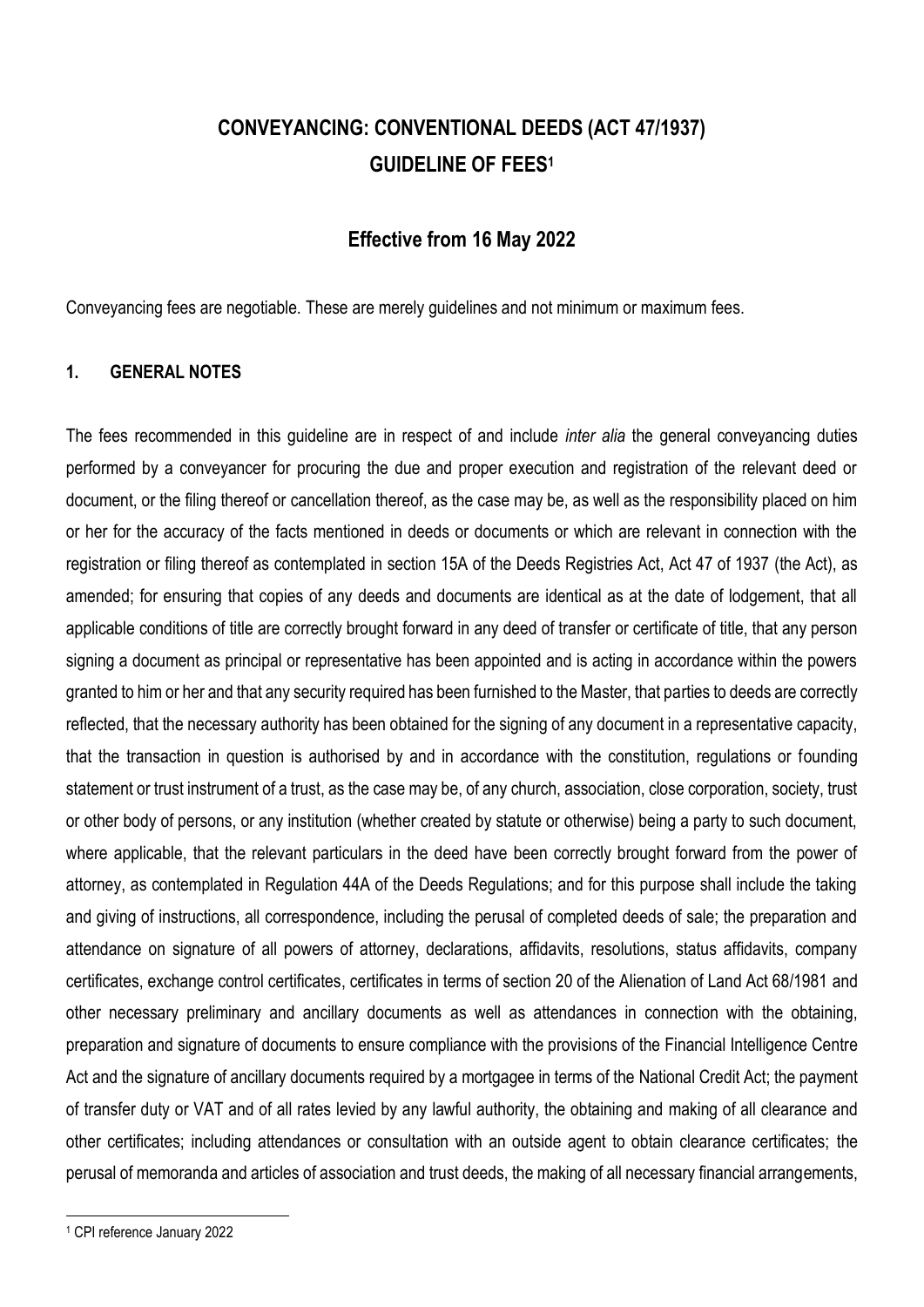including the issuing of guarantees on behalf of bondholders or the provision and checking of guarantees and attending payment in terms thereof; the drawing and preparation of any document, including all copies thereof, required for execution or registration at a deeds registry and the obtaining of registration thereof, arranging simultaneous lodgement and registration with another conveyancer or other conveyancers, where necessary; the giving of all references required by the deeds registry for examination purposes; and all attendances at the deeds registry, but shall not include:

- 1.1 any attendance in connection with the drawing and execution of deeds of sale, deeds of donation, deeds of exchange, preliminary partition agreements, deeds of suretyship and acknowledgements of debt and documents of a similar nature;
- 1.2 any separate act of registration of any other document which may be necessary before or in connection with the first-mentioned act of registration;
- 1.3 any attendance in connection with the resolution of a dispute between the transferor and the transferee arising from a deed of sale or any of the other documents referred to in 1.1 above or from whatsoever cause;
- 1.4 any attendance arising from negotiations between the parties, resulting in a further agreement or addendum or amendment to an existing agreement;
- 1.5 any consultation for the purpose of drafting a marriage contract;
- 1.6 any attendance or consultation, in addition to taking instructions, relating to the opening of a township register in terms of section 46 of the Act; or incisions or excisions;
- 1.7 any attendance in connection with the preparation and obtaining of documents relating to collateral security required by a mortgagee;
- 1.8 any attendance on the issue of additional letters of undertaking and guarantees (other than in favour of or for bond holders, the seller or transferring attorney or undertakings for cancellation/release of bond costs in favour of the bond cancellation attorney). Suggested fee: **R790** per undertaking / guarantee;
- 1.9 any attendance on investments in trust in terms of section 86(4) of the Legal Practice Act 28/2014. Recommended fee: **R790** per investment, alternatively a fee based on the amount and duration of the investment;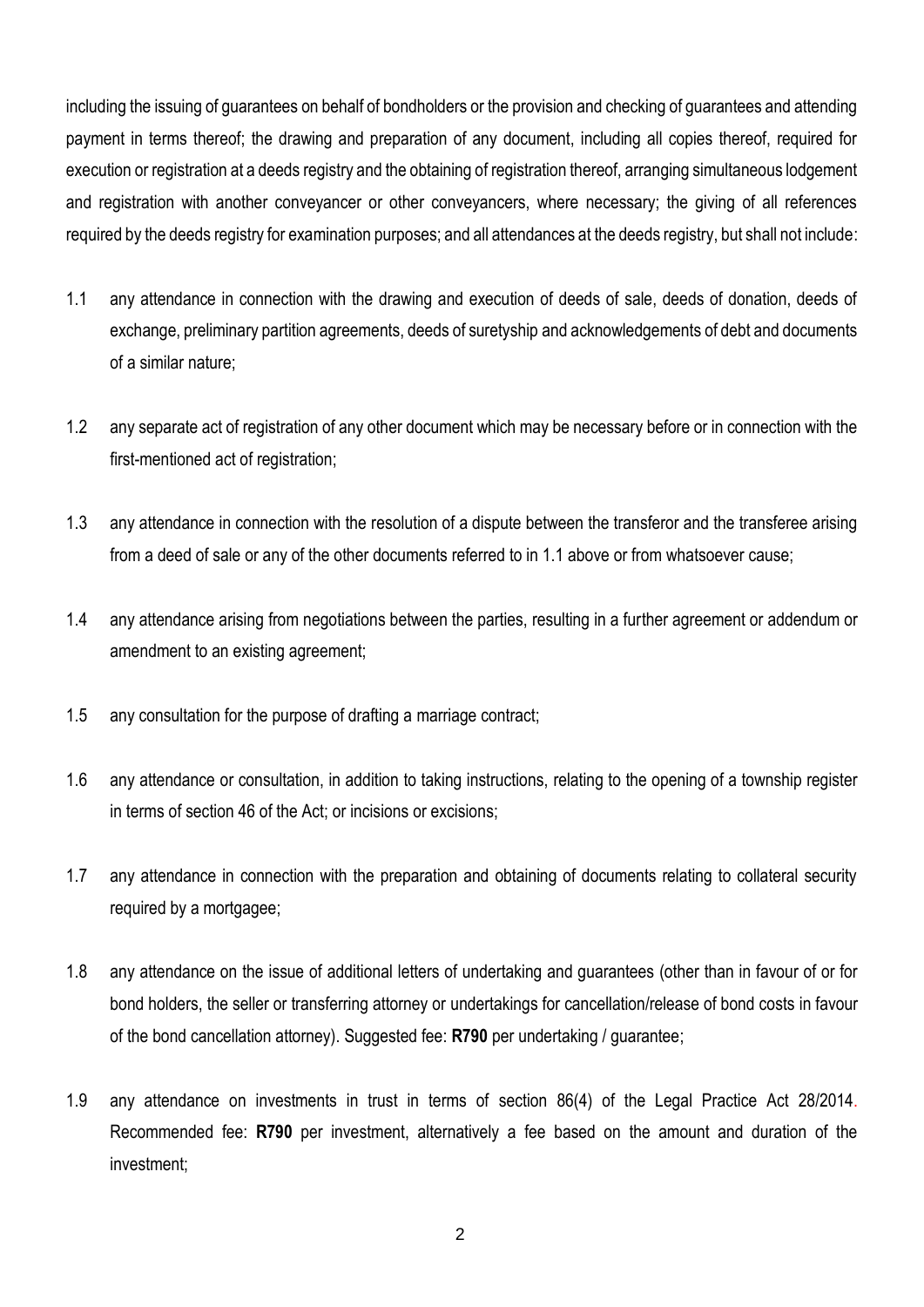- 1.10 any attendance or disbursement paid to a computer software supplier for purposes of receiving or drafting instructions electronically;
- 1.11 any attendance or consultation with an outside agent to attend to municipal refunds and reconciliations on behalf of client. Suggested fee: **R550**. The aforesaid fee excludes the fee payable to the outside agent;
- 1.12 any formal certification to any linked attorney or third party of material facts relating to the transaction but beyond what is required for registration of the transaction itself and which certification a conveyancer may, but is not obliged, to furnish (such as certification of the sale price, no conditions or servitudes that adversely affect the value of the property or the security of a mortgage bond, the disposal not forming a major part of seller's assets, or compliance with specific sections of the Companies Act, Insolvency Act or any other Act) and that places the conveyancer at professional risk: A fee of **R1 330** per certification or a fee assessed according to the perceived risk and/or complexity thereof is recommended, payable by the requesting attorney or party.
- **NOTE:** It is recommended that additional charges and disbursements discussed above in 1.1 to 1.12 be agreed upon in advance with the client.

### **2. DEFINITIONS**

For the purpose of these guidelines -

- (a) a folio consists of 100 printed or written words or figures or part thereof and four figures shall be recorded as one word; and
- (b) 'value of property' means:
	- (i) where transfer duty is payable, the purchase price or the amount on which transfer duty is payable, whichever amount is the higher;
	- (ii) where no transfer duty is payable in terms of section 9(2) of the Transfer Duty Act 40 of 1949*,* the purchase price or the declared value as determined in the Transfer Duty Act, whichever amount is the higher;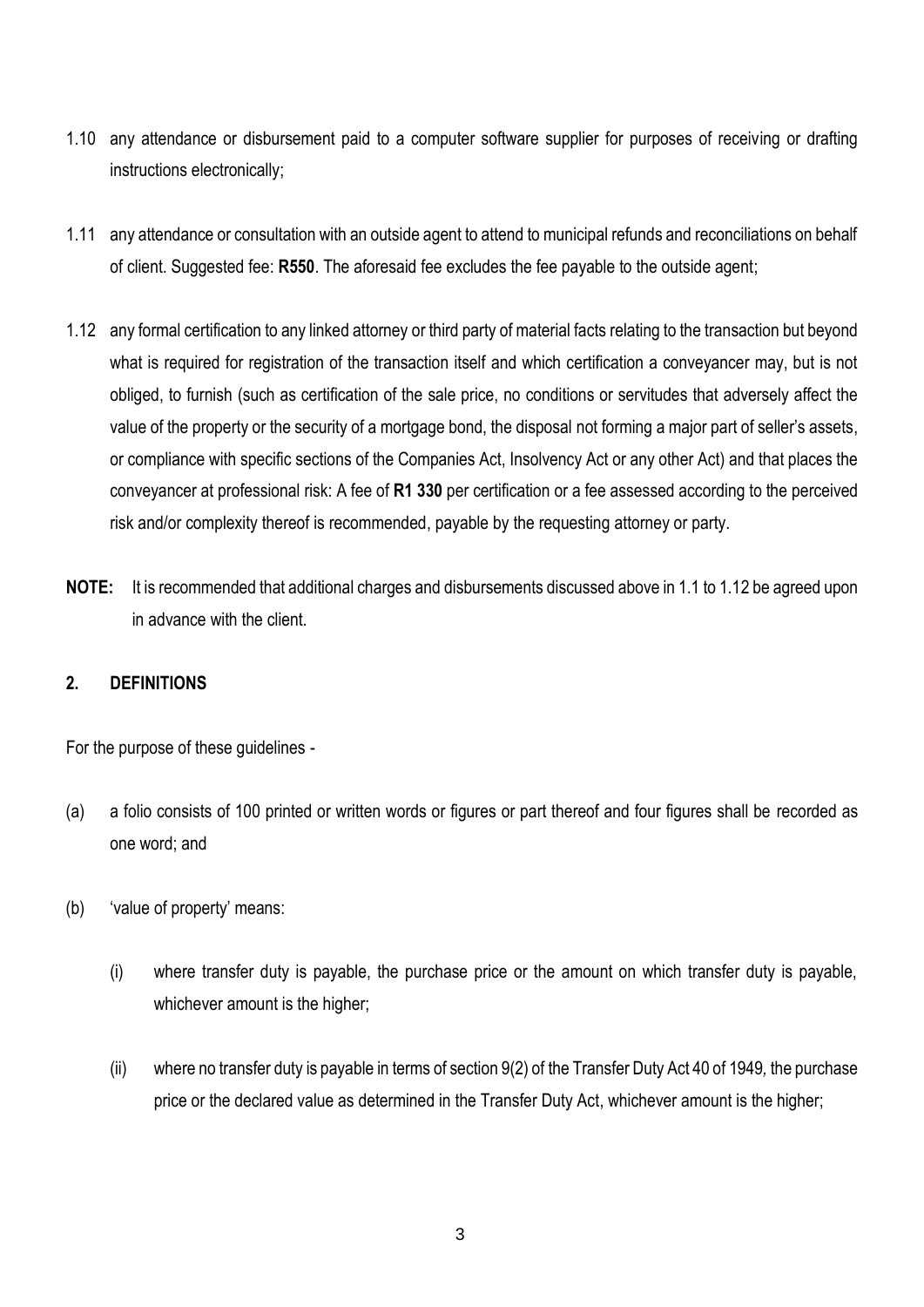- (iii) where no transfer duty is payable in terms of section 9(15) of the Transfer Duty Act 40 of 1949, the purchase price plus VAT;
- (iv) where no transfer duty is payable in terms of any other provision of section 9 of the Transfer Duty Act, 1949, but an official valuation (be it municipal, other local authority or by the Master of the High Court) is available, then such valuation or the compensation paid, whichever amount is the higher; provided that where no official valuation is available, it shall be deemed to be the fair value of the property as defined in the Transfer Duty Act, 1949;
- (v) where no consideration is payable and no municipal, other local authority or other official valuation is available, the value shall be deemed to be no less than R200 000.
- (vi) the municipal or other local authority valuation where the property has either been sold in execution, or by public auction at the instance of a liquidator or trustee and the purchase price was less than such valuation.

## **SECTION I**

## **A. TRANSFER OF OWNERSHIP OF IMMOVABLE PROPERTY (OTHER THAN PARTITION, RECTIFICATION OR EXCHANGE TRANSFERS)**

- 1. For all work in connection with obtaining registration of transfer of immovable property in any manner not specifically mentioned elsewhere in this guideline, the recommended fee be as set out in column B of the Schedule to this guideline; this includes the case of a conveyance in terms of the second proviso to section 16 and in terms of section 31 and sections 45 and 45 bis (bonds excluded) of the Act. Provided that in the case of sections 33, 45 and 45 bis the fee will be calculated on 75% of the full value of the whole property as set out in column A of the Schedule of the guideline.
- 2. If more than one property is included in the same instrument of conveyance, the recommended fee as set out in column A of the Schedule of the guideline shall be increased by 15% for each additional property, subject to a maximum of **R3 560** for each additional property.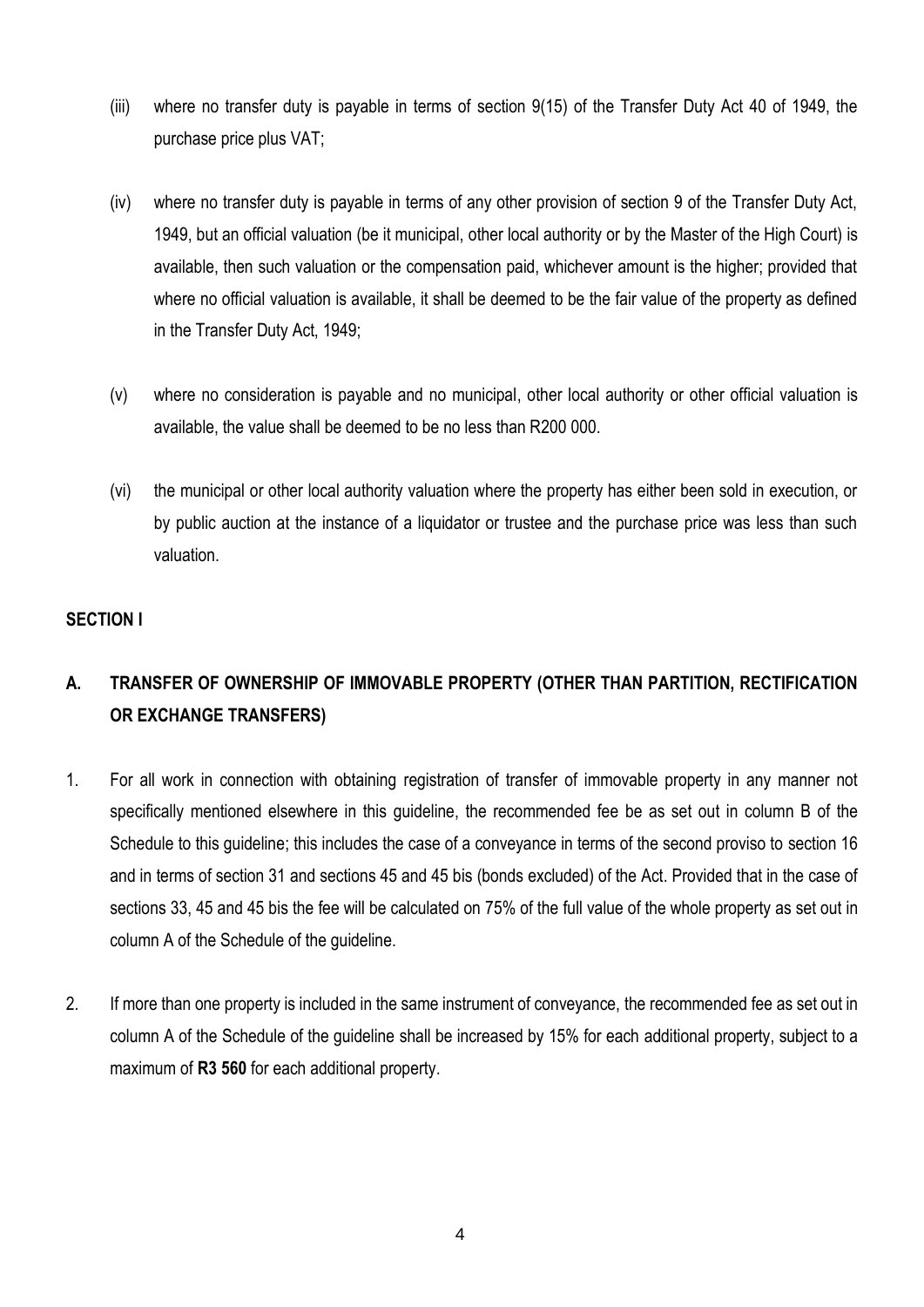## **B. LEASEHOLD AND UPGRADING TRANSACTIONS (OTHER THAN BONDS)**

- 1. For all work done for registration of a Certificate of Registered Grant of Leasehold (annexure E Regulation 13, Act 4/1984): **R1 330**.
- 2. For all work done for the registration of a Certificate of Ownership in terms of Act 112/1991 or Act 113/1991 (form AAA, Act 47/1937): **R2 130**.
- 3. For all work in connection with the registration of transfer of a right of leasehold, not specifically mentioned elsewhere in this guideline, the recommended fee be as set out in Column B of the Schedule to this guideline.

## **SECTION ll**

## **ENDORSEMENTS**

- 1. For endorsement of title deeds or bonds in terms of sections 24bis(2) and 25(3) of the Act and in terms of sections 39 and 40 of the Administration of Estates Act, 1965 (Act No. 66 of 1965), including the drawing of all necessary documents, the obtaining of necessary ancillary documents, consents and certificates from the Master and Registrar of Deeds and all necessary attendances and correspondence in connection therewith: **R4 740**.
- 2. If more than one property or bond is included in the same application, an additional fee of **R680** is recommended for each additional property or bond.

### **SECTION III**

## **PARTITION, RECTIFICATION AND EXCHANGE TRANSFERS**

For the drawing and registration of each deed of partition, rectification or exchange transfer, inclusive of all preliminary and other work in connection therewith but excluding attendances in connection with the framing of any provisional agreement:

1. Where the value can be determined, the recommended fee be as set out in this guideline.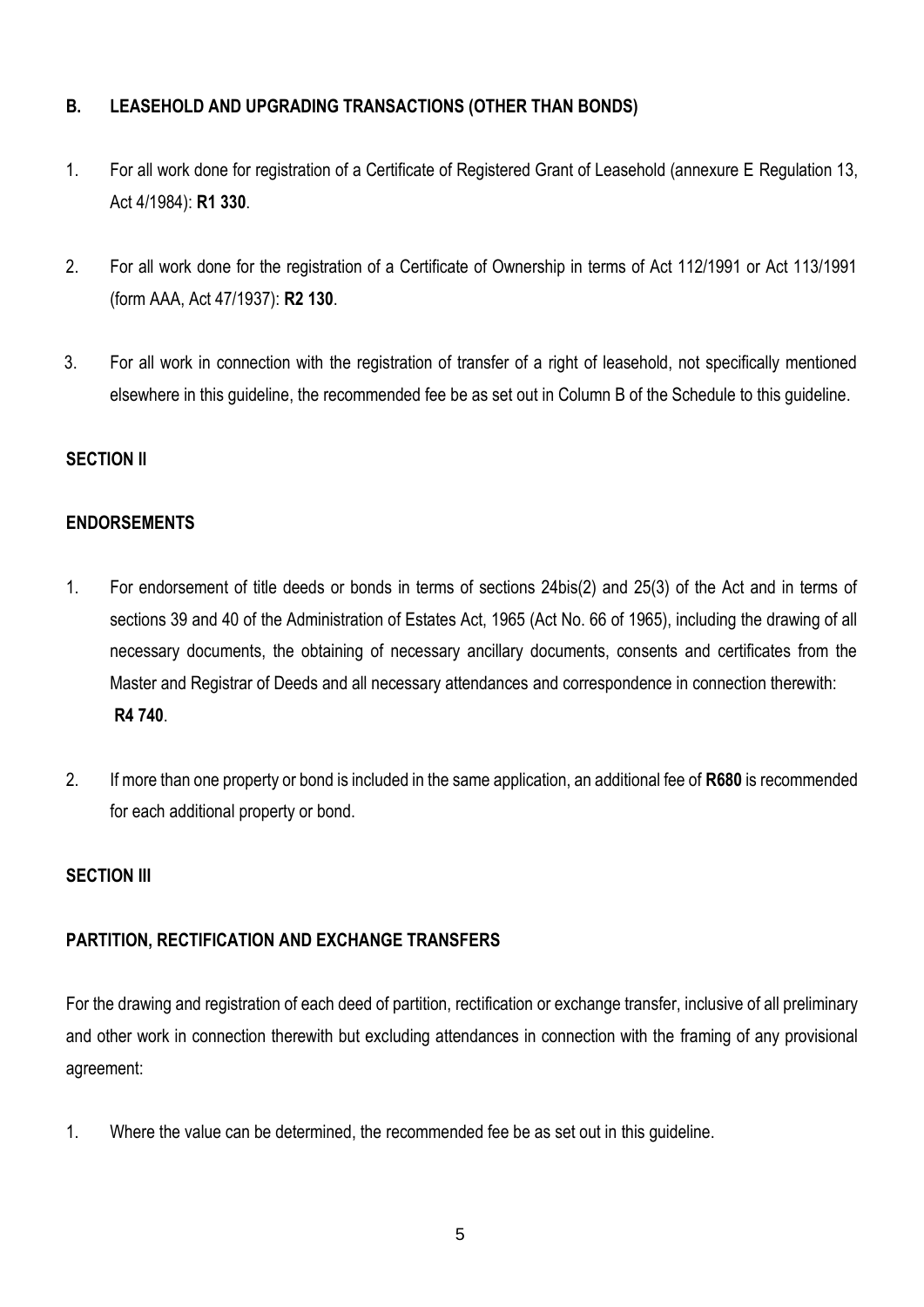2. Where the value cannot be determined, a fee assessed according to the length and complexity thereof is recommended.

## **SECTION IV**

## **CERTIFICATES OF TITLE**

- 1. For certificates of title under sections 18, 34, 35, 36, 39, 43, 46 and 64 of the Act: **R4 740** provided that, in cases where the registration of any of the said certificates results in the subdivision of a property, the recommended fee referred to in item 10(a) of Section Xl may be added. Note: In respect of all matters falling under this item, a further fee of **R1 590** is recommended for each additional property if the same title conditions apply. Where the title conditions differ, a fee assessed according to the length and complexity thereof, is recommended.
- 2. For certificates of consolidated title under section 40, certificates of amended title and uniform title under sections 41 and 42 and a certificate in terms of section 38 of the Act: **R7 960** plus **R1 590** for every additional constituent property after the first two properties, or alternatively a fee assessed according to the length and complexity thereof is recommended. The recommended fee herein excludes the fee contemplated in item 10(a) of Section Xl.

## **SECTION V**

## **DE-REGISTRATION OF MINERAL RIGHTS**

(This section has been deleted)

## **SECTION VI**

## **A. BONDS**

1. The recommended fee for mortgage bonds including surety mortgage bonds be as set out in column B of the Schedule to this guideline.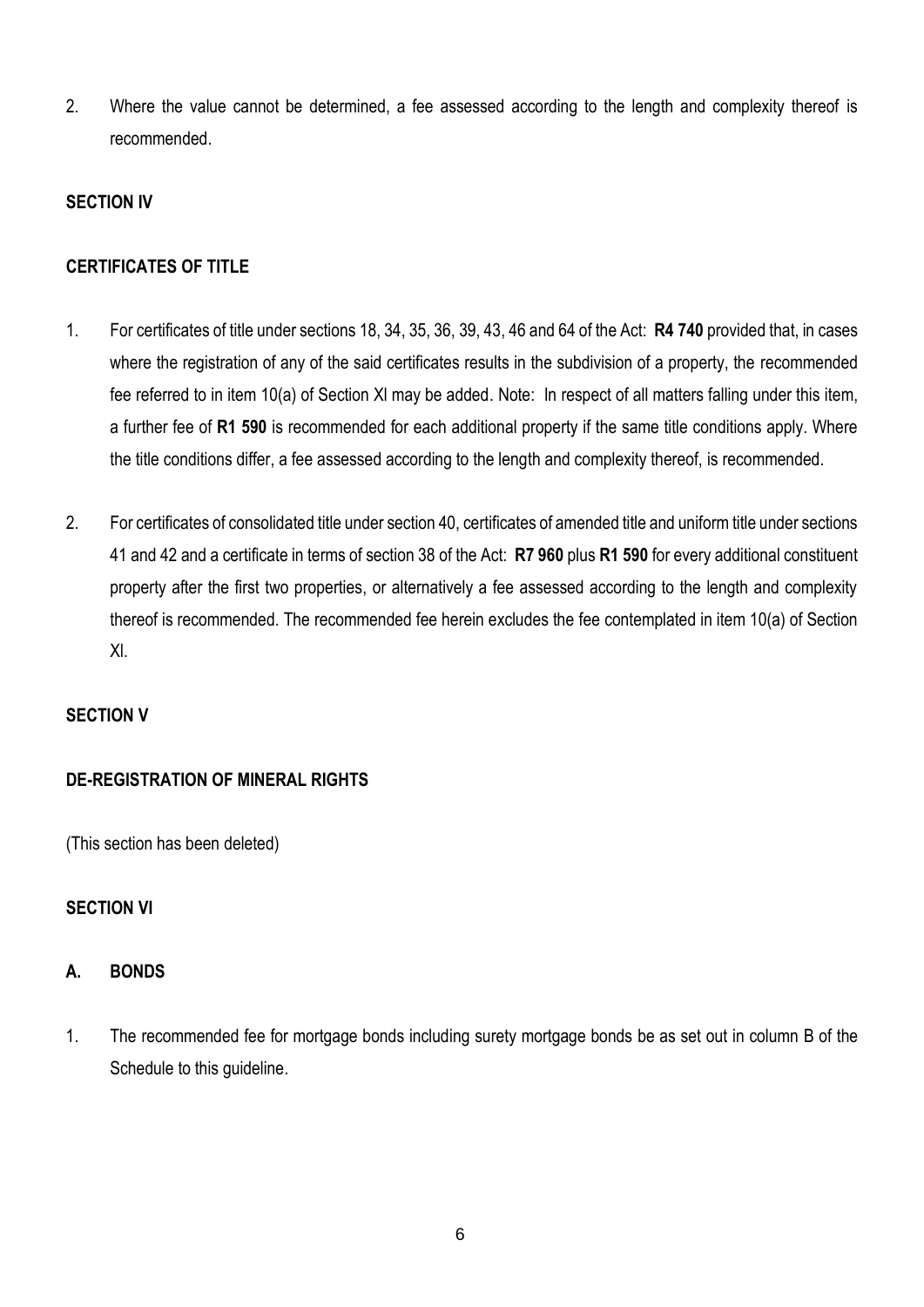- 2. The recommended fee charged for collateral bonds, being mortgage bonds passed as additional security for another bond irrespective of where the collateral bond is being registered, be 75% of the recommended fee as set out in column B of the Schedule to this guideline.
- 3. For any waiver in terms of regulation 41(7) when included in a bond, an additional fee of **R2 010** is recommended.
- 4. If more than one property is included in any bond referred to in item 1 or 2 above the recommended fee as set out in column A of the Schedule of the guideline shall be increased by 15% for each additional property, subject to a maximum of **R3 560** for each additional property.

## **B. LEASEHOLD MORTGAGE BONDS**

The recommended fee for leasehold mortgage bonds, including surety bonds, be as set out in Column B of the Schedule to these guidelines.

**NOTE:** The recommended fee for all mortgage bonds, including surety and leasehold bonds, includes the fee, if any, payable to another conveyancer in terms of paragraph 1.12 of the General Notes.

### **SECTION VII**

### **NOTARIAL BONDS**

- 1. The recommended fee for notarial bonds, including surety notarial bonds:
	- 1.1 a basic amount of **R1 370** for bonds securing an amount up to and including R200 000 and a basic amount of **R2 040** for bonds securing an amount over R200 000; plus
	- 1.2 the relevant amount as set out in column B of the Schedule to these guidelines.
- 2. The recommended fee for collateral notarial bonds passed as additional security for a mortgage bond or other notarial bond irrespective of where the collateral notarial bond is being registered, be 75% (seventy five percent) of the fee set out in (Column B of the Schedule to these) this guideline.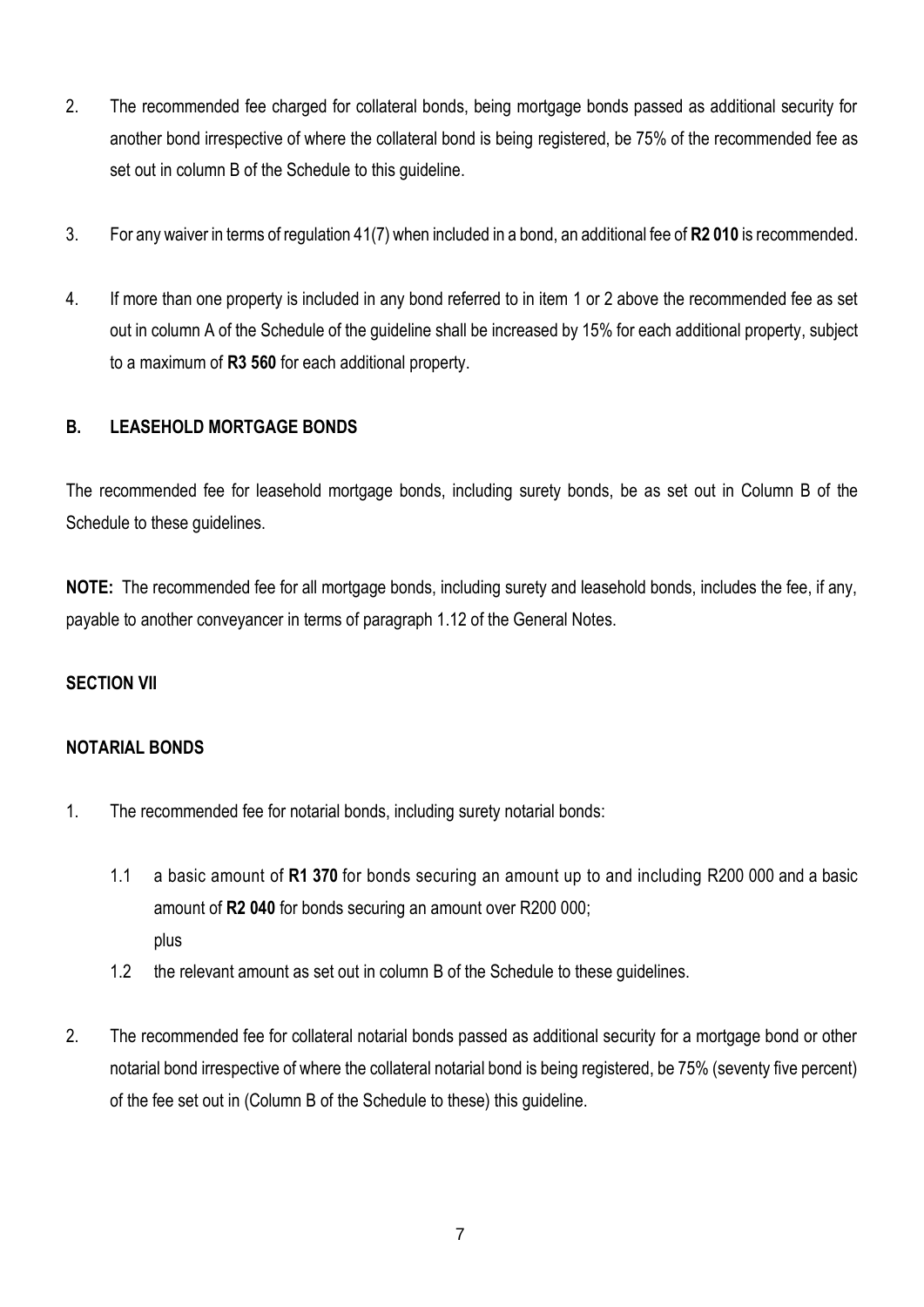### **SECTION VIII**

## **MARRIAGE CONTRACTS INCLUDING ALL NOTARIAL CONTRACTS UNDER THE MATRIMONIAL PROPERTY ACT, 1984 (Act No, 88 of 1984)**

For drawing contracts and necessary copies, attending on execution, notarial attestation and registration, including all correspondence: **R2 680**. (This fee does not include any consultations for the purpose of drafting the marriage contract).

### **SECTION IX**

### **OTHER NOTARIAL DEEDS AND ATTENDANCES**

- 1. For the drawing and registering of any notarial waiver of preference by mortgagee, usufructuary or other holder of a limited interest, or other notarial consent required under the Act or the Regulations: **R3 980**.
- 2. For the drawing and registering of any notarial lease, servitude, donation or other notarial deed or cancellation thereof (other than those elsewhere specially provided for in this guideline), a fee of **R6 630** or a fee assessed according to the length or complexity thereof, is recommended. If more than one property is included in the same notarial instrument, the recommended fee as set out in the Schedule of the guideline shall be increased by 15% for each additional property, subject to a maximum of **R3 550** for each additional property.
- 3. For any notarially certified copy of a document (but excluding notarial authentication): **R210** per document.
- 4. For a diplomatic Apostille Certificate or similar prescribed international authentication: **R2 010** per document.
- 5. For the notarial authentication of documents, certificates of identity: **R1 900** per document including the first page, plus **R150** per additional page in the document.
- 6. For the notarial attestation of identity and signature of a party, including consultation and notarisation: **R2 010** per document.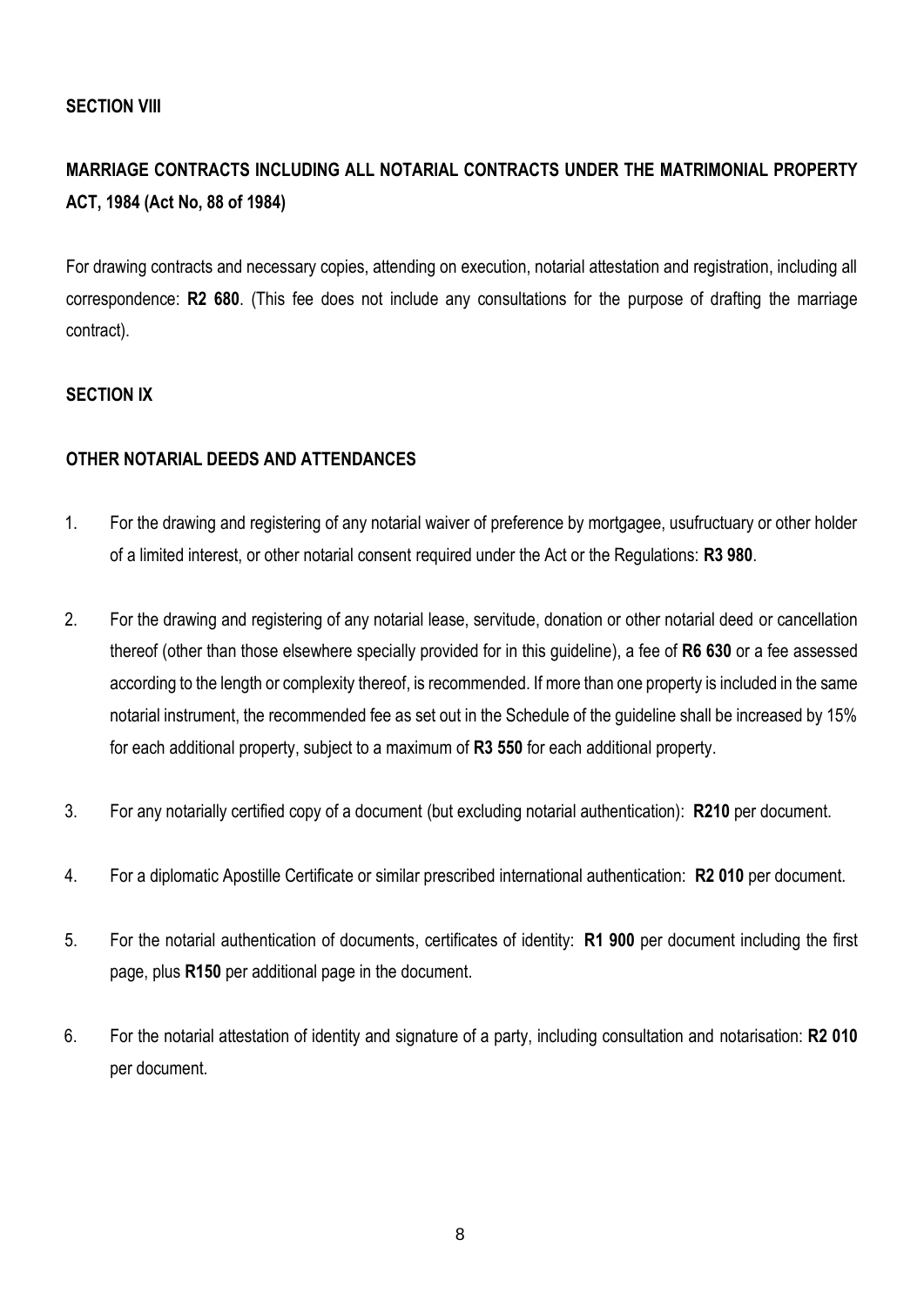### **SECTION X**

## **CANCELLATION, CESSION OR VARIATION OF BONDS, RELEASE OF PERSONS OR PROPERTY FROM BONDS, AND WAIVER OF PREFERENCE IN REGARD TO RANKING OF BONDS**

- 1. (a) For drawing consent to cancellation of bond; consent to cancellation of cession of bond; release of property or person from a bond; consent to reduction of cover; consent to part payment of capital; framing waiver of preference in regard to the ranking of a bond; waiver of preference in respect of real rights in land; consent of mortgagee, usufructuary, lessee or holder of other limited interest required by the Act or the Regulations and not otherwise provided for in this guideline (not notarial) and attending registration thereof, inclusive of instructions and Deeds Office searches, correspondence, the signing of consents on behalf of the bondholder and all relevant attendances except attendances on the Office of the Master of the High Court: **R2 800.**
	- (b) Attending to all matters referred to in item (a) above in respect of any second or subsequent bond or bonds when such document or documents has or have been drawn by the same conveyancer who drew the corresponding documents in connection with the first bond between the same parties over the same property and such documents are or can be lodged simultaneously as a set: **R410** per bond.
	- (c) If more than two properties are included in any release referred to in item 1 (a) or I (b) above, there be a further fee of **R530** is recommended for each additional property over and above the first two properties.
- 2. For drawing cession of bond or application for endorsement of a bond in terms of section 45 and 45bis of the Act including instructions and drawing consent of mortgagor where necessary, attendance on mortgagor and mortgagee, correspondence and all relevant attendances including registration, but excluding attendances on the Office of the Master of the High Court: **R2 680**.
- 3. For drawing agreement varying the terms of a bond including instructions, attendances on mortgagor and mortgagee, correspondence and all relevant attendances including registration, a fee of **R2 680** or as assessed according to the length and complexity thereof is recommended.
- 4. (a) For drawing consents to substitution under section 24bis(3) or 45bis (2) of the Act, in respect of all bonds relating to the same mortgagee, including instructions, all attendances on mortgagee and new debtor, correspondence, and miscellaneous attendances, including registration but excluding attendances on the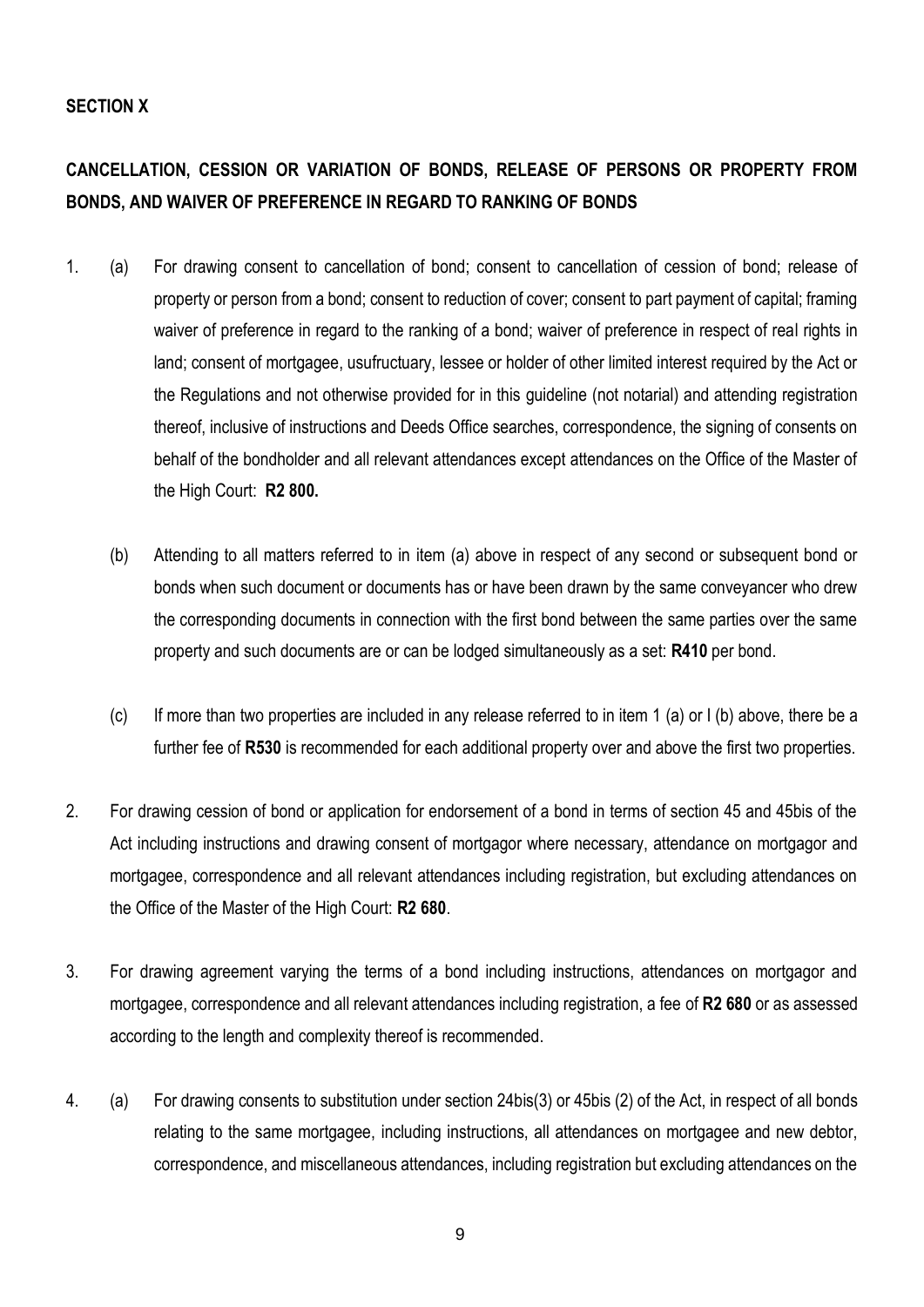Office of the Master of High Court: 75% (seventy five percent) of the recommended fees, specified in the Schedule.

- (b) For drawing consents to substitution under section 57 of the Act, in respect of all bonds relating to the same mortgagee, including instructions, all attendances on mortgagee and new debtor, correspondence and miscellaneous attendances, including registration but excluding attendances on the Office of the Master of the High Court: 75% (seventy five percent) of the recommended fees, specified in the Schedule.
- (c) For application and consent under section 40(5)(a) of the Act (Form WW), including instructions and all attendances on both mortgagor and mortgagee, correspondence and miscellaneous attendances including registration: **R2 610** in respect of the application and **R1 370** in respect of the consent.

If any of the documents referred to in this Section are required to be signed by more than one mortgagee, mortgagor, usufructuary, lessee or holder of other limited interest, an additional fee of **R280** is recommended for each such additional person after the first.

- 5. Where it is necessary to attend on the Office of the Master of the High Court in connection with any of the matters referred to in terms of items I (a), 2 and 4 above, the following additional fees may be allowed:
	- (a) For obtaining any Master's Certificate per estate for any number of certificates which are or can be applied for simultaneously: **R1 590**.
	- (b) For obtaining copies of all necessary documents which are or can be included in one application per estate: **R530**.

### **SECTION XI**

### **MISCELLANEOUS**

1. For attendance on behalf of transferor or transferee, mortgagor or mortgagee, or any other person, supervising the registration of the transfer or bond, or supervising the bond, when the documents are being prepared and lodged by another conveyancer, inclusive of all instructions, correspondence, and miscellaneous attendances relevant to such supervision: **R1 660**.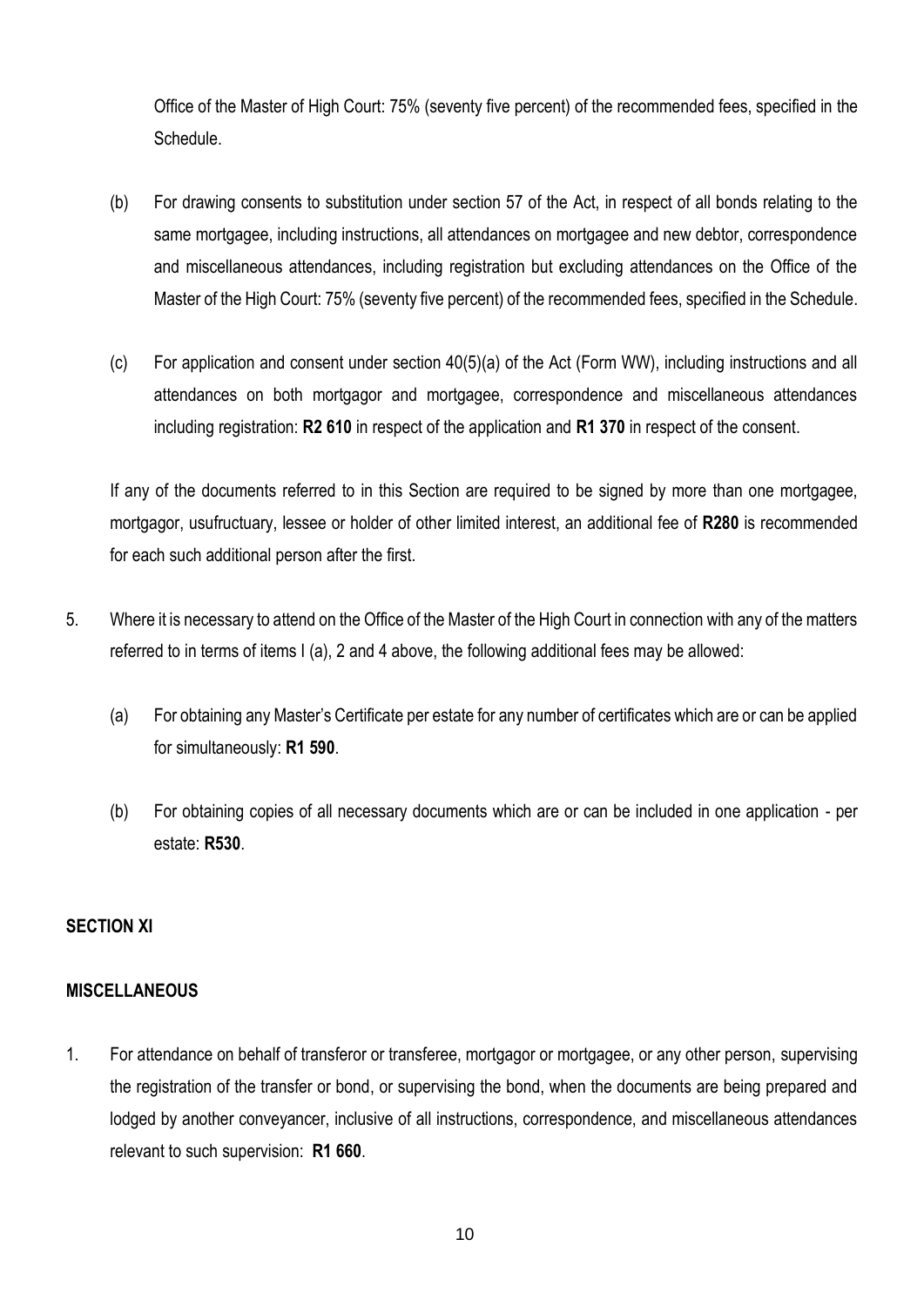- 2. For instructions and attendances on the inspecting, checking, arranging and lodging for endorsement of any amendment of title under section 44 of the Act, inclusive of all necessary attendances: **R530**.
- 3. For attending deeds registry for obtaining a certificate required for any act of registration: **R280**.
- 4. (a) For drawing application for endorsement in terms of section 46 of the Act, for the layout of a township or settlement and attendances on lodging title deed for endorsement: **R11 900**.
	- (b) For drawing application and related work for an incision in terms of section 49(1) of the Act or for the excision of an agricultural holding: **R2 010**.
- 5. (a) For procuring registration of change of name
	- (i) where no advertisement is required: **R2 010** plus **R280** for every extra deed after the first deed;
	- (ii) where advertisement is necessary: **R2 680** plus **R280** for every extra deed after the first deed.
	- (b) For procuring an amendment of any deed in terms of section 4(1)(b) of the Act: **R2 010** plus a fee of **R410** for every extra deed is recommended.
	- (c) For preparing and lodging consent of any interested party including any bondholder, to any amendment in terms of this item: **R2 010**.

**NOTE:** The above recommended fees exclude the drawing of necessary applications, correspondence and all relevant attendances.

- (d) For attendance to obtain an endorsement on any deed reflecting the conversion of a company to a close corporation and vice versa: **R530** plus a recommended fee of **R280** for every extra deed after the first.
- (e) For attendance to obtain an endorsement on any deed reflecting a change of vesting of an entity: **R530** plus a recommended fee of **R280** for every extra deed after the first plus a further recommended fee of **R280** for each additional property.
- 6. (a) Attendances and searching for information required, other than information required for preparation or registration of a deed, including instructions, correspondence and all relevant attendances, per quarter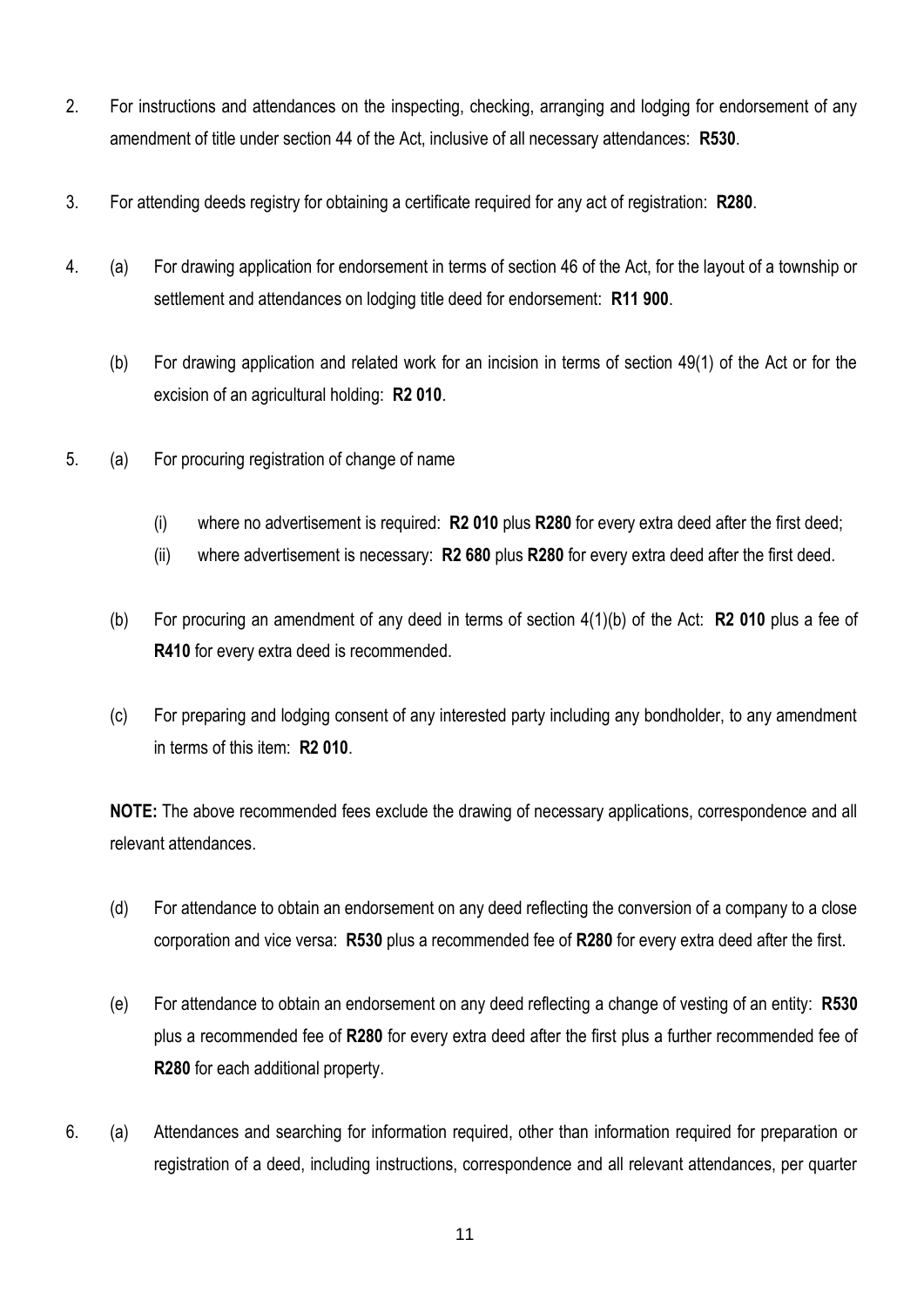hour or part thereof: **R300**. Reporting per folio, except in the case of research as provided for in item 6(b) below**: R210**.

- (b) Attendance and searching at deeds registry and/or the Office of the Surveyor-General for research and searching for the necessary information in connection with rights to minerals and rights to water, including correspondence and all relevant attendances: **R2 130** per hour or pro rata per part thereof. Reporting per folio: **R210**.
- 7. (a) For drawing notice of application for issue of a certified copy of a deed in terms of Regulation 68(1) to serve in lieu of the original including instructions, application to registrar, filing all necessary documents, correspondence and all relevant attendances: **R2 730**.
	- (b) For preparing and lodging the consent in terms of Regulation 68(2) of the Act, including instructions, attendances on mortgagor, mortgagee, cessionary or other holder of a real right, correspondence and all relevant attendances: **R1 370** per consent.
- 8. For attendance in order to obtain a certified copy of any deed or document from deeds registry for any purpose, other than to serve in lieu of the original inclusive of instructions, filing of necessary documents, correspondence and all relevant attendances: **R410** plus an additional recommended fee of **R280** for every deed after the first which can be applied for in the same application.
- 9. For attendance on Surveyor-General, for the metrication or amendment of any diagram or obtaining a copy of any diagram or certificate of remainder from the Surveyor-General, including instructions, application, correspondence and all relevant attendances: **R410** plus an additional recommended fee of **R280** for every diagram after the first which can be applied for in the same application.
- 10. For attendance on local or other authority
	- (a) to obtain a certificate or approval regarding compliance with conditions of subdivision or consolidation for an erf: **R2 680**.
	- (b) for any endorsement of a power of attorney or diagram (other than a rates clearance certificate): **R790.**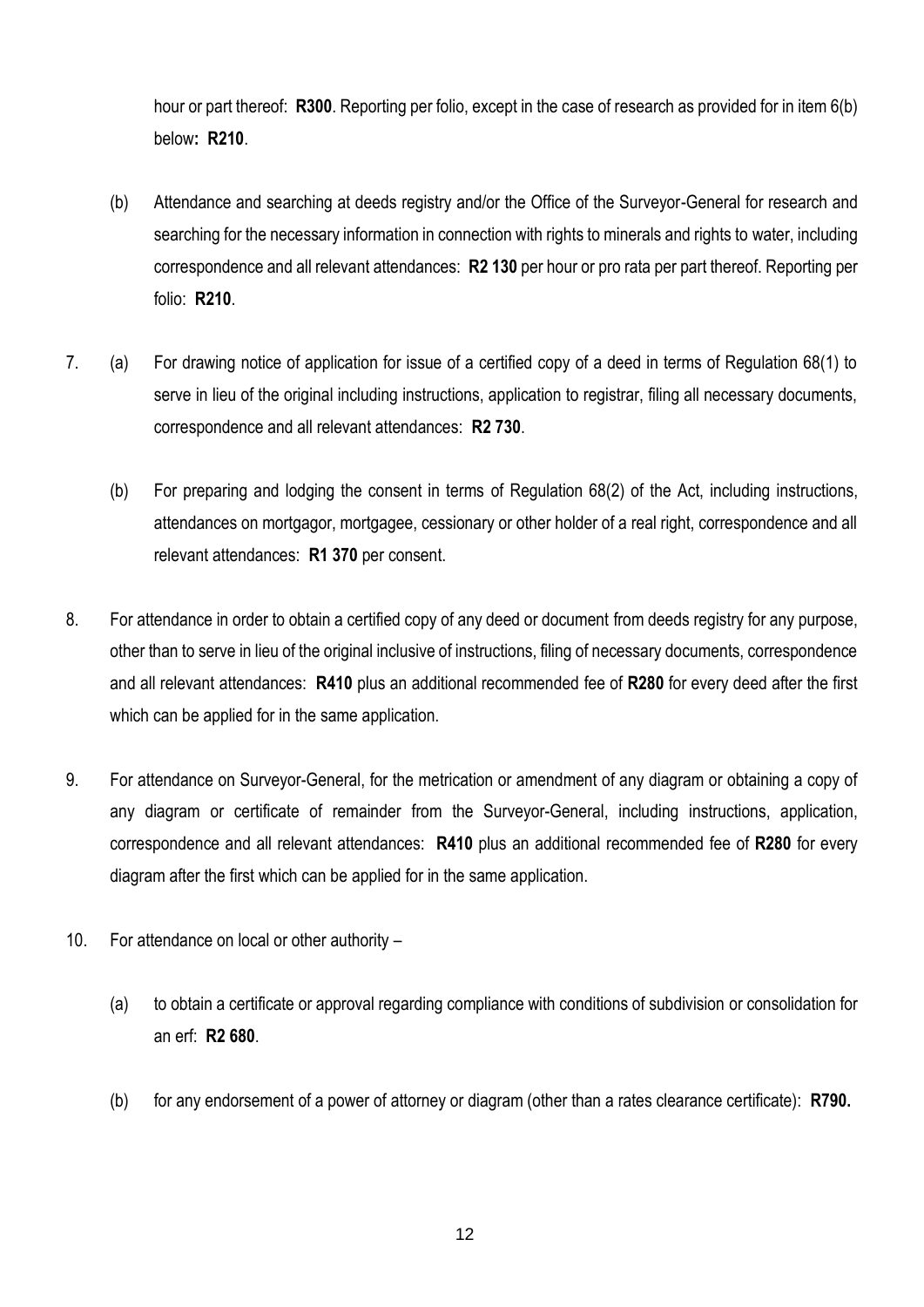- (c) to obtain a certificate or approval regarding compliance with conditions of subdivision for all erven on a general plan, including valuation apportionment: **R2 680** plus **R280** for every erf on the general plan.
- (d) to obtain a separate transfer certificate in terms of SPLUMA: **R880** plus an amount based on additional time spent to deal with conditions imposed and to resolve queries.
- 11. (a) For drawing any affidavit or application in regard to any separate act of registration or endorsement not specifically mentioned in this guideline (for example the creation of township conditions against the remainder of the property, or for the lapsing of any condition of title or personal servitude) inclusive of taking or giving instructions, correspondence and all other attendances in connection with such affidavit or application: **R1 590** plus **R280** drawing each extra folio of an affidavit or application where such document exceeds one folio in length.
	- (b) For drawing a Special Power of Attorney or General Power of Attorney and all relevant attendances including registration: **R1 590**.
	- (c) For drawing and signing a certificate in terms of section 42(1) of the Administration of Estates Act 66 of 1965, including investigations and attendances on the Office of the Master of the High Court: **R790** per estate for any number of certificates.
	- (d) For the completion and submission to the Office of the Master of the High Court of an application to sell property in pursuance of a sale and to obtain a certificate by the Master in terms of section 42(2) of the Administration of Estates Act 66 of 1965 that the Master has no objection to such transfer, per estate: **R4 030**.
	- (e) For obtaining copies of all necessary documents which are or can be included in one application, per estate: **R530**.
	- (f) For attending on rectification of incorrect deeds office information, including letter of motivation, lodgement with Registrar and subsequent verification of rectification: **R790**.
	- (g) For attending on research and issue of a conveyancer's certificate regarding any aspect of a registered property including its conditions of title, a fee at an hourly rate, alternatively as assessed according to the length, complexity and risk thereof is recommended.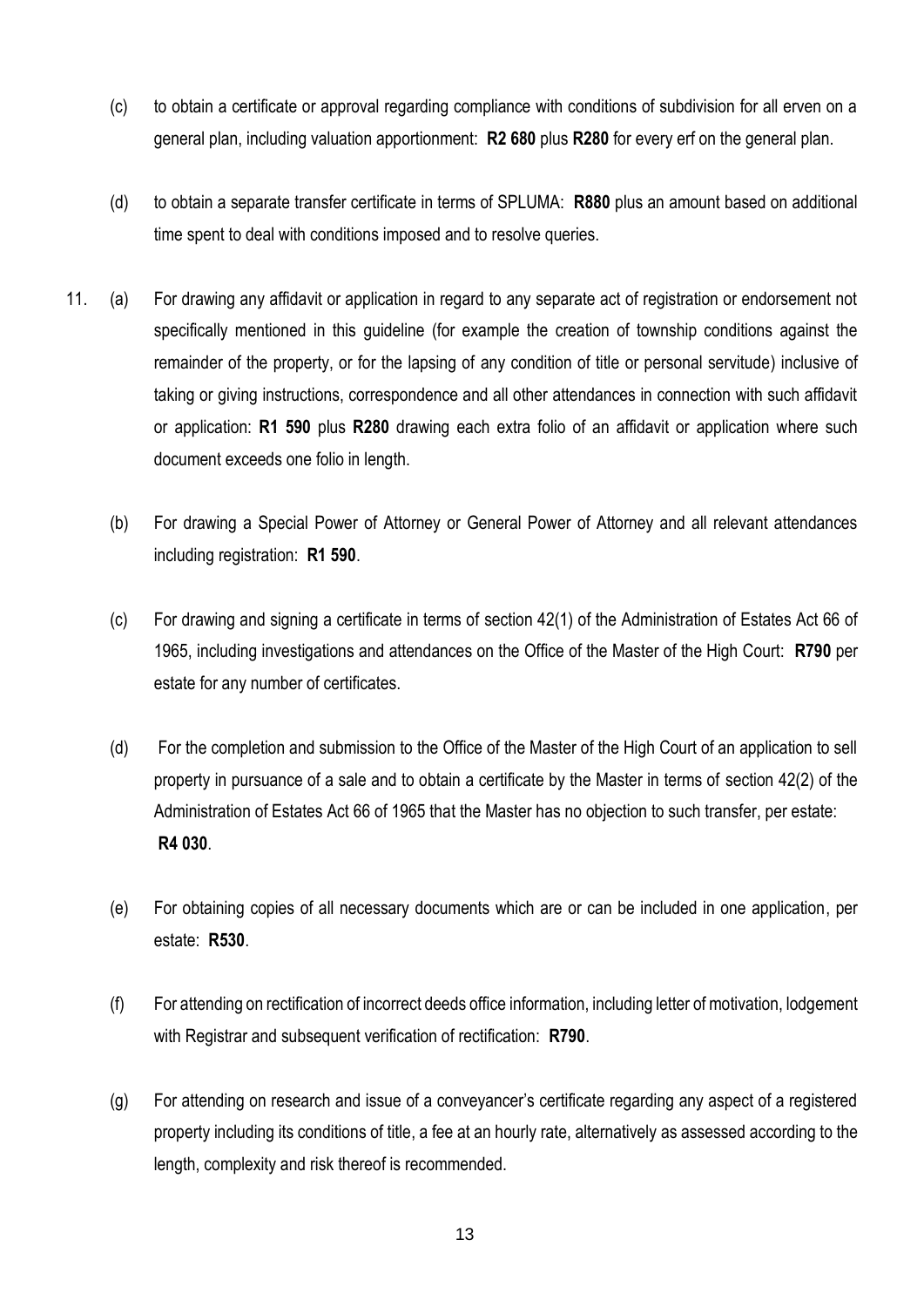- 12. (a) For drawing cession of servitude in terms of Form RR as provided under section 32 of the Act, inclusive of instructions, correspondence, registration and all other relevant attendances: **R4 630**, plus **R660** for each additional cession of servitude contained in the same document, alternatively a fee as assessed according to the length, complexity and risk thereof is recommended.
	- (b) If more than one property is included in the same cession, an additional recommended fee of **R660** for each additional property.
- 13. For attending on filing at deeds registry of any document relating to any person, partnership, association or company, where such filing is independent of any particular act of registration being attended to by that conveyancer, inclusive of instructions, correspondence and all relevant attendances: **R530**.
- 14. For attending on upliftment of attachment interdict in the Deeds Office: **R1 590**.
- 15. For attendance on taxation where required, including all necessary relevant attendances and correspondence, a recommended fee equal to 5% (five per cent) of the fees allowed on taxation be chargeable by the conveyancer submitting the bill of costs, and a recommended fee equal to 5% (five per cent) of the total fees originally reflected in that bill of costs be chargeable by the conveyancer opposing taxation.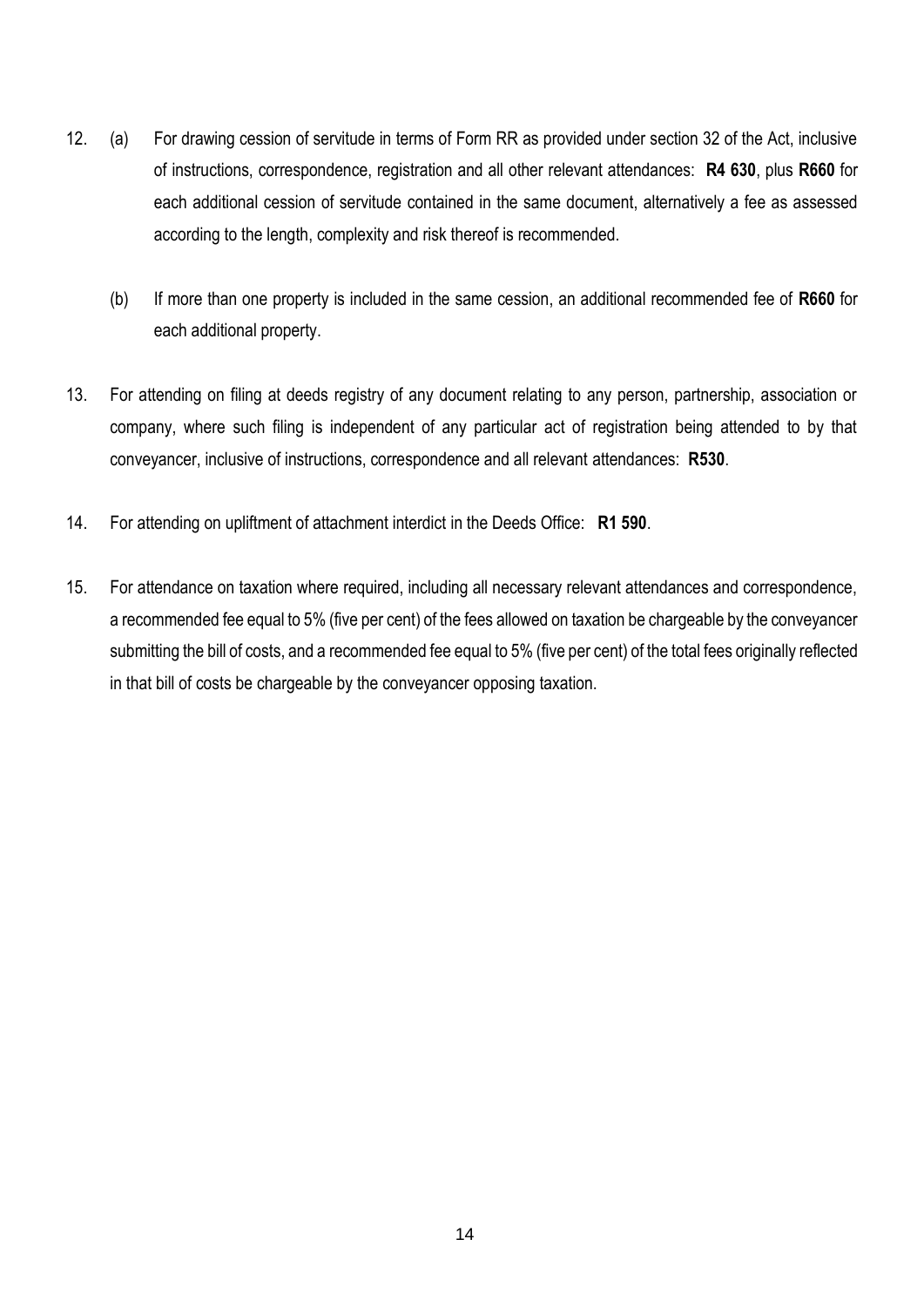**2022**

NOTE: Refer Section VII of the Conventional Guidelines regarding the additional basic amount applicable to **notarial bonds**.

| Column A                                       | Column B                                                                                                               |
|------------------------------------------------|------------------------------------------------------------------------------------------------------------------------|
| Value of property or bond                      | Recommended Guideline of Fees for Conveyance of<br>Immovable Property or the Registration of a Mortgage<br><b>Bond</b> |
| R100 000 or less                               | R <sub>5</sub> 710                                                                                                     |
| Over R100 000 up to and including R500 000     | R5 710 plus R910 per R50 000 or part thereof above<br>that                                                             |
| Over R500 000 up to and including R1 million   | R12 990 for the first R500 000 plus R1 760 per R100<br>000 or part thereof above that                                  |
| Over R1 million up to and including R5 million | R21 790 for the first R1 million plus R1 760 per R200<br>000 or part thereof above that                                |
| Over R5 million                                | R56 990 for the first R5 million plus R4 440 per R1<br>million or part thereof above that                              |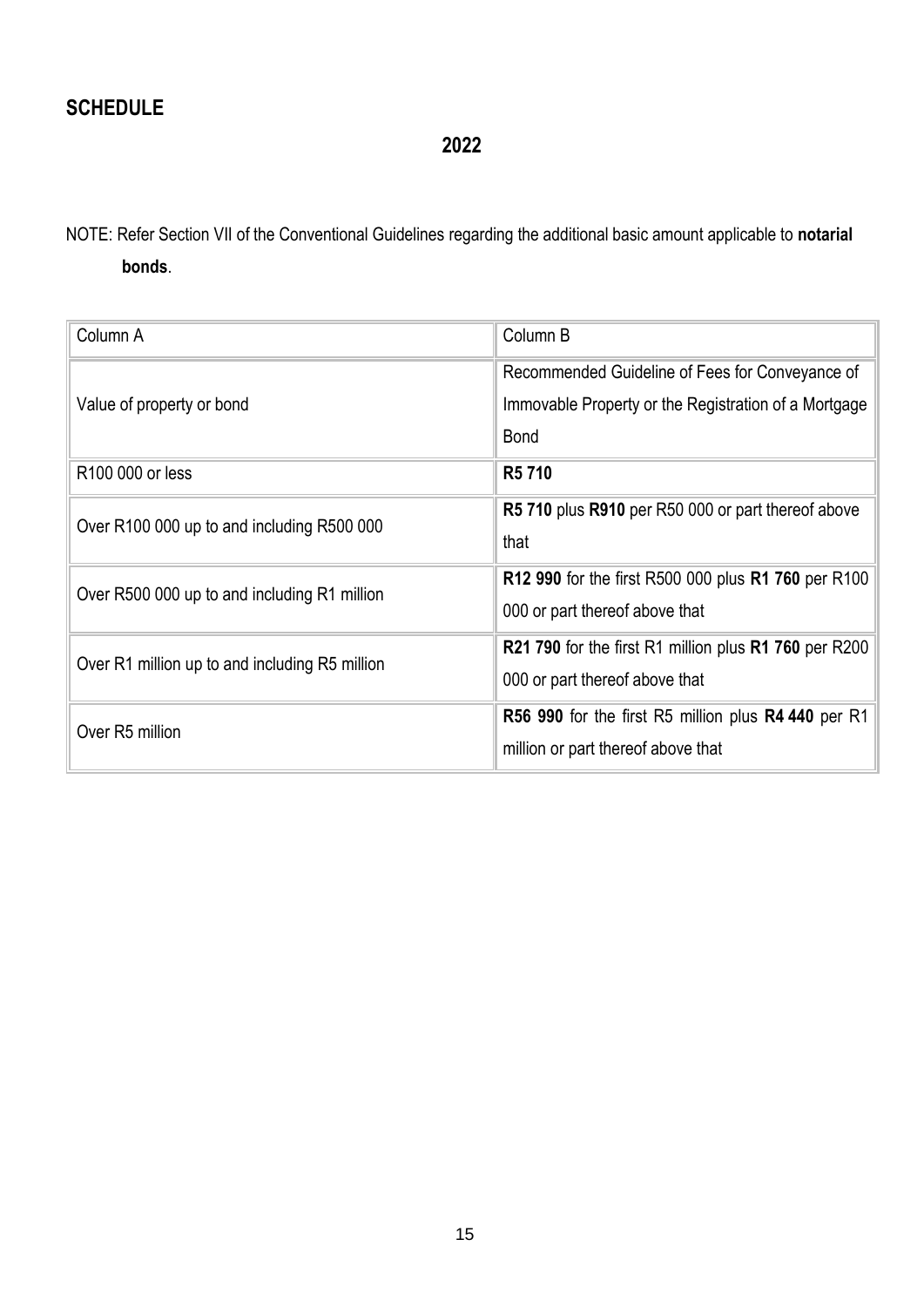# **CONVEYANCING: SECTIONAL TITLES (ACT 95/1986) GUIDELINE OF FEES**

### **Effective from 16 May 2022**

Conveyancing fees are negotiable. These are only guidelines and not minimum or maximum fees.

### **1. GENERAL NOTES**

The fees recommended in this guideline are in respect of and include *inter alia* the general conveyancing duties performed by a conveyancer for procuring the due and proper execution and registration of the relevant deed or document, or the filing thereof or cancellation thereof, as the case may be, as well as the responsibility placed on him or her for the accuracy of the facts mentioned in deeds or documents or which are relevant in connection with the registration or filing thereof as contemplated in sections 15A and 15B of the Sectional Titles Act, Act 95 of 1986 ("the Act"), as amended; for ensuring that copies of any deeds and documents are identical as at the date of lodgement, that all applicable conditions of title, including endorsements are correctly brought forward in any deed of transfer, that any person signing a document as principal or representative has been appointed and is acting in accordance within the powers granted to him or her and that any security required has been furnished to the Master, that parties to deeds are correctly reflected, that the necessary authority has been obtained for the signing of any document in a representative capacity, that the transaction in question is authorised by and in accordance with the constitution, regulations, or founding statement or trust instrument of a trust, as the case may be, of any church, association, close corporation, society, trust or other body of persons, or any institution (whether created by statute or otherwise) being a party to such document, where applicable, that the relevant particulars in the deed have been correctly brought forward from the power of attorney, and for this purpose shall include the taking and giving of instructions, all correspondence, including the perusal of completed deeds of sale; the preparation and attendance on signature of all powers of attorney, declarations, affidavits, resolutions, status affidavits, company certificates, exchange control certificates, certificates in terms of section 20 of the Alienation of Land Act 68/1981 and other necessary preliminary and ancillary documents as well as attendances in connection with the obtaining, preparation and signature of**\** documents to ensure compliance with the provisions of the Financial Intelligence Center Act and the signature of ancillary documents required by a mortgagee in terms of the National Credit Act; the payment of transfer duty or VAT and of all rates levied by any lawful authority, the obtaining and making of all clearance and other certificates; including attendances or consultation with an outside agent to obtain clearance certificates; the perusal of memoranda and articles of association and trust deeds, the making of all necessary financial arrangements, including the issuing of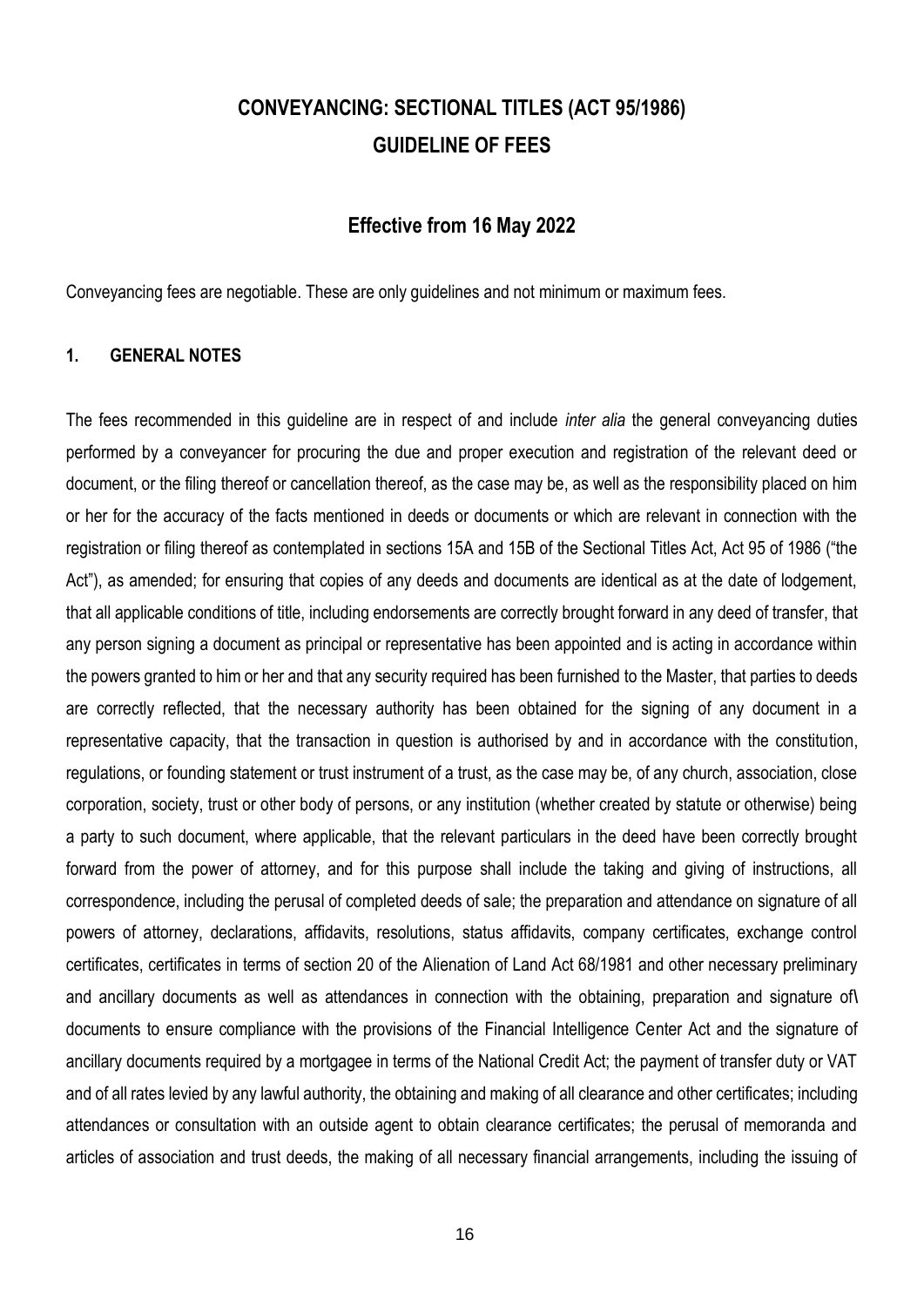guarantees on behalf of bondholders or the provision and checking of guarantees and attending payment in terms thereof; the drawing and preparation of any document, including all copies thereof, required for execution or registration at a deeds registry and the obtaining of registration thereof, arranging simultaneous lodgment and registration with another conveyancer or other conveyancers, where necessary; the giving of all references required by the deeds registry for examination purposes; and all attendances at the deeds registry, but shall not include

- 1.1 any attendance in connection with the drawing and execution of deeds of sale, deeds of donation, partition agreements, amendments to the rules for bodies corporate, special developers' conditions, deeds of suretyship, acknowledgements of debt and documents of a similar nature;
- 1.2 any separate act of registration of any documents which may be necessary before or in connection with the first mentioned act of registration;
- 1.3 any attendance in connection with the resolution of a dispute between the transferor and the transferee arising from a deed of sale or any of the other documents referred to in 1.1 above or from whatsoever cause;
- 1.4 any attendance arising from negotiations between the parties resulting in a further agreement or addendum or amendment to an existing agreement;
- 1.5 any attendance or consultation, in addition to taking instructions, relating to the opening of a sectional title register in terms of section 11 of the Act, or extensions of a scheme;
- 1.6 any attendance in connection with the preparation and obtaining of documents relating to collateral security required by a mortgagee;
- 1.7 any attendance on the issue of additional letters of undertaking or guarantees (other than in favour of or for bondholders, the seller or transferring attorney). Suggested fee **R790** per undertaking / guarantee;
- 1.8 any attendance on investments in trust in terms of section 86(4) of the Legal Practice Act 18/2014. Recommended fee **R790** per investment, alternatively a fee based on the amount and duration of the investment;
- 1.9 any attendance or disbursement paid to a computer software supplier for purposes of receiving or drafting instructions electronically;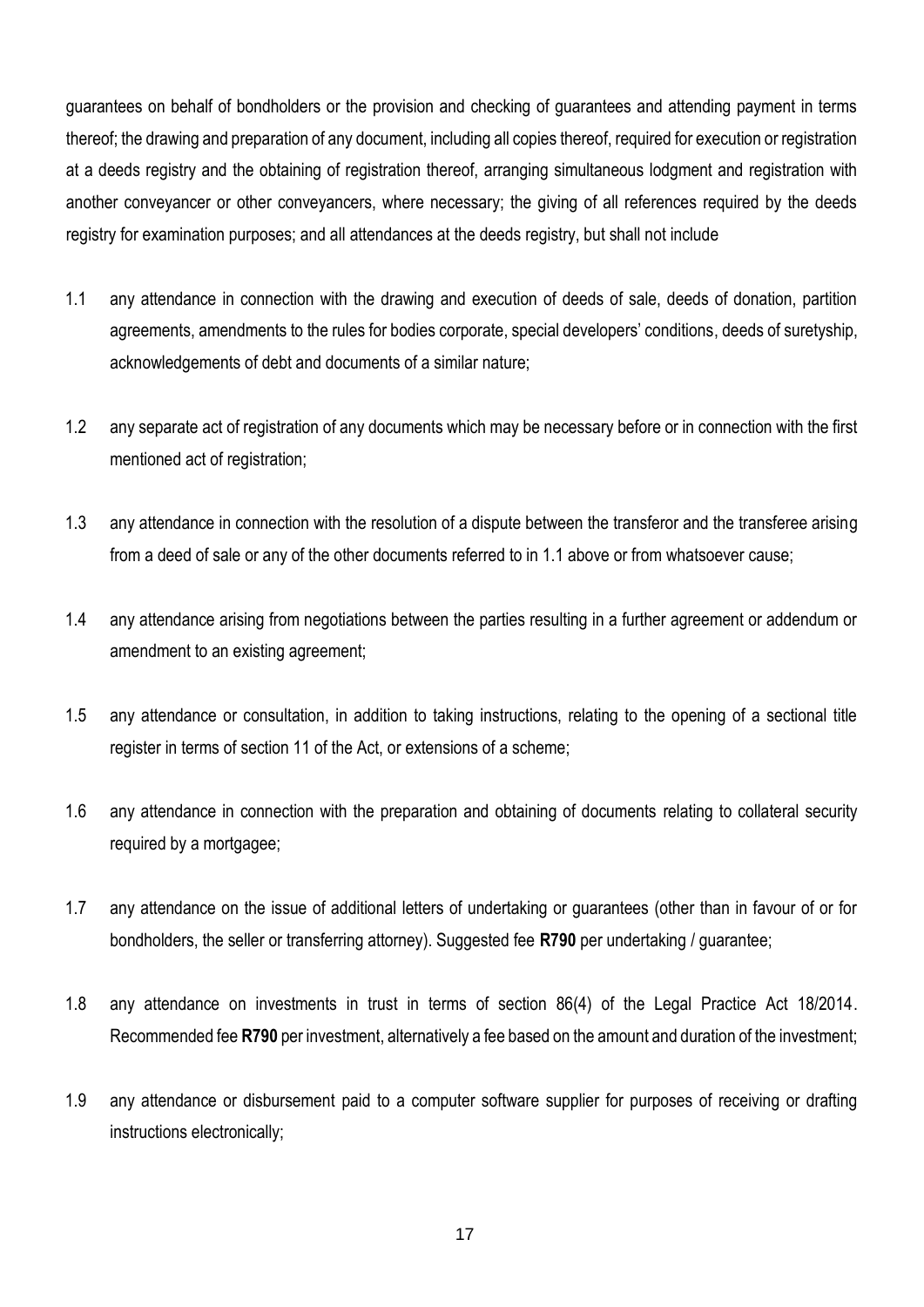- 1.10 any attendance or consultation with an outside agent to attend to municipal refunds and reconciliations on behalf of client. Suggested fee **R550**. The aforegoing fee excludes the fee payable to the outside agent;
- 1.11 any formal certification to any linked attorney or third party of material facts relating to the transaction but beyond what is required for registration of the transaction itself and which certification a conveyancer may, but is not obliged to furnish (such as certification of the sale price, no conditions or servitudes that adversely affect the value of the property or the security of a mortgage bond, the disposal not forming a major part of seller's assets, or compliance with specific sections of the Companies Act, Insolvency Act or any other act) and that places the conveyancer at professional risk: A fee of **R1 330** per certification or a fee assessed according to the perceived risk and/or complexity thereof is recommended, payable by the requesting attorney or party.

**NOTE:** It is recommended that additional charges and disbursements discussed above in 1.1 to 1.11 be agreed upon in advance with the client.

### **2. DEFINITIONS**

For the purpose of this these guidelines:

- (a) a folio shall consist of 100 printed or written words or figures, part thereof, and four figures shall be recorded as one word.
- (b) "value of the property" means
	- i. where transfer duty is payable, the purchase price of the property or the amount on which transfer duty is payable, whichever amount is the higher;
	- ii. where no transfer duty is payable in terms of section 9(2) of the Transfer Duty Act, 1949 (Act No 40 of 1949), the purchase price of the property or the declared value of the property as contemplated in the Transfer Duty Act, 1949, whichever amount is the higher;
	- iii. where no transfer duty is payable in terms of section 9(15) of the Transfer Duty Act 40 of 1949, the purchase price plus VAT;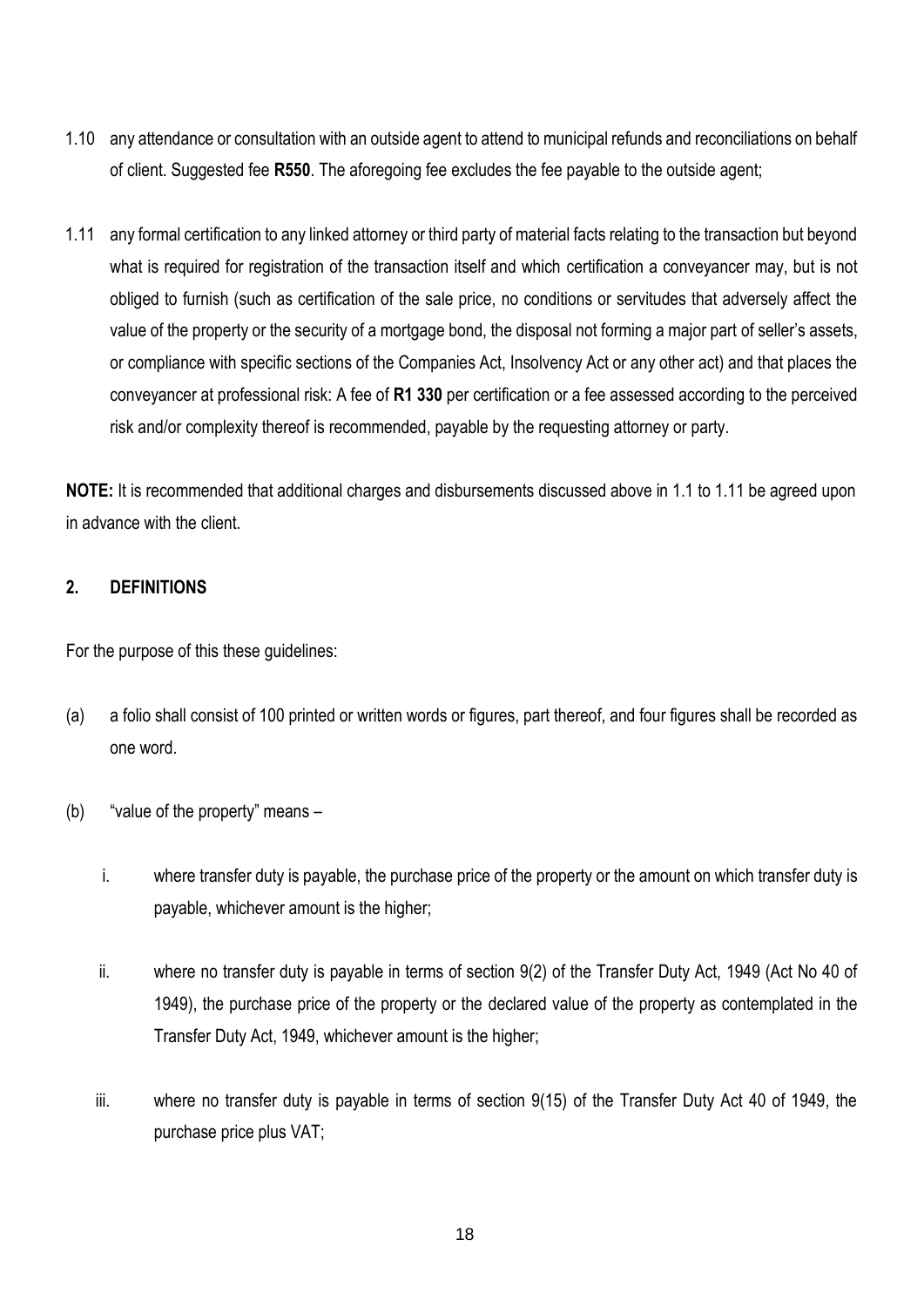- iv. where no transfer duty is payable in terms of any provision of section 9 of the Transfer Duty Act,1949, other than section 9(2), but an official valuation by a municipality, other local authority or by the Master of the High Court is available, such valuation or the compensation paid in respect of the acquisition of the property, whichever amount is the higher, provided that where no official valuation is available, it shall be deemed to be the fair value of the property as defined in the Transfer Duty Act, 1949;
- v. where no compensation is payable in respect of the acquisition of the property and no official valuation by a municipality, other local authority is available, an amount which shall be deemed to be no less than R200 000;
- vi. the Municipal or other local authority valuation if available, alternatively the valuation of the unit for insurance purposes where the property has either been sold in execution, or by public auction at the instance of a liquidator or trustee and the purchase price was less than such valuation.
- (c) "the Act" means the Sectional Title Schemes Act 95/1986, or where the context requires, the Deeds Registries Act 47/1937, as the case may be.

## **SECTION I**

## **1. APPLICATION FOR THE OPENING OF A SECTIONAL TITLE REGISTER**

For the preparing and drawing of an application for the opening of a sectional title register, perusing of sectional plan, drawing of certificates of registered sectional title, correspondence and attendances on all matters referred to in section 11 of the Act, but excluding the drawing of any consent of a bondholder, or searches in any deeds registry or other public office, or attendance upon fulfilling the requirements of section 4 of the Act , or additional consultations required by the developer:

- (a) A basic recommended fee of: **R7 900** and
- (b) in respect of each section, a recommended fee of: **R790**; and
- (c) in respect of each certificate of real right in respect of a right of exclusive use as contemplated by section 27(1), a recommended fee of **R790** plus a fee of **R280** per additional right of exclusive use contained in the same certificate.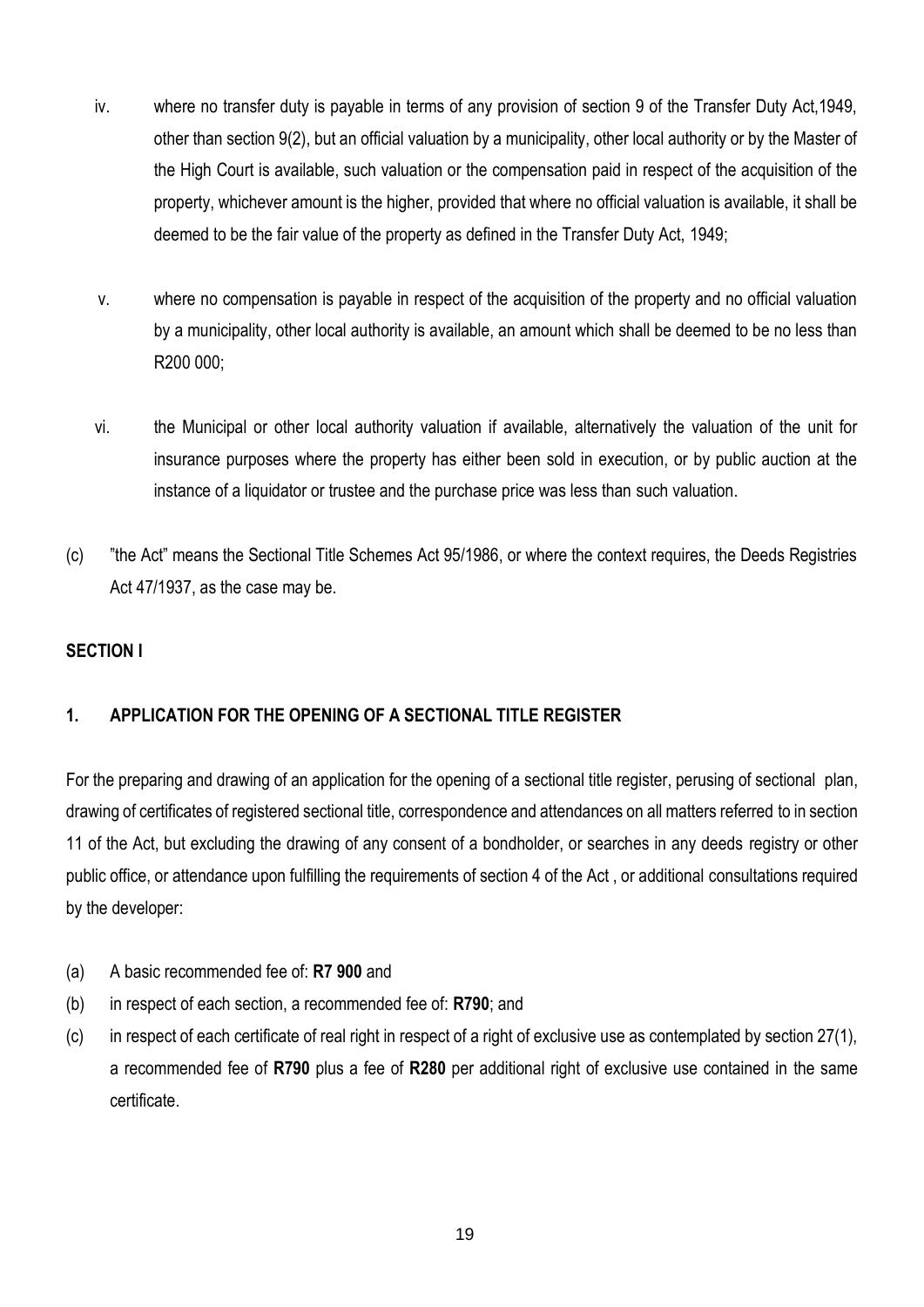### *2.* **APPLICATION FOR THE EXTENSION OF SCHEMES BY ADDITION OF LAND TO COMMON PROPERTY**

For the preparing of the required documents as well as the necessary attendances referred to in sections 7 and 26 of the Act, but excluding the drawing of any consent of a bondholder, or searches in any deeds registry or other public office, or attendance upon fulfilling the requirements of section 4 of the Act, or additional consultations required by the developer:

- (a) A basic recommended fee of **R7 900**; and
- (b) In respect of each section, a recommended fee of: **R790**.

### **3. APPLICATION FOR THE EXTENSION OF SCHEMES IN TERMS OF SECTION 25 OF THE ACT**

For the preparing and drawing of an application for the opening of an extension of a sectional title register, perusing of sectional plan of extension, drawing of certificates of registered sectional title, correspondence and attendances on all matters referred to in section 25 of the Act, but excluding the drawing of any consent of a bondholder, or searches in any deeds registry or other public office, or attendance upon fulfilling the requirements of section 4 of the Act, or additional consultations required by the developer, or the fees for issuing the related certificates of real rights as defined in Section XI:

- (a) A basic recommended fee of: **R7 900**; and
- (b) in respect of each section, a recommended fee of: **R790**; and
- (c) where such application is made in terms of section 25(6), an additional fee per consent obtained from each owner of: **R790**.

#### **SECTION II**

### **TRANSFER OF OWNERSHIP**

1. For the registration of ownership of a unit or land held under sectional title deed, the recommended fee be the amount set out in column of the Schedule to the Conventional Guideline (the Schedule), in respect of the value of the property concerned as indicated in column A of the Schedule. This includes the case of conveyance in terms of the second proviso to section 16 and in terms of section 31 and sections 45 and 45 bis (bonds excluded) of the Deeds Registries Act 47/1937. Provided that in the case of sections 33, 45 and 45 bis of the Deeds Registries Act 47/1937 the fee will be calculated on 75% of the full value of the whole property.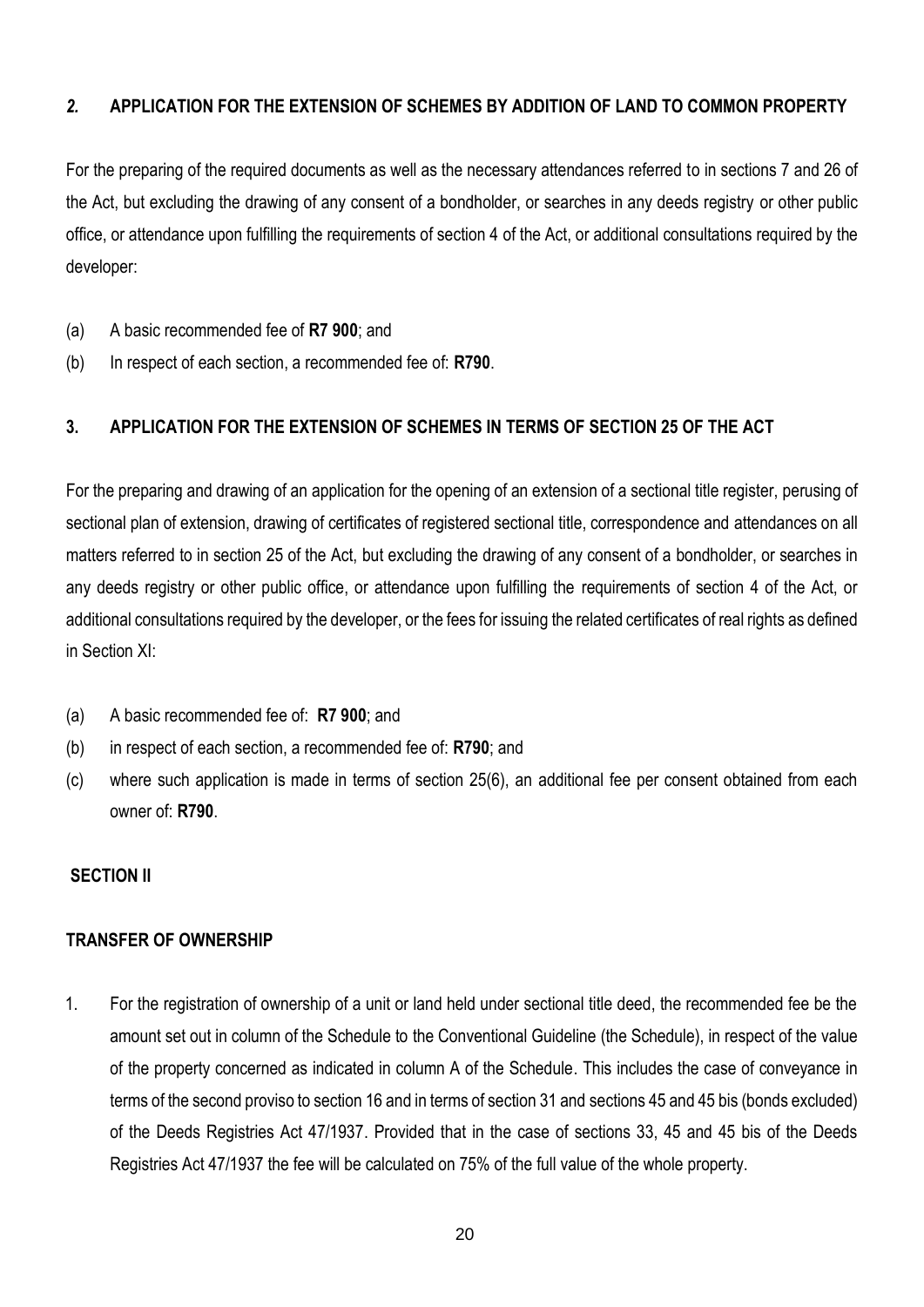2. Where more than one unit or section is included in the same instrument of conveyance, the recommended fee as set out in the Schedule shall be increased by 15% for each additional unit or section, subject to a maximum of **R3 600** for each additional unit or section.

### **SECTION III**

### **PARTITION, RECTIFICATION AND EXCHANGE TRANSFERS**

For the drawing and registration of each deed of partition, rectification or exchange transfer, inclusive of all preliminary and other work in connection therewith, but excluding attendances in connection with the framing of any provisional agreement:

- 1. Where the value can be determined, the recommended fee be as set out in column B of the Schedule;
- 2. Where the value cannot be determined, a fee assessed according to the length and complexity thereof is recommended.

### **SECTION IV**

### **ENDORSEMENTS**

- 1. For endorsement of title deeds or bonds in terms of sections 24bis(2) and 25(3) of the Deeds Registries Act 47 of 1937 and in terms of sections 39 and 40 of the Administration of Estates Act 66 of 1965 including the drawing of all necessary documents, the obtaining of all necessary ancillary documents, consents and certificates from the Master and Registrar, and all necessary attendances and correspondence in connection therewith, including the obtaining of registration, a recommended fee of: **R4 700**.
- 2. If more than one section or bond is included in the same application, an additional fee of **R680** is recommended for each section or bond.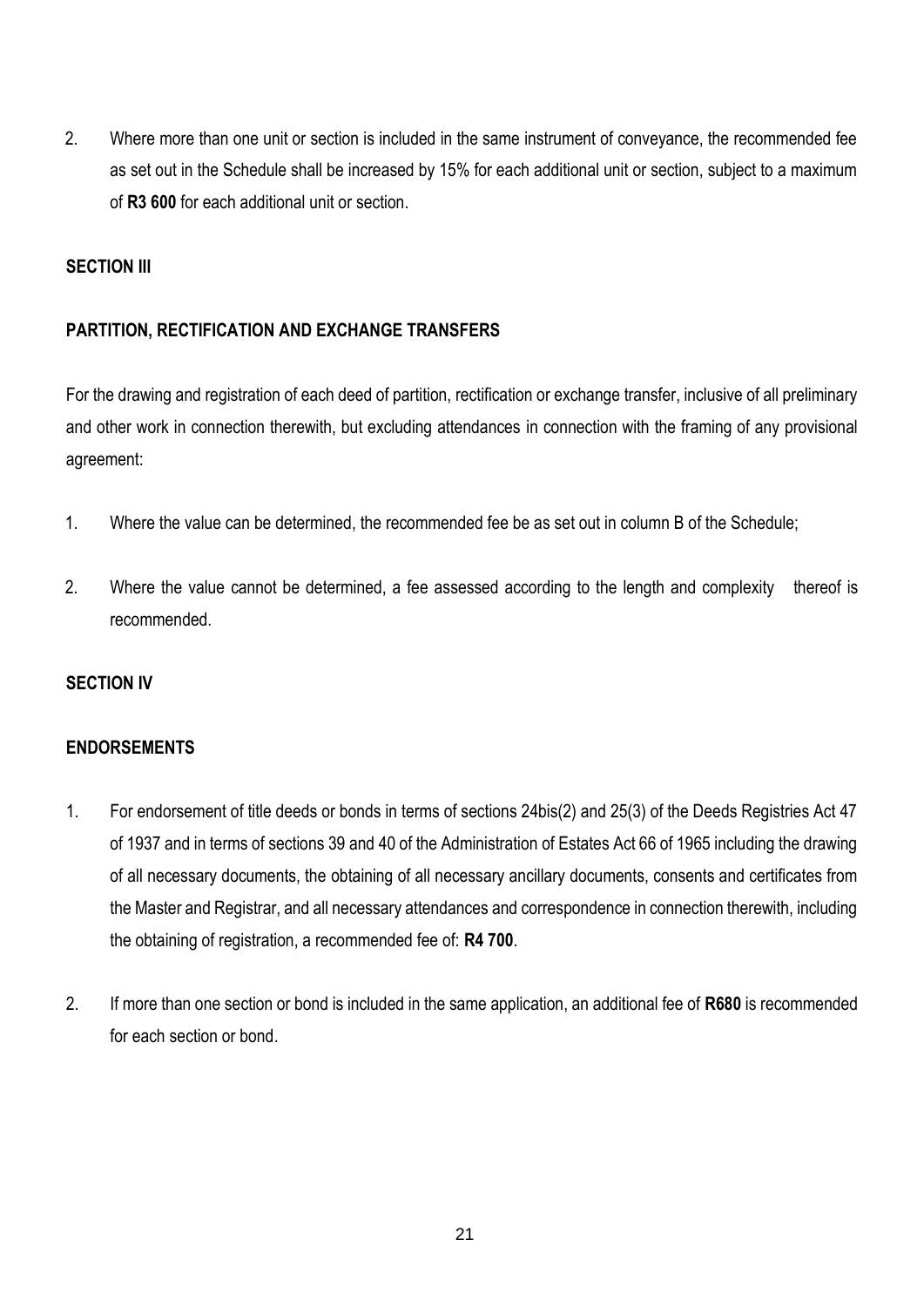### **SECTION V**

### **SUBDIVISION, CONSOLIDATION AND EXTENSION OF SECTIONS**

For drawing and submitting an application for subdivision, consolidation or extension and preparing certificates of registered sectional title, together with supporting documents, for perusing a plan of subdivision, consolidation or of extension, for obtaining registration, for correspondence and attendance on all matters referred to in sections 22, 23 and 24 of the Act, but excluding the obtaining of the consent of any bondholder:

- (a) A basic recommended fee of **R4 700**; and
- (b) In respect of each subdivision, consolidation or extension, a recommended fee of: **R500**.

#### **SECTION VI**

### **APPLICATION FOR SECTIONAL TITLE DEED IN RESPECT OF UNDIVIDED SHARE IN UNIT**

For preparing a certificate of registered title in respect of an undivided share (including the application), for correspondence and for attendances on all matters referred to in section 15B(5) of the Act, a recommended fee of **R2 130**.

#### **SECTION VII**

## **1. REVERSION FROM SECTIONAL TITLE REGISTER TO LAND REGISTER**

For attending to all matters referred to in subsections (4), (5) and (6) of section 17 of the Act:

- (a) A basic recommended fee of: **R4 700**;
- (b) in respect of each section, a recommended fee of: **R500**.

### **2. DISPOSAL ON DESTRUCTION OF BUILDINGS**

For attending to all matters referred to in section 49 of the Act:

(a) A basic recommended fee of: **R4 700**;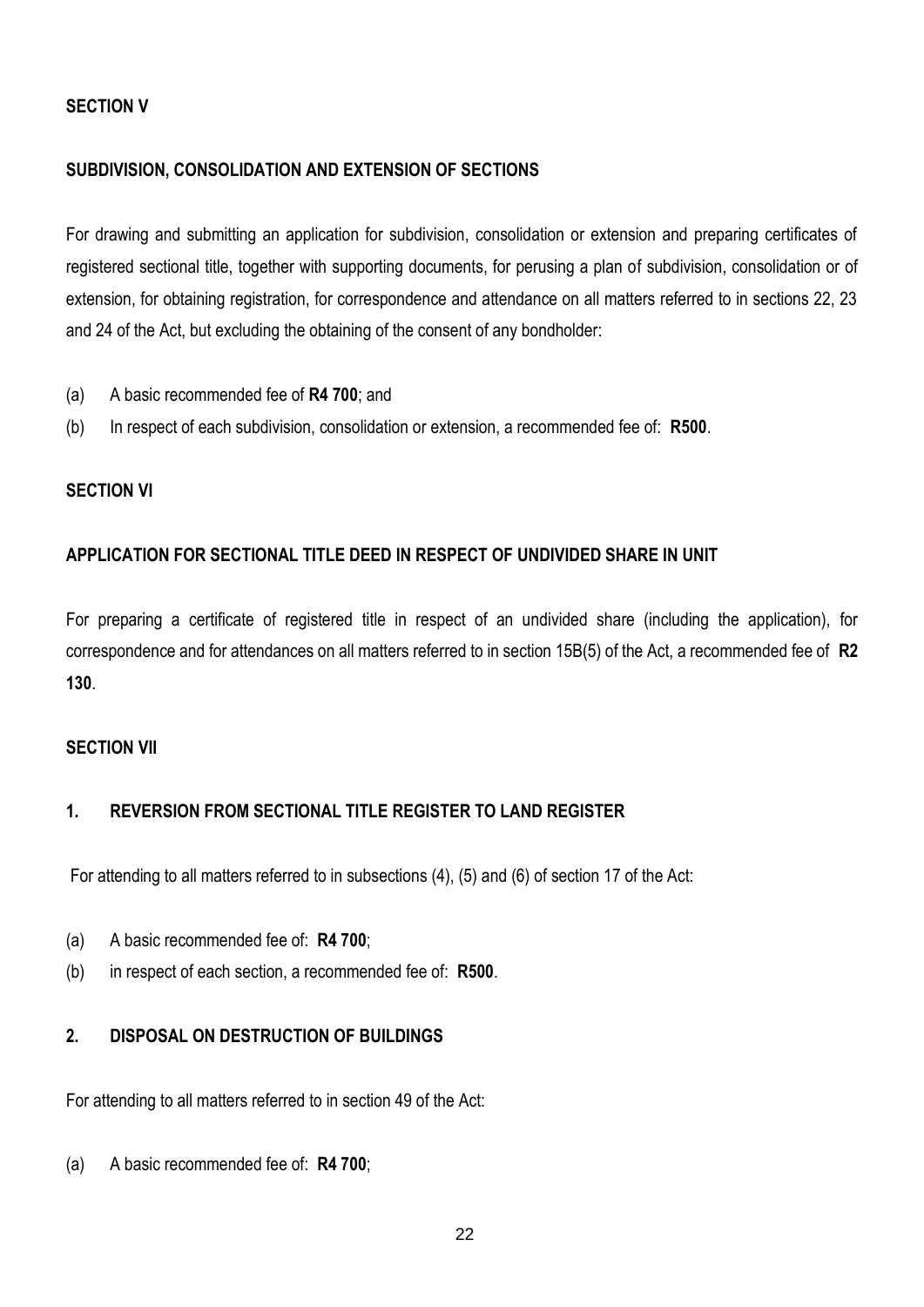(b) in respect of each section, a recommended fee of: **R500**.

### **SECTION VIII**

#### **SECTIONAL MORTGAGE BONDS**

- 1. For obtaining registration of any sectional mortgage bond or surety bond other than a bond referred to in paragraph 2 of this Section, including the drawing of all necessary documents and the obtaining of necessary ancillary documents, the recommended fee be the amount as set out in column B of the Schedule in respect of the value of the bond concerned as indicated in column A of the Schedule.
- 2. The recommended fee for any collateral bond passed as additional security for another bond between the same parties irrespective of where the collateral bond is being registered, be 75% of the recommended fee set out in the Schedule.
- 3. For any waiver in terms of Regulation 41(7) when included in a bond, an additional fee of **R2 020** is recommended.
- 4. If more than one unit or section is included in a bond referred to in paragraph 1 or 2 of this Section the recommended fee as set out in the Schedule shall be increased by 15% for each additional property, subject to a maximum of **R3 600** for each additional unit or section.

#### **SECTION IX**

#### **CESSION, CANCELLATION OR MODIFICATION OF BONDS**

1. (a) For drawing consent to cancellation of bond, consent to cancellation of cession of bond, release of property or a person from a bond, consent to reduction of cover, consent to part payment of capital, framing waiver of preference in regard to the ranking of a bond, waiver of preference in respect of real rights in and consent of a mortgagee, usufructuary, lessee or holder of any other limited interest required in terms of any provision of the Act or these Regulations and not otherwise provided for in this Guideline (but not being notarial), and attending registration thereof, including instructions and Deeds Office searches, correspondence, the signing of consents on behalf of the bondholder and all relevant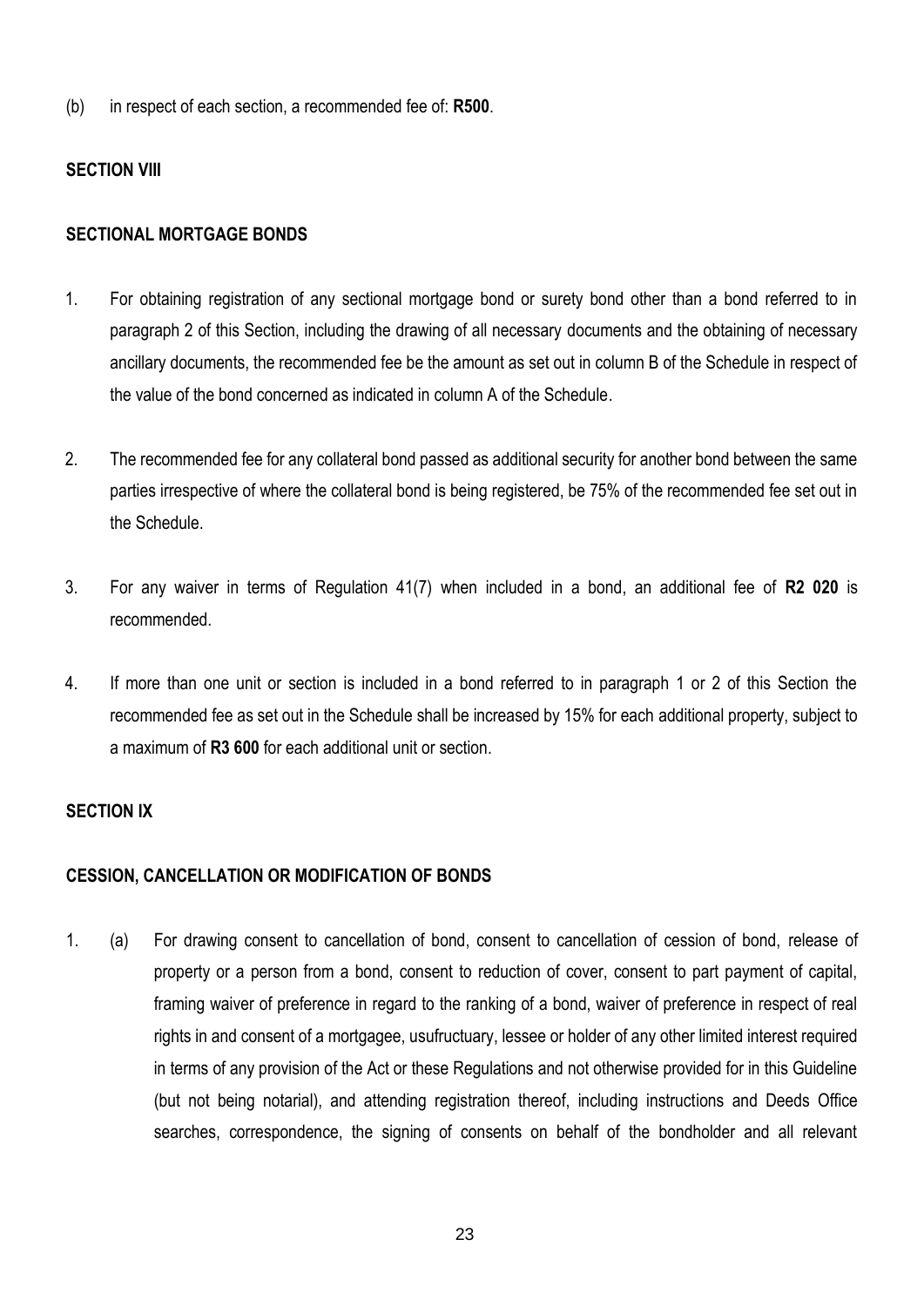attendances except attendances on the Office of the Master of the High Court, a recommended fee of **R2 800**.

- (b) For attending to all matters referred to in subparagraph (a) of this paragraph in respect of any second or subsequent bond when any relevant document has been drawn by the same conveyancer who drew the corresponding document or documents in connection with the first bond between the same parties over the same property, and such documents are or can be lodged simultaneously as a set, **R410** per bond.
- (c) If more than two units are included in any release contemplated in subparagraph (a) or (b) of this paragraph, a further fee of **R550** is recommended for each additional unit over and above the first two units.
- 2. For drawing cession of bond or an application for endorsement, including instructions and drawing consent of mortgagor where necessary, attendances on mortgagor and mortgagee, correspondence and all relevant attendances including registration, but excluding attendances on the Office of the Master of the High Court, a recommended fee of **R2 800**.
- 3. For drawing agreement varying the terms of a bond, including instructions, attendance on mortgagor and mortgagee, correspondence and all relevant attendances including registration, a fee of **R2 800** or assessed according to the length and complexity of the agreement is recommended.
- 4 (a) For drawing consents to substitution under section 24bis(3) or 45bis (2) of the Deeds Registries Act, including instructions, all attendances on mortgagee and new debtor, correspondence, and miscellaneous attendances, including registration but excluding attendances on the Office of the Master of High Court: 75% (seventy five percent) of the recommended fees for bonds, specified in the Schedule.
	- (b) For drawing consents to substitution under section 57 of the Deeds Registries Act, in respect of all bonds relating to the same mortgagee, including instructions, all attendances on mortgagee and new debtor, correspondence and miscellaneous attendances, including registration but excluding attendances on the Office of the Master of the High Court: 75% (seventy five percent) of the recommended fees for bonds, specified in the Schedule.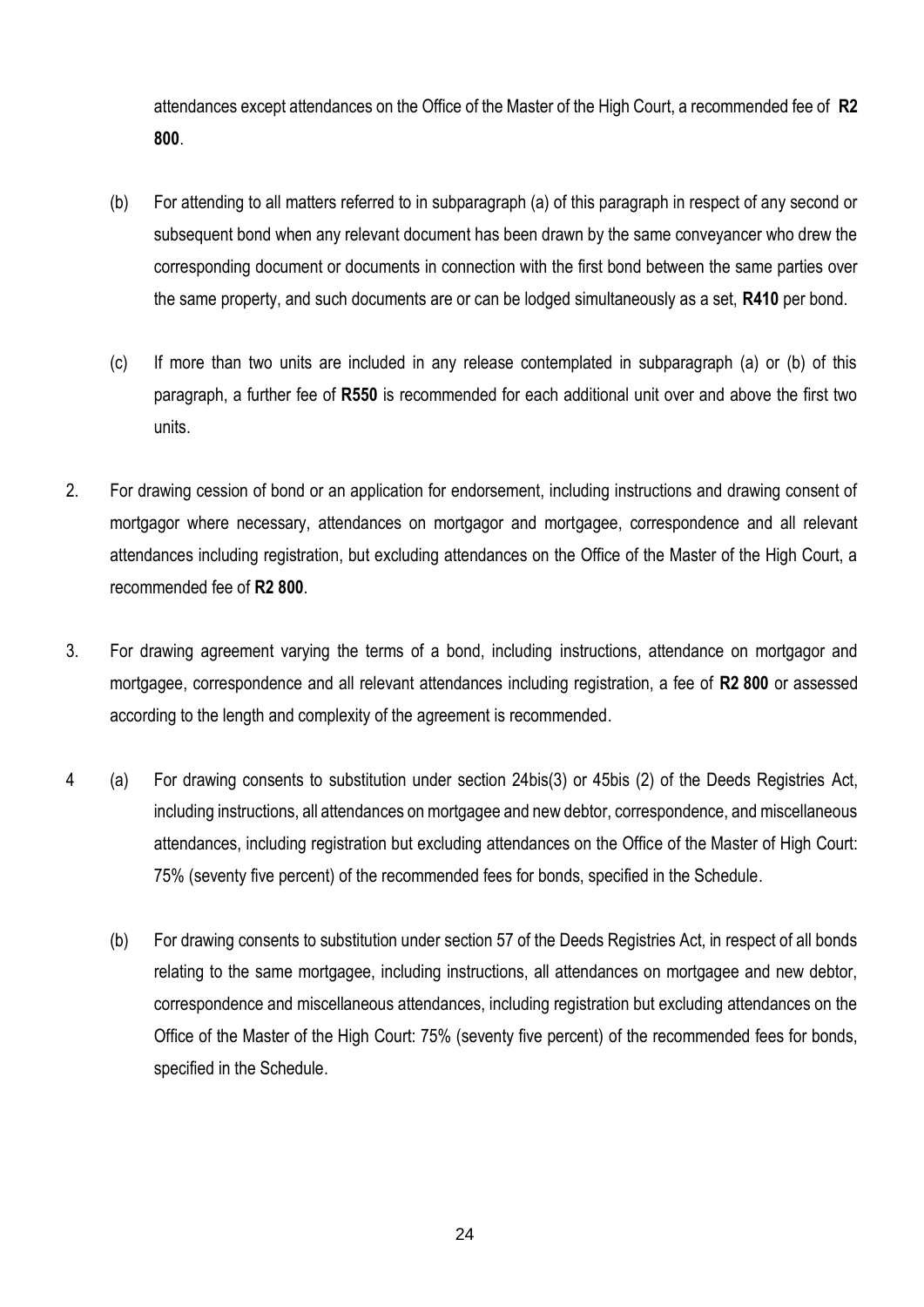- (c) For application and consent under section 40(5)(a) of the Deeds Registries Act, including instructions and all attendances on both mortgagor and mortgagee, correspondence and miscellaneous attendances including registration: **R2 610** in respect of the application and **R1 350** in respect of the consent.
- 5. Where any of the documents referred to in this Section are required to be signed by more than one mortgagee, mortgagor, usufructuary, lessee or holder of other limited interest, an additional fee of **R280** is recommended for each such additional person after the first.
- 6. Where it is necessary to attend on the Office of the Master of the High Court in connection with any matter referred to in paragraph 1(a), 2 or 4 of this Section, the following additional recommended fees be allowed:
	- (a) For obtaining any Master's Certificate per estate for any number of certificates which are or can be applied for simultaneously, a recommended fee of **R1 700**.
	- (b) For obtaining copies of all necessary documents which are or can be included in one application, per estate **R550**.

## **SECTION X**

### **NOTARIAL DEEDS**

- 1. For drawing and registering a notarial waiver of preference by mortgagee, usufructuary or other holder of a limited interest, or other notarial consent required in terms of any provision of the Act or the Regulations: **R4 000**.
- 2. For the drawing and registering of any notarial sectional lease, servitude, donation or other notarial sectional deed or cancellation thereof (other than those elsewhere specially provided for in this guideline), a fee of **R6 630** or a fee assessed according to the length or complexity thereof, is recommended. If more than one section is included in the same notarial instrument, the recommended fee as set out in column B of the Schedule shall be increased by 15% for each additional property.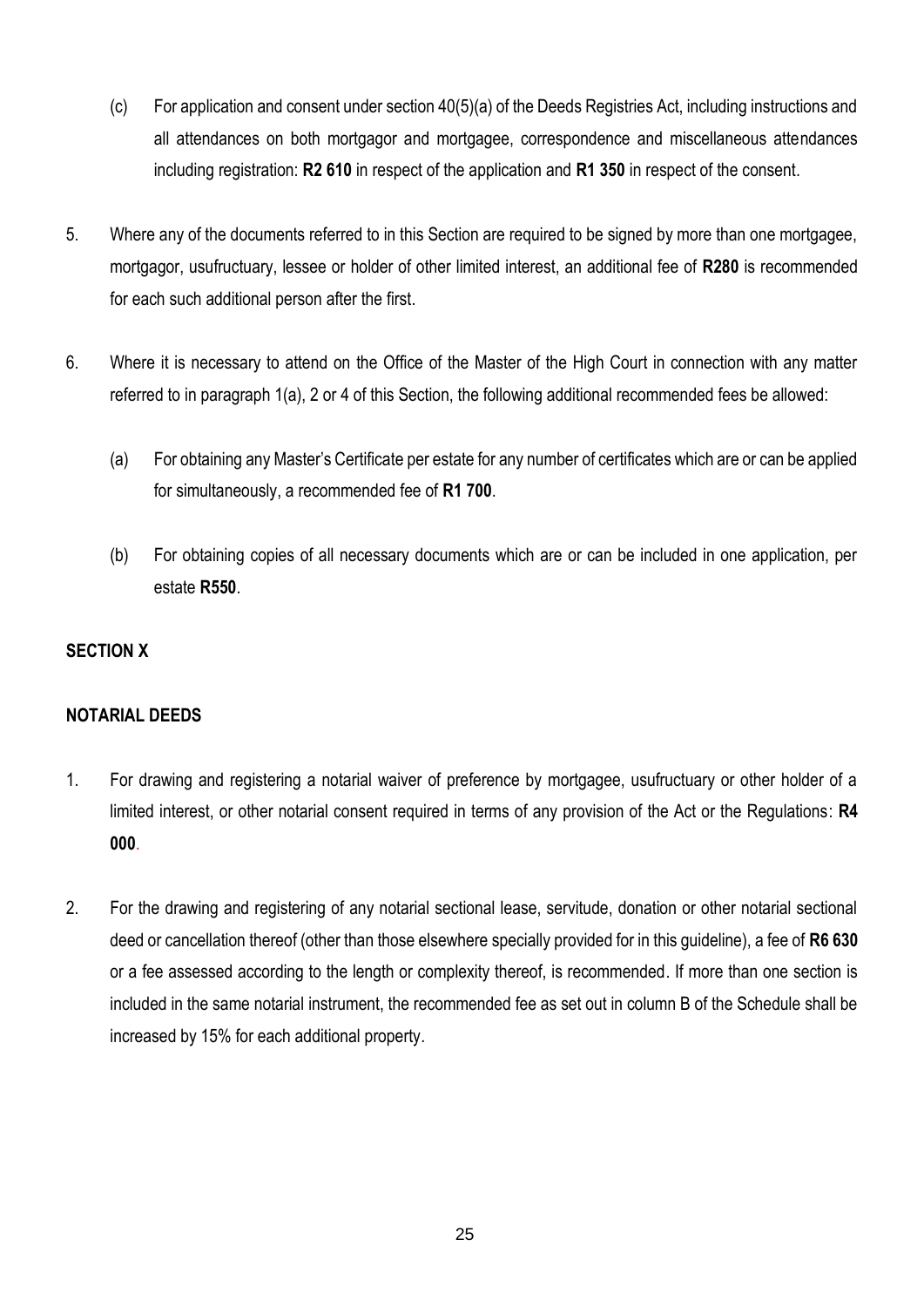### **SECTION Xl**

### **CERTIFICATES OF REAL RIGHTS**

- 1. Section 12(1)(e): In favour of developer to develop further in terms of section 25(1). See regulation 14(1), and Form F: **R2 800**
- 2. Section 25(6): In favour of body corporate to extend scheme. See regulation 14(2) and Form F: **R2 800**
- 3. Section 12(1)(f): In favour of developer, right of exclusive use in terms of section 27(1). See regulation 14(3) and Form G: **R2 800**

Plus **R280** for each additional defined area in the same deed.

### **SECTION XII**

#### **CESSIONS (NOTARIAL)**

- 1. Section 27(1)(b) of the Act: Unilateral cession of an exclusive use area by a developer to owner(s) to whom such rights are allocated: **R2 800** where the cession is registered simultaneously with the transfer of the corresponding unit. Where no simultaneous transfer of a unit takes place: the notary is entitled to charge the usual transfer fee as set out in Column B of the Schedule based on the purchase price or value of the unit. Plus **R280** for each additional area in the same deed.
- 2. Section 27(3) and section 60(3) of the Act: Bilateral cession by body corporate as representative of owners of all sections: **R2 020** where the cession is registered simultaneously with the transfer of the corresponding unit. Where no simultaneous transfer of a unit takes place: **R2 800** plus **R280** for each additional defined area in the same deed.
- 3. Section 27(4) of the Act: Bilateral cession of an exclusive use area: Ad valorem as per the Schedule unless no consideration has been allocated to the exclusive use area, in which case: **R2 800** plus **R280** for each additional defined area in the same deed.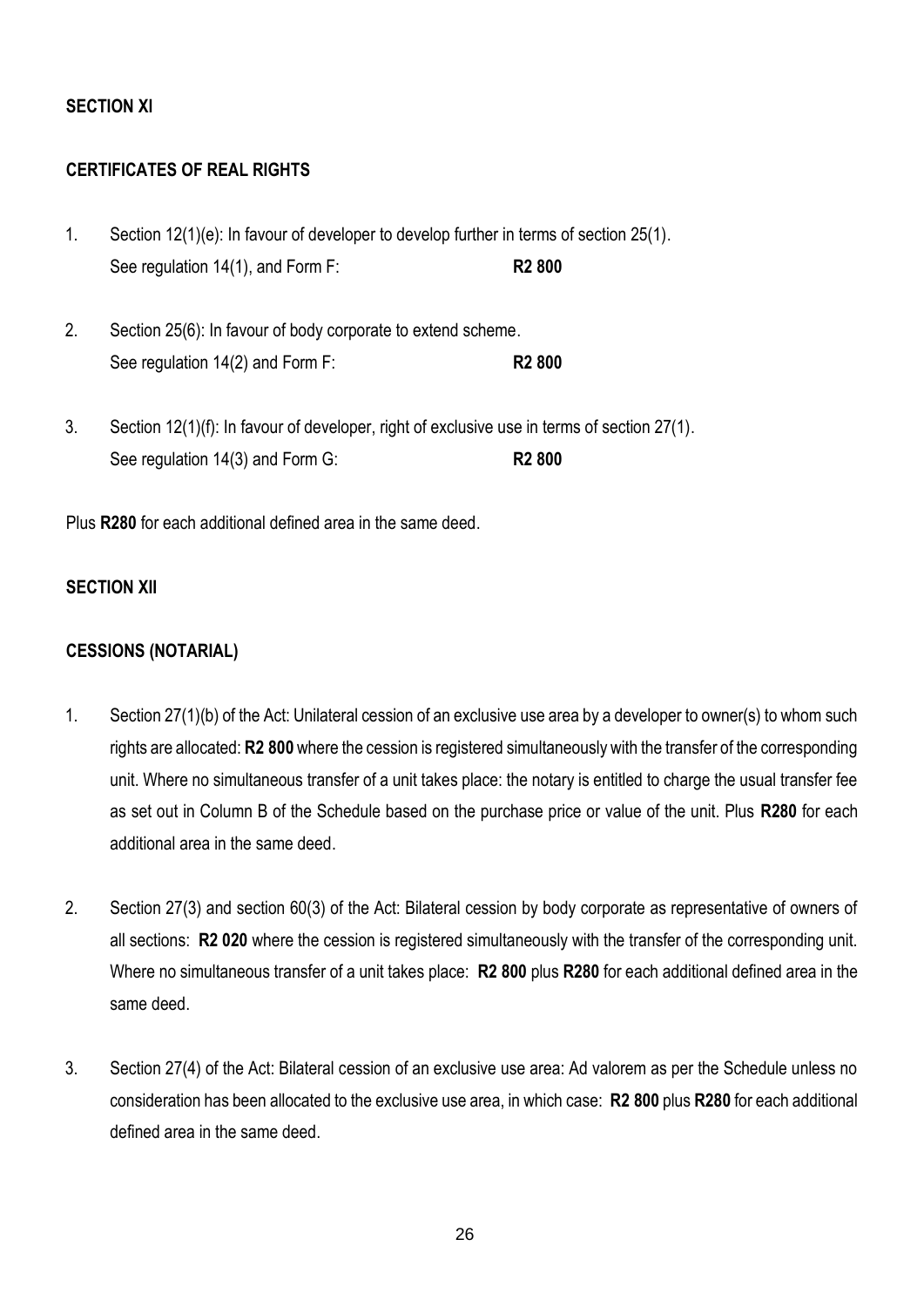- 4. Section 27(5) of the Act: Cancellation of right to exclusive use: bilateral notarial deed between owner and body corporate: **R2 800** plus **R280** for each additional defined area in the same deed.
- 5. For the execution and registration of each cession of a Right to Extend, inclusive of all preliminary and other work in connection therewith, but excluding attendances in connection with the framing of any provisional agreements between the parties and ancillary attendances not directly required to achieve full and proper cession:
	- (a) Where the value can be determined, the recommended fee be as set out in column B of the Schedule;
	- (b) Where the value cannot be determined, a fee assessed according to the length, complexity and risk thereof is recommended.

#### **SECTION XlII**

#### **MISCELLANEOUS**

- 1. For attendance on behalf of transferor or transferee, mortgagor or mortgagee or any other person, for supervising the registration of the transfer or bond or supervising the bond with documents prepared and lodged by another conveyancer, including instructions, correspondence and attendances relevant to the supervision: **R1 660**.
- 2. (a) For the necessary attendances and searching and inspecting of a Conveyancer's protocol or file or at deeds registry for information, including instructions, correspondence and all relevant attendances, per quarter hour or part thereof, a recommended fee of **R280**. Reporting, except in the case of research as provided for in subparagraph (b) of this paragraph, a recommended fee of **R210** per folio;
	- (b) For attendance and searching at Deed Registry or the office of the Surveyor General for research and searching for the necessary information in connection with the opening of the register and registration of the sectional plans, including correspondence and all relevant attendances, a recommended fee of **R2 130** per hour or pro rata per part thereof. Reporting per folio, a recommended fee of **R210**.
- 3. For drawing of any certificate by a conveyancer with regard to any servitude, other real right or condition, where not otherwise provided for in this guideline: an hourly rate or as assessed according to the length, complexity and risk thereof is recommended.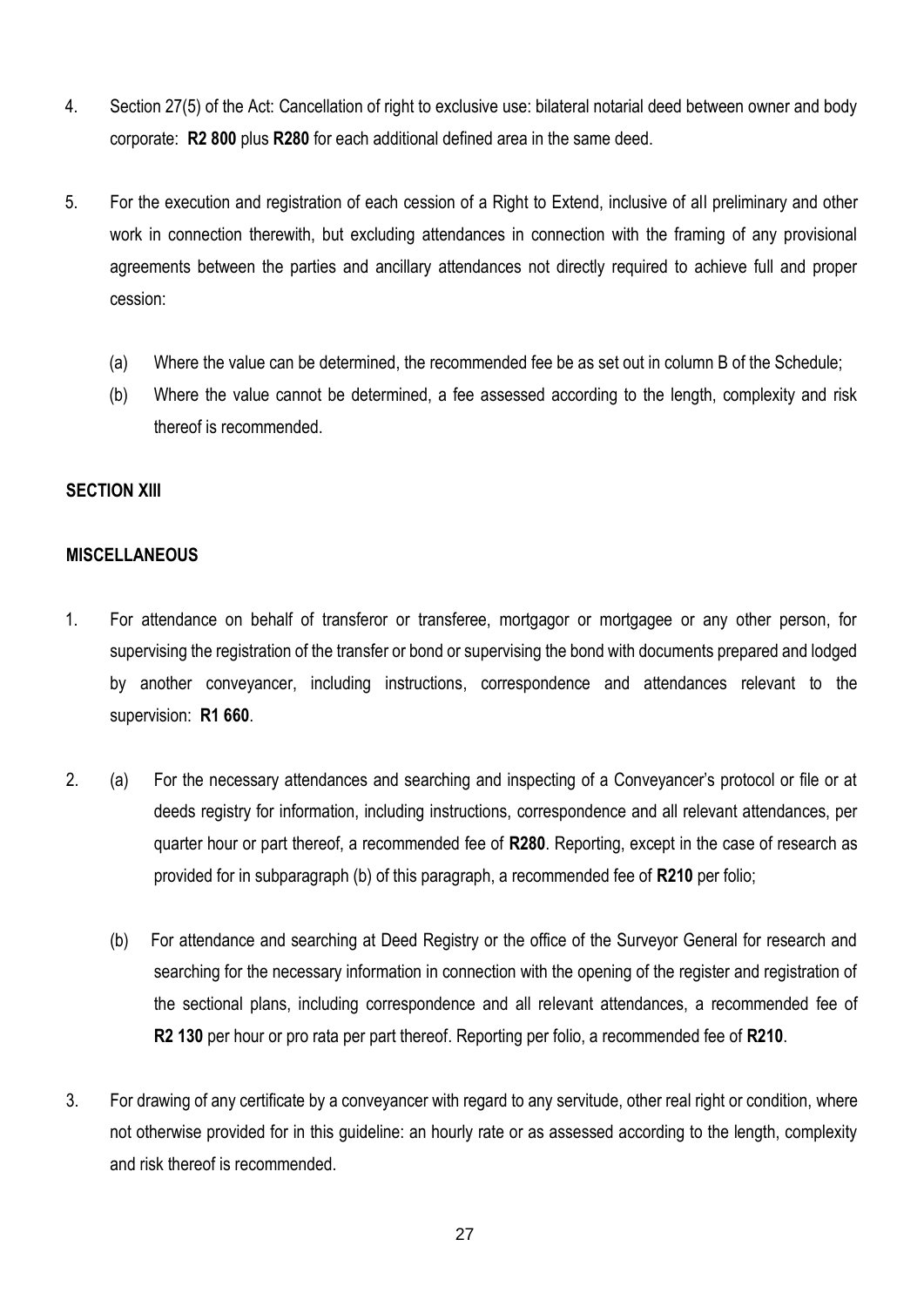- 4. For preparing and drawing certificate of establishment of a body corporate under Regulation 16(1) of the Act, lodging the same, including all correspondence and attendances in connection therewith, a recommended fee of **R810**, alternatively a fee based on the time and attendances required therefore.
- 5. For drawing a consent by any owner of a section or holder of any sectional mortgage bond in terms of sections 24(6) and 25(10) of the Act, including all correspondence and attendances in connection therewith, including lodging, a recommended fee of **R2 130**.
- 6. For substituting, amending, amplifying or repealing either the management or conduct rules in terms of section 35 of the Act: a fee of **R2 800** or as assessed according to the extent and complexity thereof is recommended.

In any case where a fee is not recommended in this guideline in respect of any matter, but a fee has been recommended in respect of the corresponding matter in the recommended guideline of fees prescribed for Conventional Deeds (Deeds Registries Act 47/1937), such fee may *mutatis mutandis* apply in respect of the matter in question.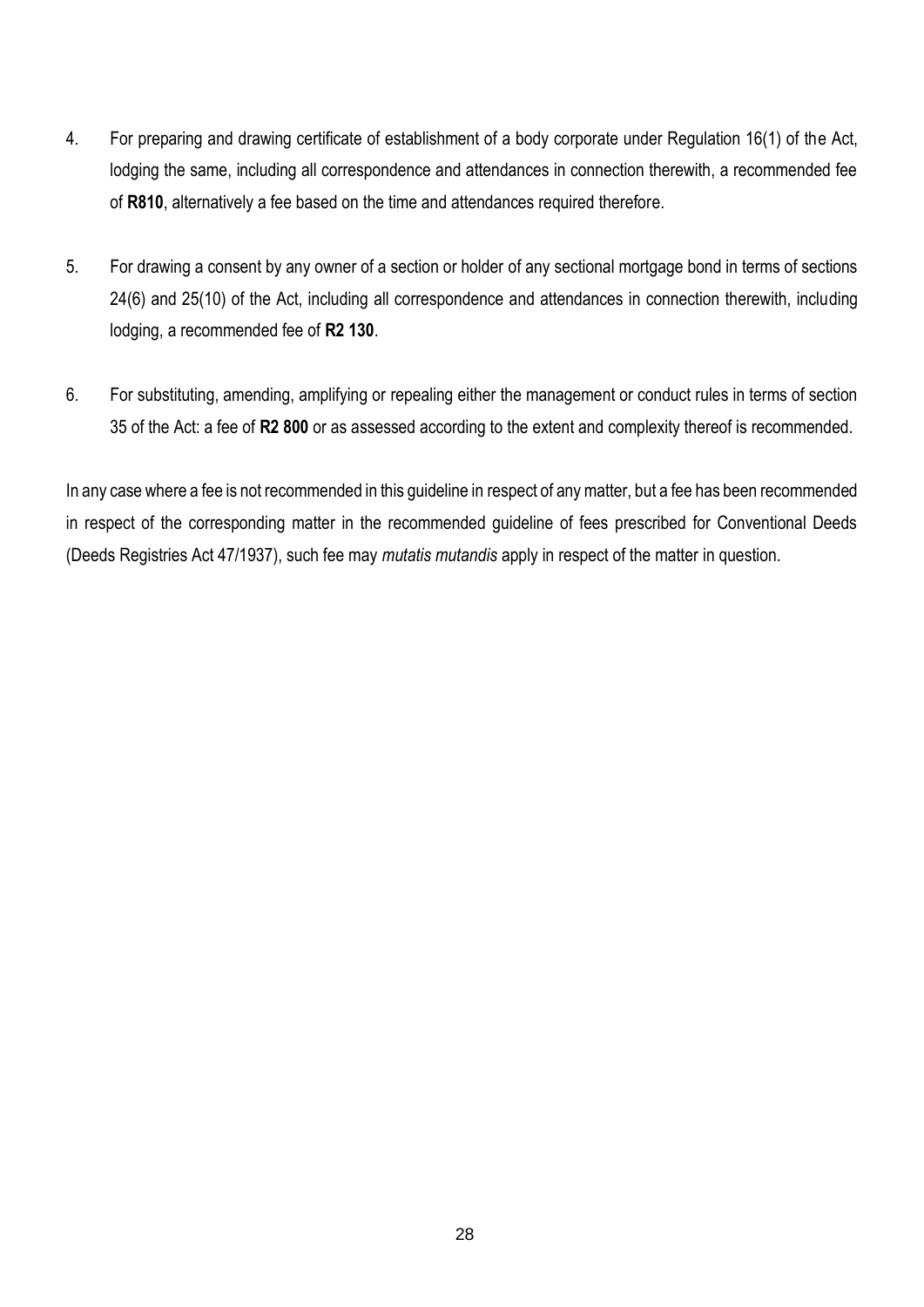# **INTERPROVINCIAL APPORTIONMENT GUIDELINES: CONVENTIONAL DEEDS**

## **Effective from 16 May 2022**

Following the guideline changes, the LSSA has recommended that the guidelines set out below should, unless otherwise agreed, apply in respect of all conveyancing work performed in one province on instructions received from a practitioner in another province and for which such instructions were received by the instructing practitioner on or after the date when these guidelines come into effect. This apportionment serves as a guideline only and conveyancers are free to negotiate the apportionment as they see fit.

#### **DEFINITIONS**

For the purpose of this tariff:

"**Preliminary work**", where referred to in this guideline shall mean and include: The taking and giving of instructions; preparation and attending signature of all powers of attorney; declarations, affidavits, resolutions and other necessary preliminary and ancillary documents, such as extracts from a company's memorandum and articles of association; payment of transfer duty and of all rates levied by any lawful authority; obtaining or making all clearance or other certificates; the obtaining of endorsements or copies of documents from the office of the Master or other public office (except where otherwise provided); the making of all financial arrangements, including the provision and perusal of guarantees and attending on payment in terms thereof; all relevant correspondence; or such of the above work as may be necessary.

"Preliminary work" shall, however, not include any attendances in connection with the drawing and execution of general powers of attorney; deeds of sale, deeds of exchange; preliminary partition agreements; with regard to any lease, servitude, prospecting contract or donation and documents of a similar nature; and documents for which a special fee is provided in this guideline.

"**Final work**" shall mean and include: The drawing and preparation of any documents for execution or registration at a deeds registry; obtaining registration thereof; arranging simultaneous lodgments with another conveyancer or conveyancers where necessary; giving all references required by the deeds office for examination purposes and all attendances at the deeds office; and correspondence in connection with registration.

29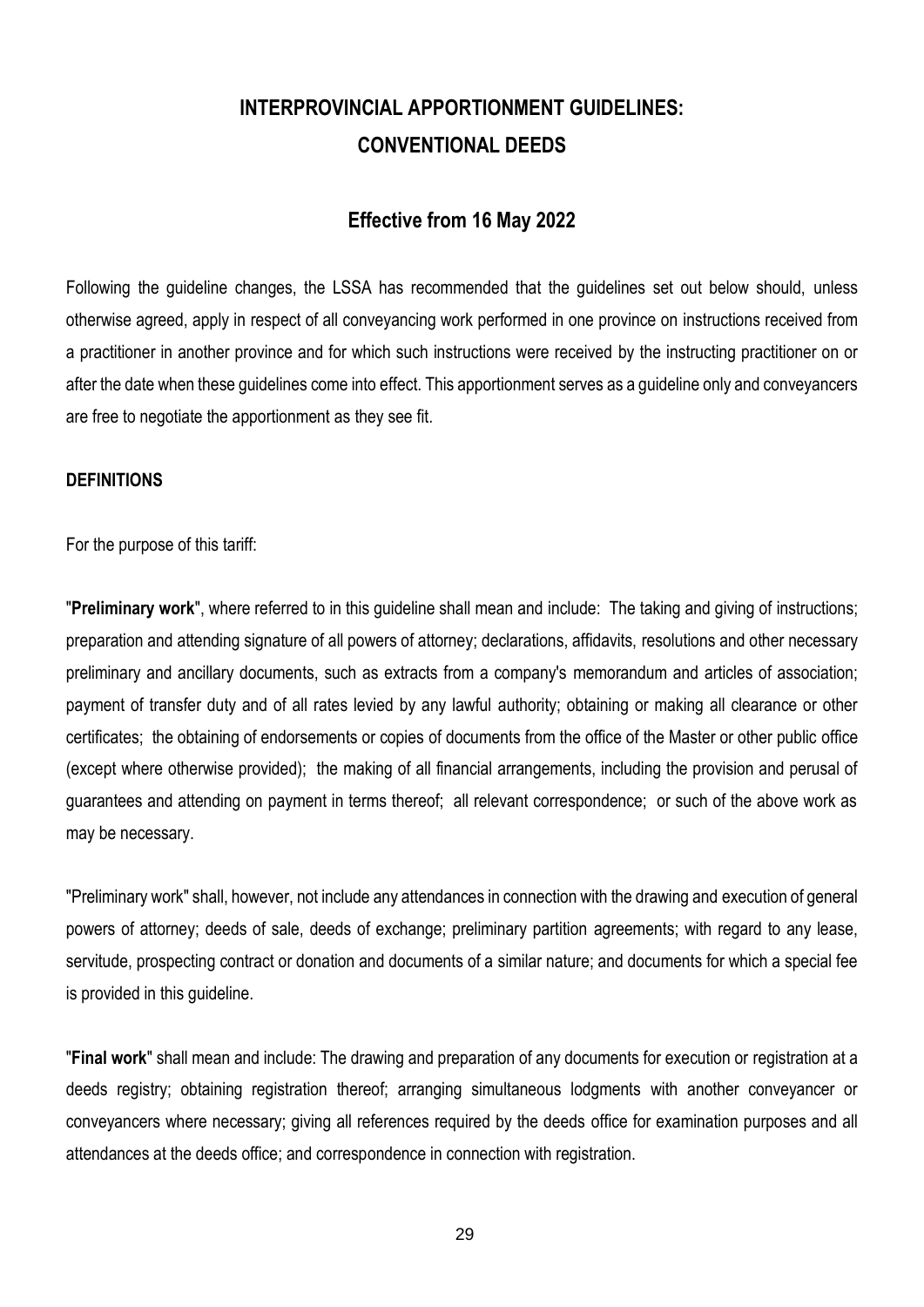"Final work" shall not include any separate act of registration of any other document which may be necessary before or in connection with the first mentioned act of registration or for which special provisions is made in the guideline.

"**Lodgment**": Wherever in this guideline a specific or proportionate fee is provided for lodgment it shall mean the fee payable by the instructing practitioner to the instructed practitioner for all attendances in connection with the lodgment of any document, including arranging simultaneous lodgments, giving necessary references, and all other attendances and correspondence in connection with such lodgement and registration and shall be payable out of the total fee.

### **NOTES**

- 1. All references hereunder to sections and/or items shall relate to the Guideline of Fees recommended by the LSSA.
- 2. Where a deed of transfer, a partition transfer or a mortgage bond is drawn, complete in every detail, and prepared by one conveyancer and is merely lodged and executed by another conveyancer, the instructing conveyancer shall be entitled to 85% and the instructed conveyancer to 15% of the total fee, provided that –
	- 2.1 If such deeds are rejected by the deeds office by reason of a note or notes raised against such deeds which is/are incapable of being remedied on preparation/rectification and such deeds will have to be relodged, or where the instructing conveyancer expressly requested the instructed conveyancer to check such deeds and documents, and the deeds and/or supporting documents are patently incorrect or incomplete and would have been rejected, the instructed conveyancer shall immediately communicate with the instructing conveyancer and by arrangement, either
		- 2.1.1 return the deeds to the instructing conveyancer to be redrawn and reprepared, in which event, the instructed conveyancer shall be entitled to 20% of the fee, or
		- 2.1.2 the instructed conveyancer shall redraw and reprepare the deed in which event the instructed conveyancer shall be entitled to 25% of the total fee if the rejection was a result of a simple error and 33,3% of the total fee if the rejection was as a result of errors other than a simple error.
	- 2.2 If the conveyancer expressly requested the instructed conveyancer to check such deeds and supporting documents, the instructed conveyancer shall be entitled in any event to 20% of the total fee and if such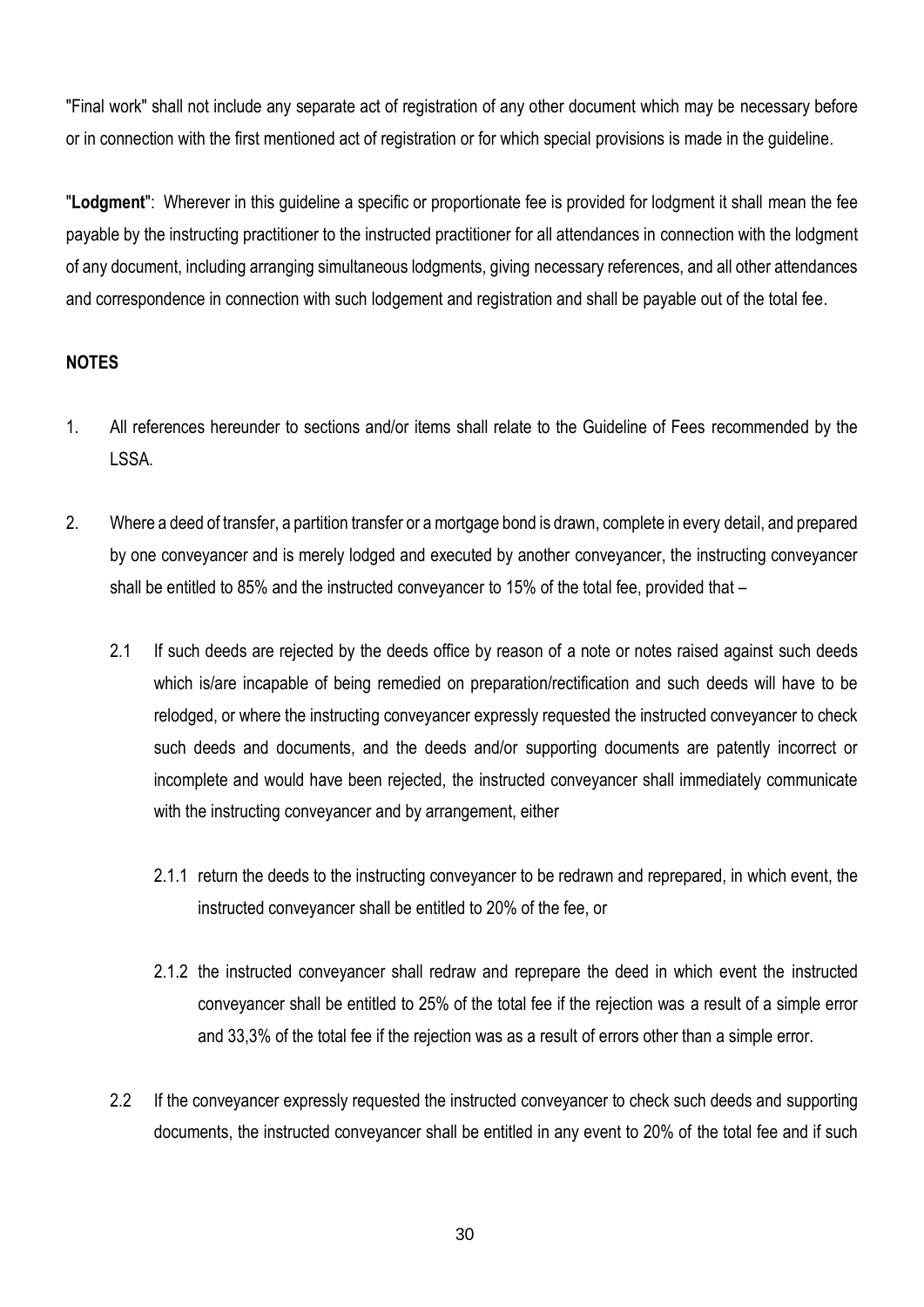deeds and documents would have been rejected, the instructed conveyancer shall immediately communicate with the instructing conveyancer and by arrangement proceed as in 2.1.1 or 2.1.2.

- 2.3 If the instructed conveyancer attends to any matter on preparation/rectification as the case may be, which is covered under the item "apportionment of fees for preliminary work", he shall charge such fee.
- 3. Where the instructing practitioner merely takes instructions from his or her client and thereafter sends his or her whole "file" to the instructed conveyancer who then does all the work, the former shall, as a general rule, be entitled to 20% and the latter to 80% of the fee where the fee is divided on a percentage basis as set out hereunder.
- 4. Fees and percentages specified herein shall be nett and shall not be subject to any allowance.

## **5. APPORTIONMENT OF FEES FOR PRELIMINARY WORK**

Where a practitioner who attends to the preliminary work in connection with any conveyancing matter requests another practitioner to do part of that preliminary work, the former shall from his or her share of the fees pay to the latter the amount set out hereunder:

- I. (a) Obtaining all necessary endorsements from the Master for any number of certificates which are or can be applied for simultaneously per estate **R1 590**
	- (b) Furnishing a certificate in terms of Section 42(1) of the Administration of Estates Act, 1965, including investigations and attendances on Master's Office per estate **R1 590**
	- (c) Obtaining copies of all necessary documents which are or can be included in one application per estate **R590**
- II. Obtaining copies of documents required for lodgment in the deeds office which are or can be included in one application (inclusive of searches) per application **R590**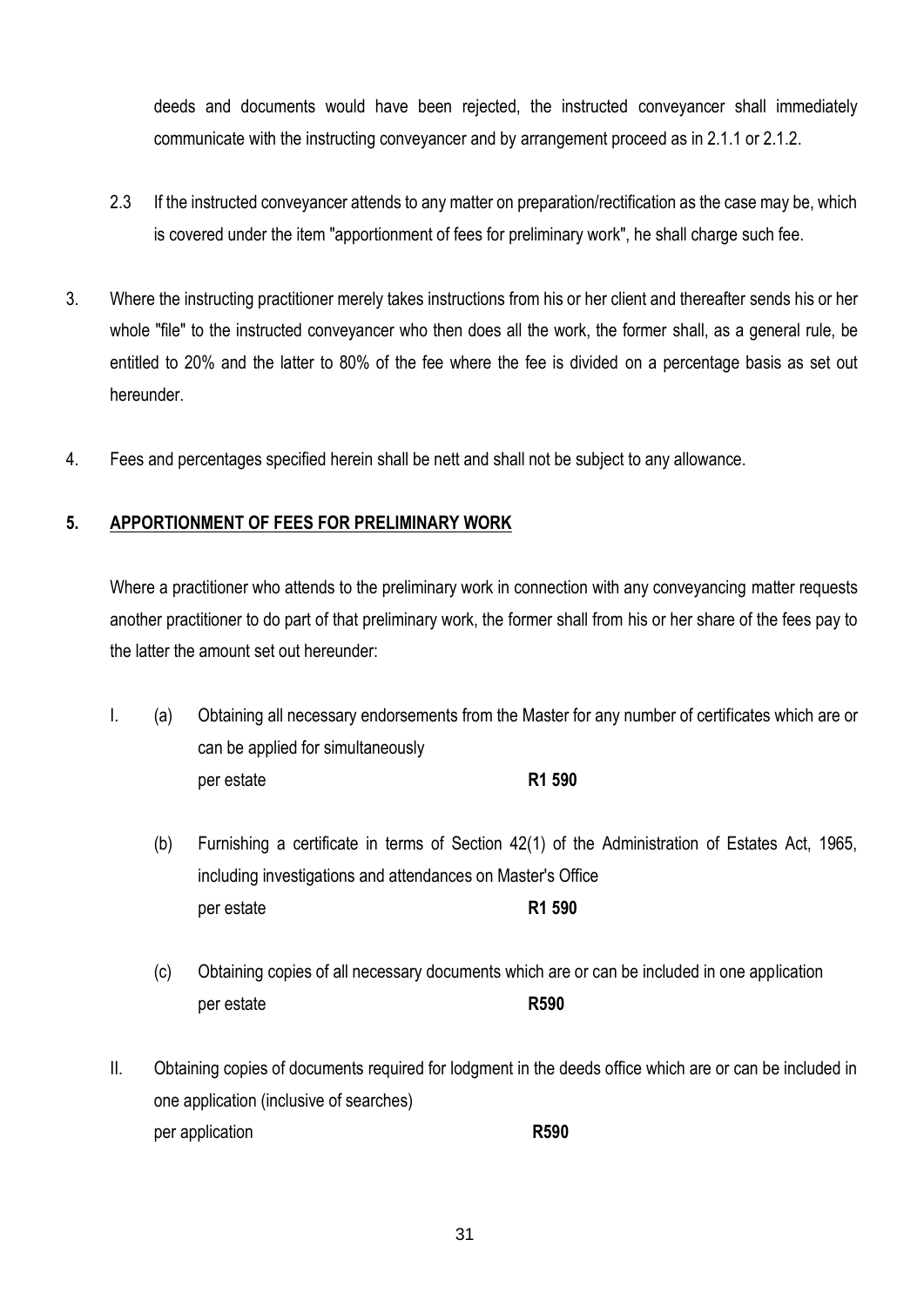- III. Obtaining a clearance or other similar certificate from a public or local authority or a body corporate per certificate **R590**
- IV. Attending on payment of transfer duty or VAT and uplifting receipt or obtaining an exemption certificate

**R590**

| V. | Any other attendance per quarter hour or part thereof R290 |             |
|----|------------------------------------------------------------|-------------|
|    | Reporting per folio                                        | <b>R210</b> |

VI. Furnishing a conveyancer's certificate or drawing any document not provided for elsewhere in this guideline **R290**

VII. Perusing and certifying a guarantee for payment **R400**

The above fees shall be nett.

## **6. APPORTIONMENT OF FEES FOR "FINAL WORK" AND "LODGMENT"**

For attendances in order to have any conveyancing matter expedited, restored or put forward for execution, including completion of application forms and searches in connection therewith. **R790**. The above fees shall be nett.

## **APPORTIONMENT**

## **SECTION I**

## **A. CONVEYANCE OF OWNERSHIP OF IMMOVABLE PROPERTY (OTHER THAN PARTITION TRANSFERS)**

**(a) Conveyance by means of a deed of transfer:** 

| Preliminary work | 66.6% |
|------------------|-------|
| Final work       | 33.3% |
| Lodgment         | 15%   |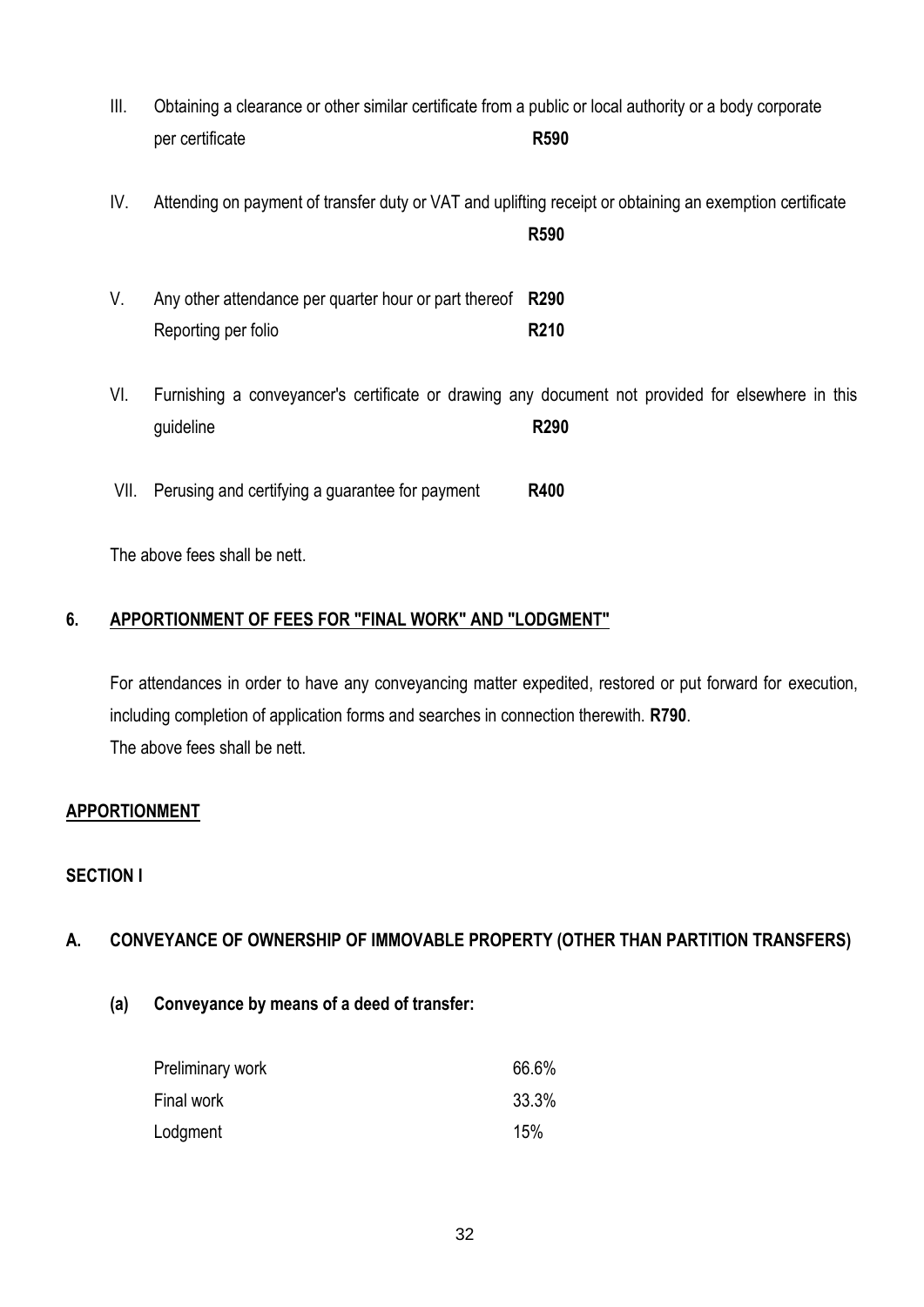## **(b) Conveyance in terms of the second proviso to Section 16 and in terms of Sections 31, 45 and 45 bis of the Act; bonds excluded:**

| Lodgment 15% with a minimum of | <b>R400</b> |
|--------------------------------|-------------|
|--------------------------------|-------------|

## **B. LEASEHOLD AND UPGRADING TRANSACTIONS (OTHER THAN BONDS)**

## **1. Certificate of Registered Grant of Leasehold**

| (Total fee – R1 000) |       |
|----------------------|-------|
| Preliminary work     | 66.6% |
| Final work           | 33.3% |
|                      |       |

| Where instructed conveyancer merely lodges such certificate: |             |
|--------------------------------------------------------------|-------------|
| Lodgment                                                     | <b>R400</b> |

## **2. Certificate of Ownership**

| (Total fee – R1 700) |       |
|----------------------|-------|
| Preliminary work     | 66.6% |
| Final work           | 33.3% |

Where **the instructed conveyancer** merely lodges such certificate: Lodgment **R400** 

## **3. Transfer of a Right of Leasehold**

| Preliminary work | 66.6% |
|------------------|-------|
| Final work       | 33.3% |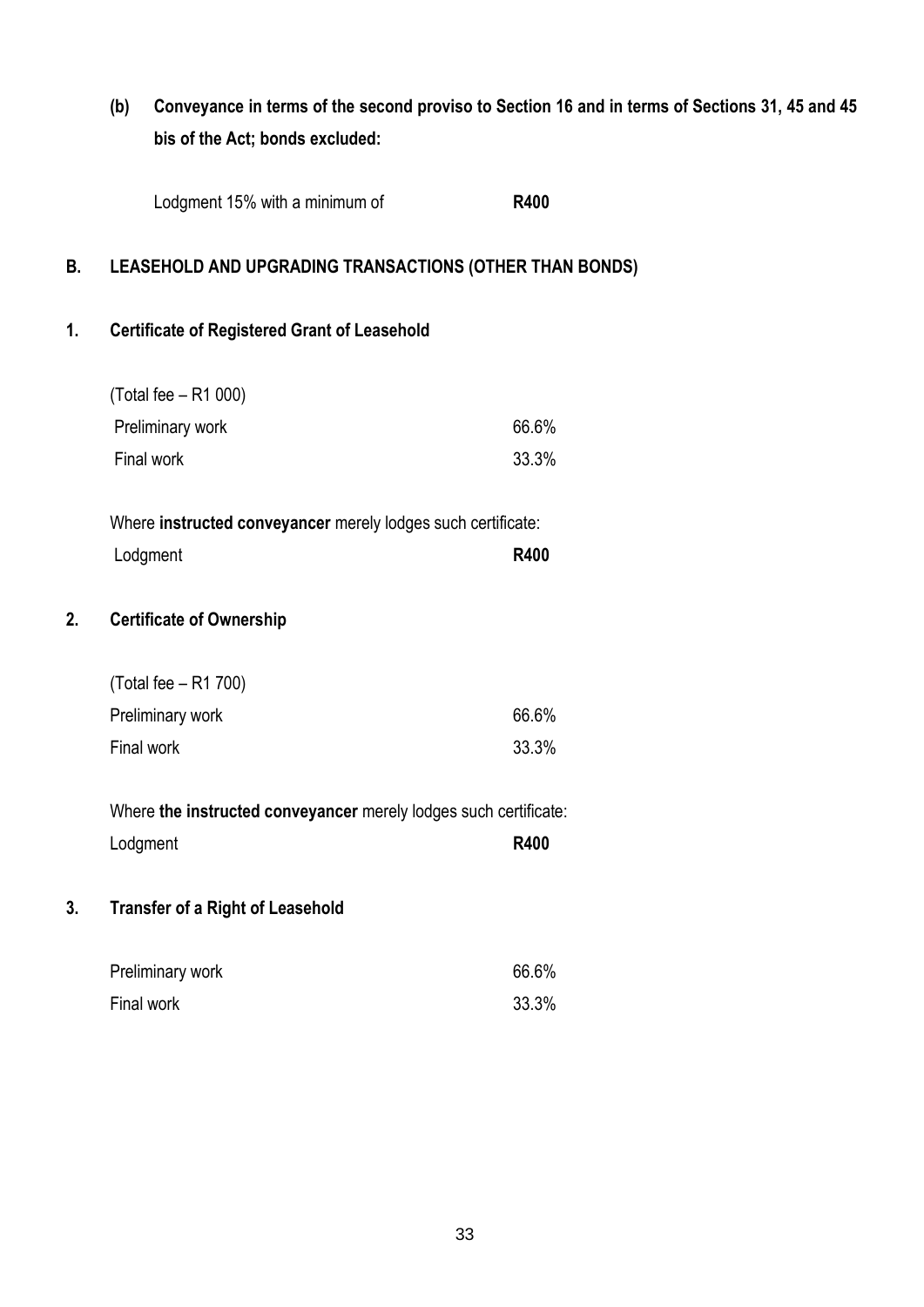### **SECTION II**

## **ENDORSEMENTS OF TITLE DEEDS OR BONDS IN TERMS OF SECTIONS 24 BIS (2) AND 25(3) OF THE ACT AND IN TERMS OF THE ADMINISTRATION OF ESTATES ACT 1965**

| Lodgment | <b>R400</b> |
|----------|-------------|
|          |             |

## **SECTION III**

#### **PARTITION RECTIFICATION AND EXCHANGE TRANSFERS**

| Preliminary work | 40% |
|------------------|-----|
| Final work       | 60% |
| Lodgment         | 15% |

## **SECTION IV**

### **CERTIFICATES OF TITLE**

| Preliminary work | 40%         |
|------------------|-------------|
| Final work       | 60%         |
| Lodgment         | <b>R400</b> |

### **SECTION V**

### **DEREGISTRATION OF MINERAL RIGHTS**

(This section has been deleted).

## **SECTION VI**

### **MORTGAGE BONDS**

### Preliminary work 66.6%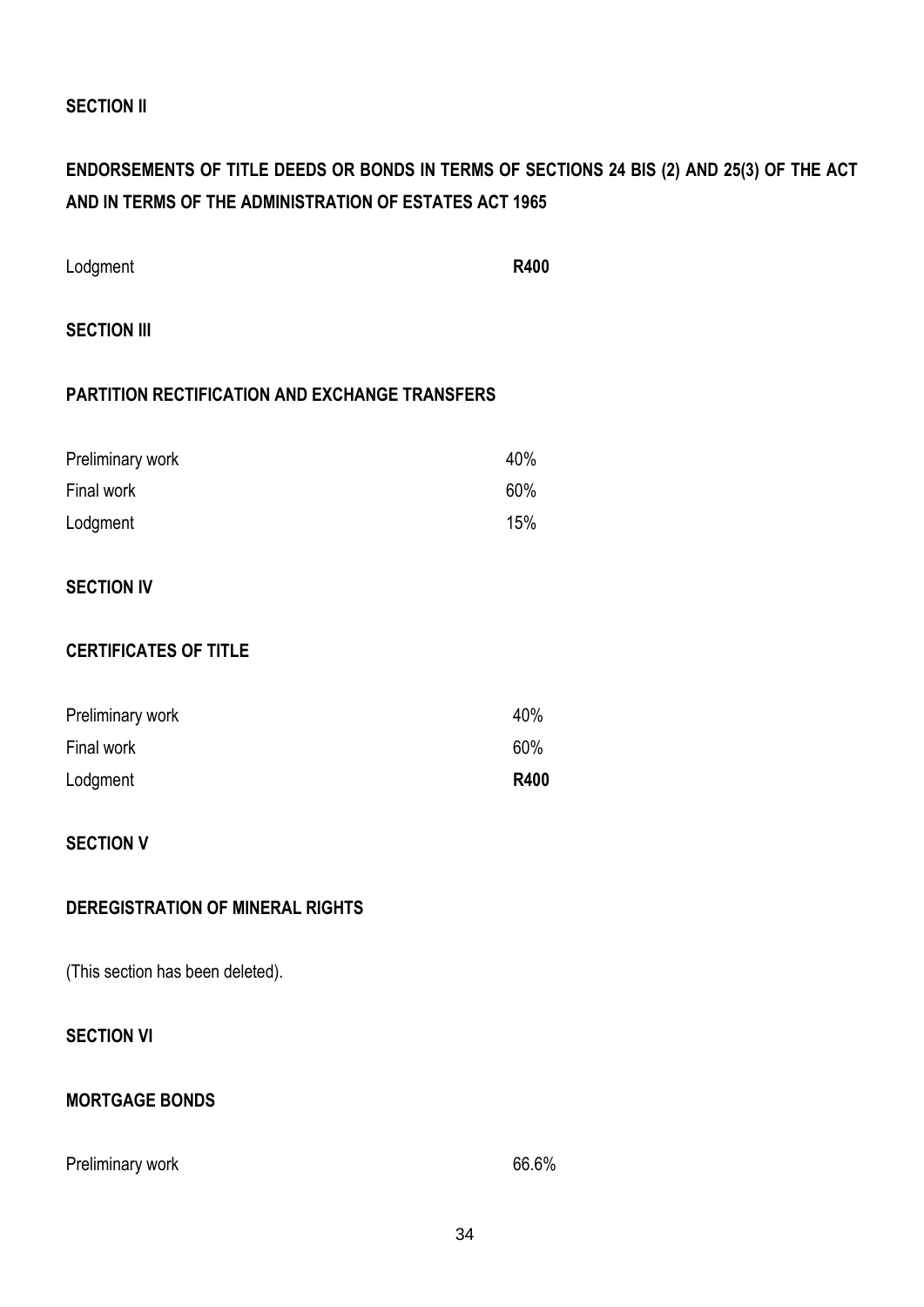| Final work | 33.3% |
|------------|-------|
| Lodgment   | 15%   |

## **SECTION VII**

## **NOTARIAL BONDS**

| Preliminary work                                               | 60%         |
|----------------------------------------------------------------|-------------|
| Final work                                                     | 40%         |
| When the deed is drawn and attested by the instructing notary: |             |
| Lodgment                                                       | <b>R400</b> |

## **SECTION VIII**

## **MARRIAGE CONTRACTS**

| Preliminary work                                               | 60%         |
|----------------------------------------------------------------|-------------|
| Final work                                                     | 40%         |
| Where instructing attorney prepares and executes the contract: |             |
| Lodgment                                                       | <b>R400</b> |

## **SECTION IX**

## **OTHER NOTARIAL DEEDS**

## **Items 1 & 2**:

| $1_{\cdot}$ | Preliminary work                                         | 60%         |
|-------------|----------------------------------------------------------|-------------|
|             | Final work                                               | 40%         |
| 2.          | Where instructing notary prepares and executes the deed: |             |
|             | Lodgment                                                 | <b>R400</b> |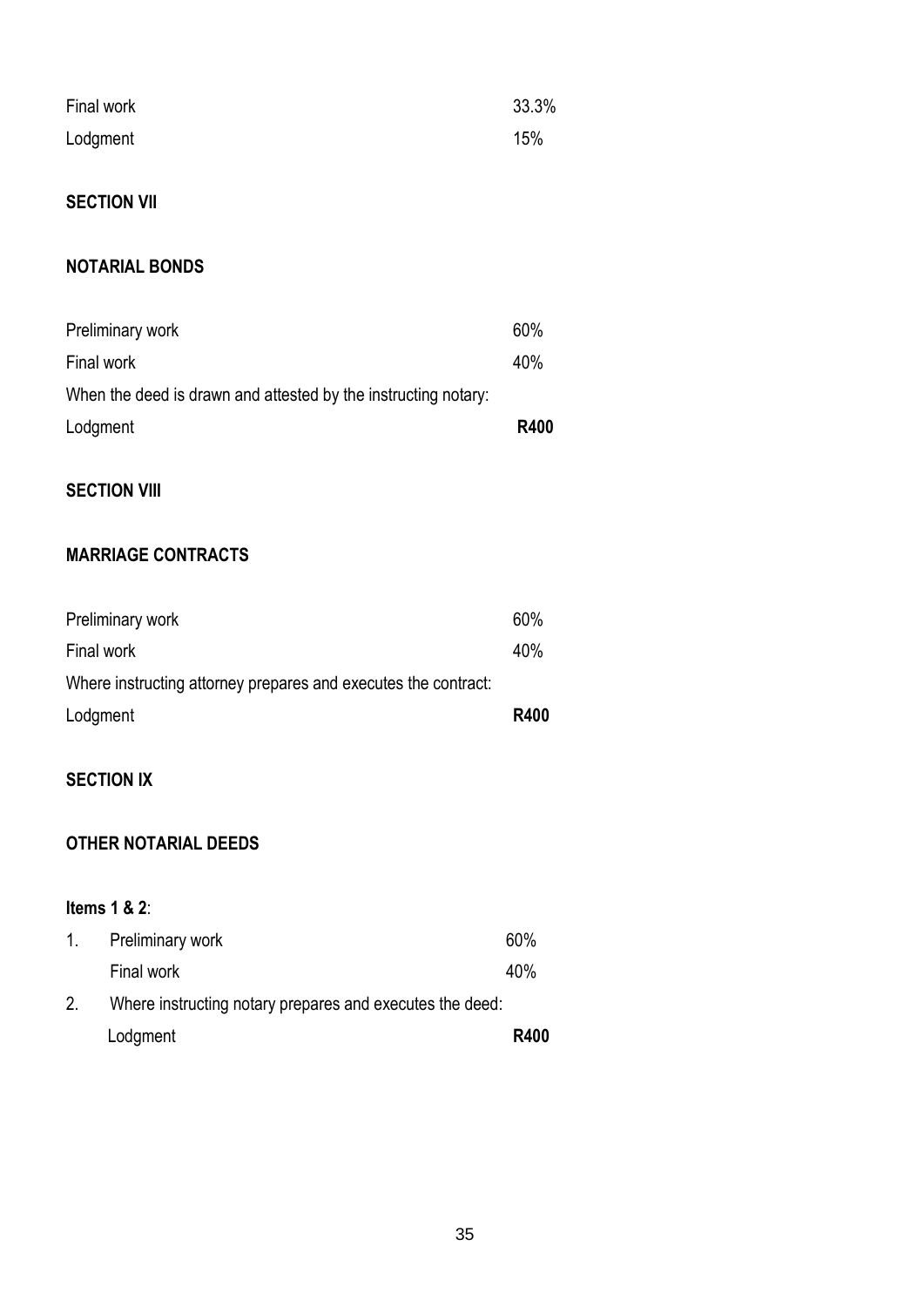## **SECTION X**

## **CANCELLATION OF BONDS, ETC**

| Item 1(a): Lodgment               | <b>R400</b> |
|-----------------------------------|-------------|
| Item 1(b): Lodgment               | <b>R210</b> |
| Item 1(c): Instructed conveyancer | Nil         |
| Item 2,3,4: Lodgment              | <b>R400</b> |
| Item 5: Instructed conveyancer    | Nil         |
| Item 6(a): Instructed conveyancer | <b>R590</b> |
| Item 6(b): Instructed conveyancer | <b>R320</b> |

## **SECTION XI**

## **MISCELLANEOUS**

| Item 1: Preliminary work                                                                                            | 33,3%       |
|---------------------------------------------------------------------------------------------------------------------|-------------|
| Final work                                                                                                          | 66,6%       |
| Item 2: Lodgment                                                                                                    | <b>R400</b> |
| Item 3: Preliminary work                                                                                            | 33,3%       |
| Final work                                                                                                          | 66,6%       |
| Item 4, $5(1)(a)$ & (b), $5(2)$ , $5(3)$ , $5(4)$ , 6, 8, 9:<br>Instructing practitioner<br>Instructed practitioner | 50%<br>50%  |
| Item 7: Lodgment                                                                                                    | <b>R400</b> |
| Item 10(a), 10(b), 11(a), 11(c), 12(a), 12(b), 13:                                                                  |             |
| Instructing practitioner                                                                                            | 33,3%       |
| Instructed practitioner                                                                                             | 66,6%       |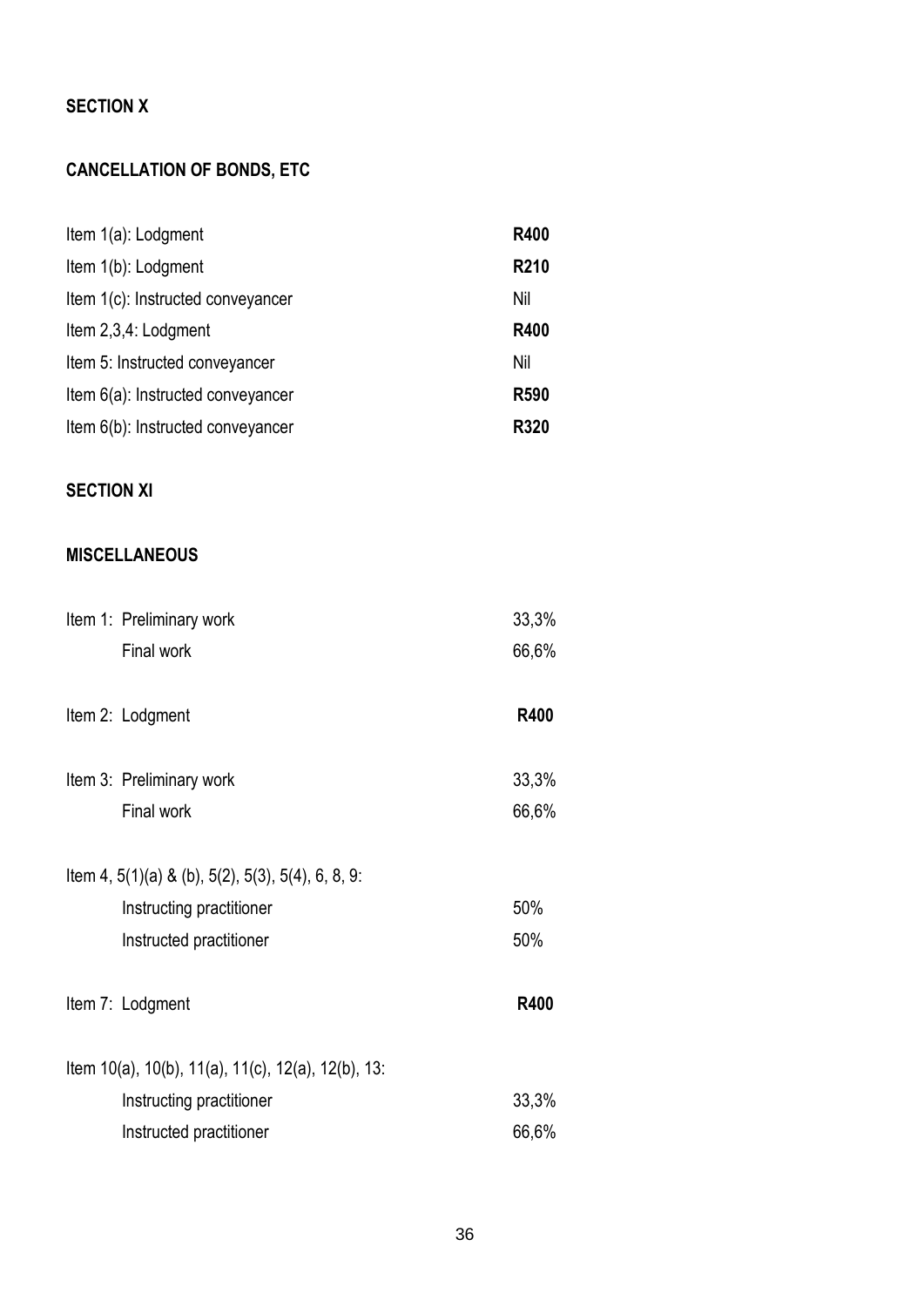| Item 11(b): Instructed practitioner | <b>R790</b> |
|-------------------------------------|-------------|
| Item 11(d): Instructed practitioner | R790        |
| Item 11(e): Instructed practitioner | <b>R400</b> |
| Item 14: Instructing practitioner   | 50%         |
| Instructed practitioner             | 50%         |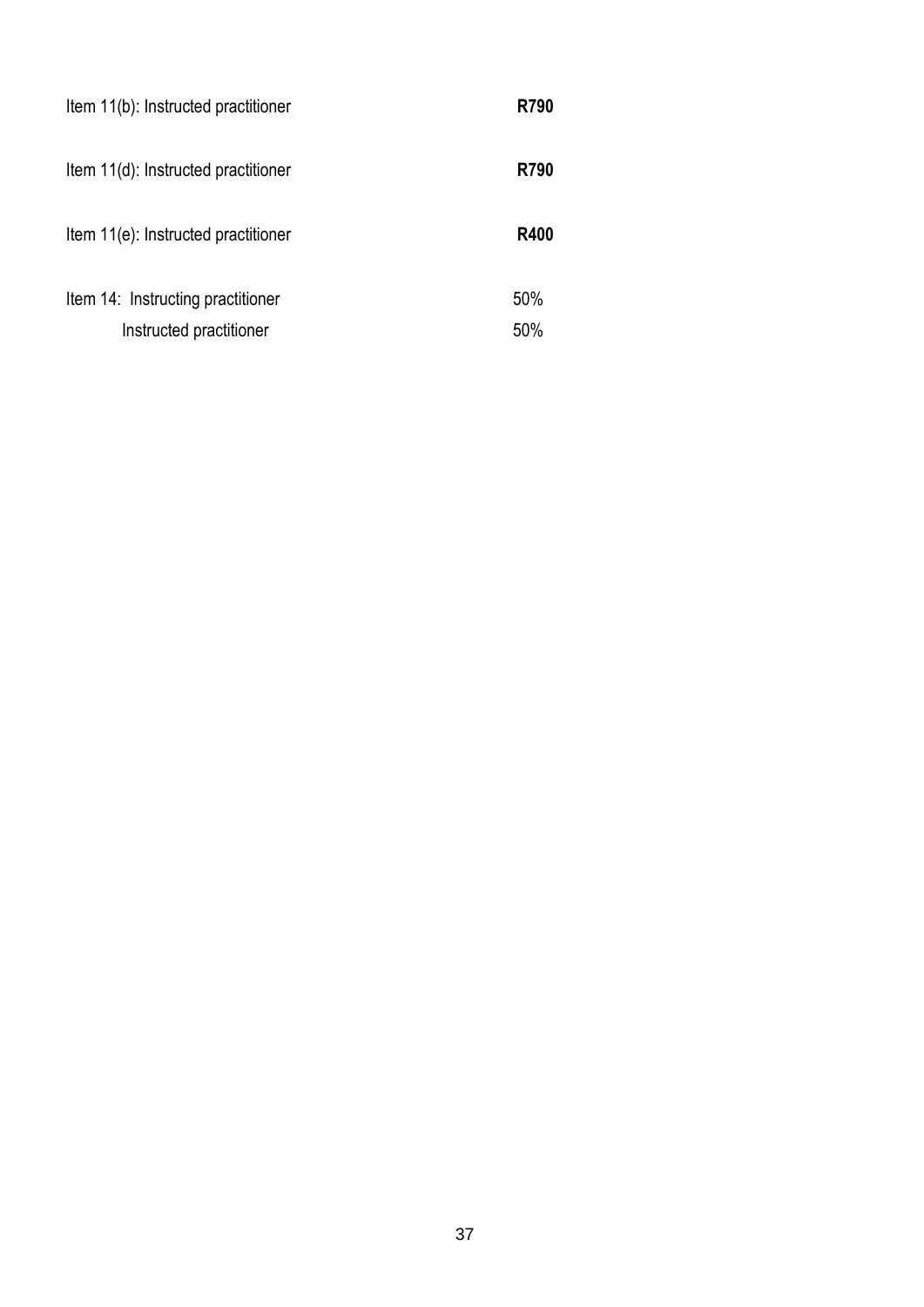## **INTERPROVINCIAL APPORTIONMENT GUIDELINES: SECTIONAL TITLES**

## **Effective from 16 May 2022**

Following the guideline changes, the LSSA has recommended that the guidelines set out below should, unless otherwise agreed, apply in respect of all conveyancing work performed in one province on instructions received from a practitioner in another province and for which such instructions were received by the instructing practitioner on or after the date when these guidelines come into effect. This apportionment serves as a guideline only and conveyancers are free to negotiate the apportionment as they see fit.

**DEFINITIONS** for purposes of this guideline:

"**Preliminary work**" where referred to in this guideline shall mean and include the taking and giving of instructions, preparation and attending signature of all powers of attorney, declarations, affidavits, resolutions and other necessary preliminary and ancillary documents such as extracts from companies' memorandum and articles of association and proof in regard to all matters required to be certified in terms of section 15B(3) of the Act, payment of transfer duty and of all levies imposed by the body corporate, and of all rates levied by any lawful authority, obtaining or making all clearances or other certificates, the obtaining of endorsements or copies of documents from the office of the Master or other public office (except where otherwise provided) the making of all other financial arrangements including the provision and perusal of guarantees and attending to payment in terms thereof, all relevant correspondence, or such of the above work as may be necessary.

"Preliminary work" shall, however, not include any attendances in connection with the drawing and execution of general powers of attorney, deeds of sale, deeds of exchange, preliminary agreements with regard to any lease, servitude or donation and documents of a similar nature as well as documents for which a special fee is provided in this guideline.

"**Final work**" shall mean and include, the drawing and preparation of any document for execution or registration at a deeds registry, obtaining of registration thereof, arranging simultaneous lodgment with another conveyancer or conveyancers where necessary, giving all references required by the deeds office for examination purposes and all attendances at the deeds office and correspondence in connection with registration, but shall not include any separate act of registration of any other document which may be necessary before or in connection with the first-mentioned act of registration or for which special provision is made in the guideline.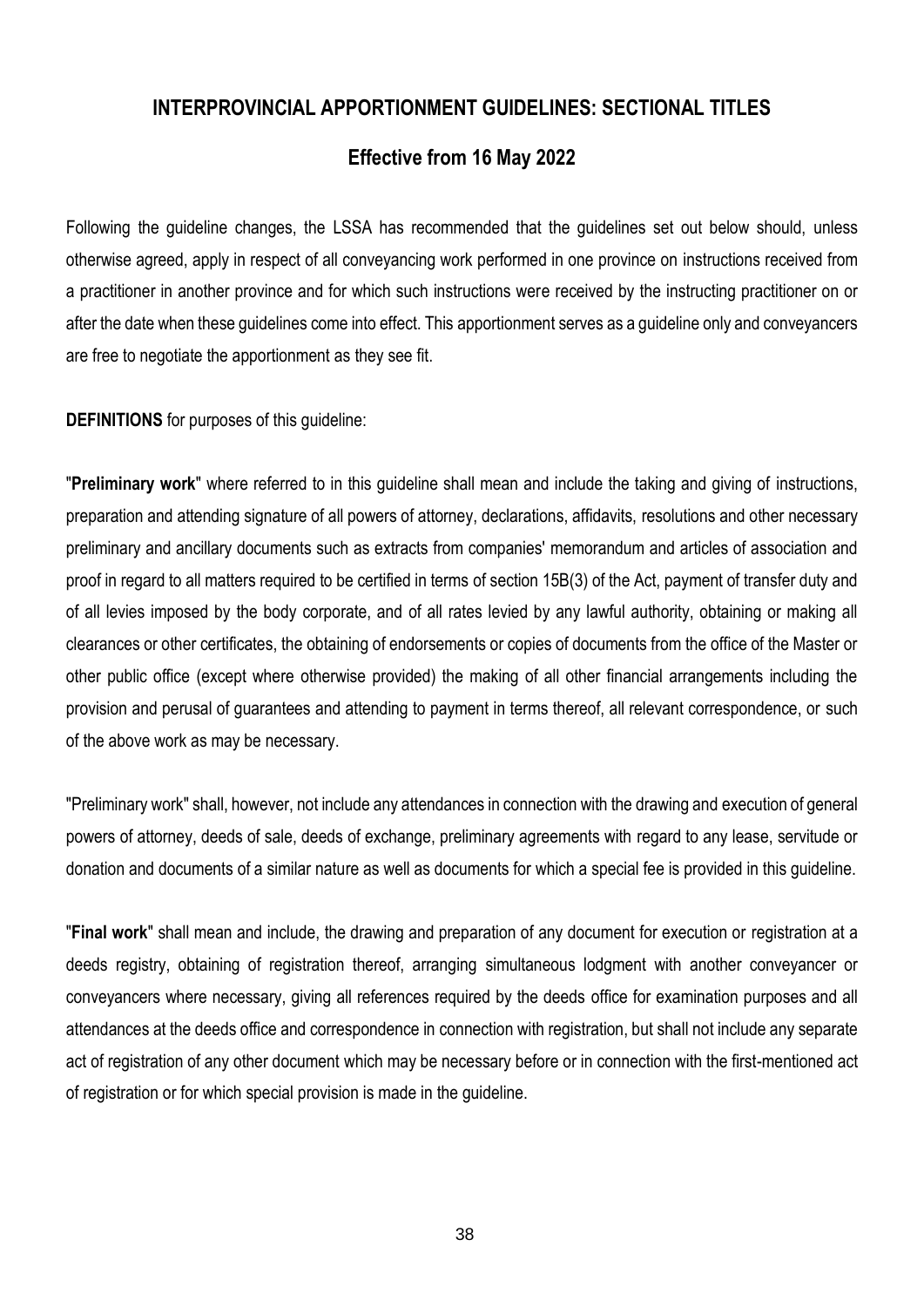"**Lodgment**" wherever in this guideline a specific or proportionate fee is provided for lodgment, it shall mean the fee payable by the instructing practitioner to the instructed practitioner for all attendances in connection with the lodgment and where necessary, registration of any document, including arranging simultaneous lodgments, giving necessary references and all other attendances and correspondence connected with such lodgment and registration and shall be payable out of the total fee.

### **NOTES:**

- 1. All references hereunder to sections and/or items shall relate to the guidelines as recommended by the LSSA.
- 2. Where a deed of transfer, a partition transfer or a mortgage bond is drawn, complete in every detail, and prepared by one conveyancer and is merely lodged and executed by another conveyancer, the instructing conveyancer shall be entitled to 85% and the instructed conveyancer to 15% of the total fee, provided that –
	- 2.1 if such deeds are rejected by the deeds office by reason of a note or notes raised against such deeds which is/are incapable of being remedied on preparation/rectification and such deeds will have to be relodged, or where the instructing conveyancer expressly requested the instructed conveyancer to check such deeds and documents, and the deeds and/or supporting documents are patently incorrect or incomplete and would have been rejected, the instructed conveyancer shall immediately communicate with the instructing conveyancer and by arrangement, either
		- 2.1.1 return the deeds to the instructing conveyancer to be redrawn and re-prepared, in which event, the instructed conveyancer shall be entitled to 20% of the fee, or
		- 2.1.2 the instructed conveyancer shall redraw and re-prepare the deed in which event the instructed conveyancer shall be entitled to 25% of the total fee if the rejection was a result of a simple error and 33,3% of the total fee if the rejection was as a result of errors other than a simple error.

If the instructing conveyancer expressly requested the instructed conveyancer to check such deeds and supporting documents, the instructed conveyancer shall be entitled in any event to 20% of the total fee and if such deeds and documents would have been rejected, the instructed conveyancer shall immediately communicate with the instructing conveyancer and by arrangement proceed as in 2.1.1 or 2.12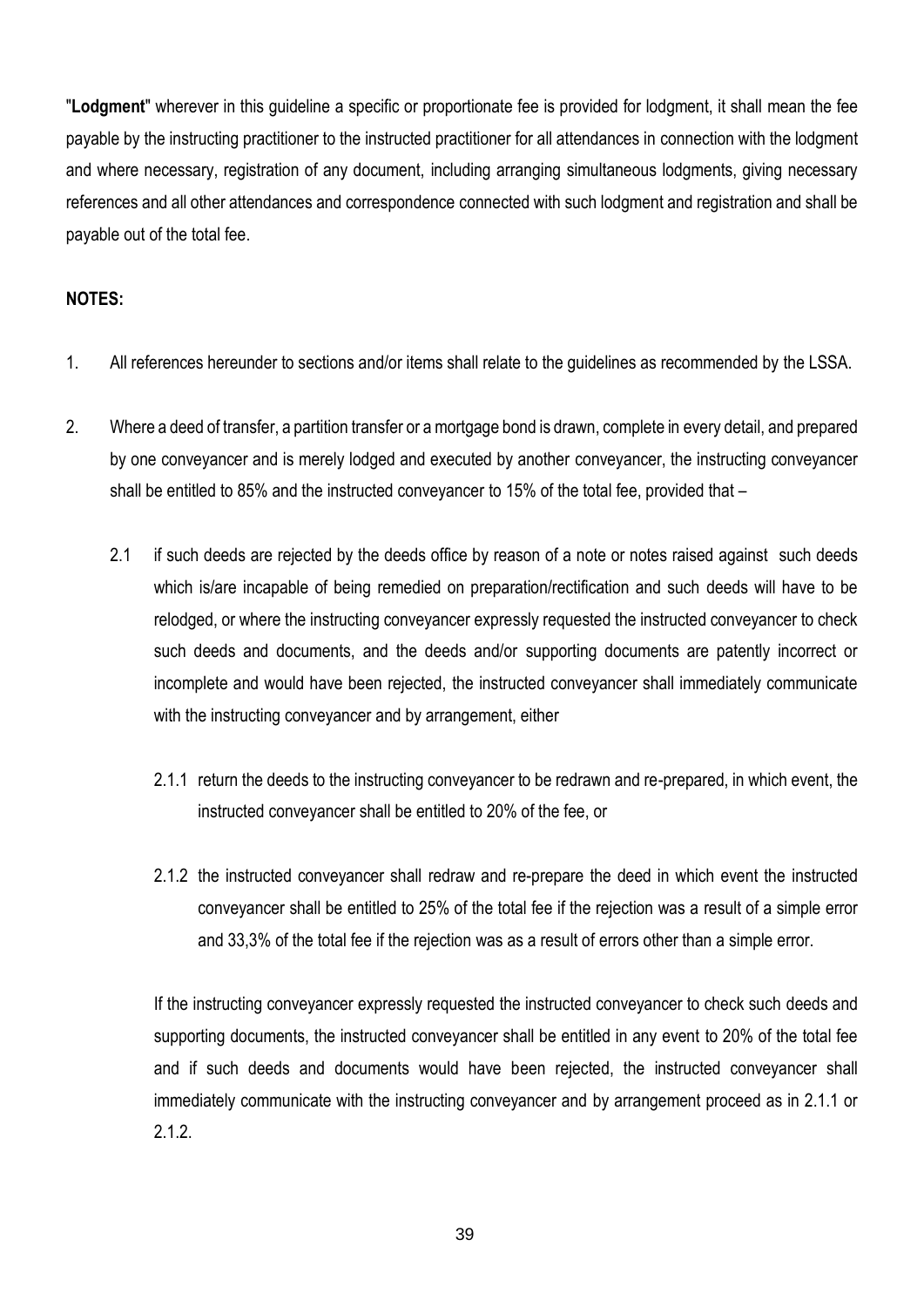- 2.2 If the instructed conveyancer attends to any matter on preparation/rectification as the case may be, which is covered under the item "fees for apportionment for preliminary work", he or she shall charge such fee.
- 3. Where the instructing practitioner merely takes instructions from his or her client and thereafter sends his or her whole "file" to the instructed conveyancer who then does all the work, the former shall, as a general rule be entitled to 20% and the latter to 80% of the prescribed fee where the fees are divided on a percentage basis as set out hereunder.
- 4. Fees and percentages specified herein shall be net and shall not be subject to any allowances.

### **5. APPORTIONMENT OF FEES FOR "PRELIMINARY WORK"**

Where a practitioner who attends to the preliminary work in connection with any conveyancing matter, requests another practitioner to do part of such preliminary work, the former shall, from his or her share of fees, pay the latter the amounts set out hereunder, and which amounts shall be net.

- I. (a) Obtaining all necessary endorsements from the Master for any number of endorsements which are applied for simultaneously per estate **R1 590**
	- (b) Furnishing a certificate in terms of Section 42(1) of the Administration of Estates Act 1965, including investigations and attendances on Master's Office per estate **R1 590**
	- (c) Obtaining copies of all necessary documents which are or can be included in one application per estate **R590**
- II. Obtaining copies of all documents for lodgment in a deeds registry which are or can be included in one application (inclusive of searches) per application **R590**
- III. Obtaining a clearance or other similar certificate from a public or local authority or body corporate per certificate **R590**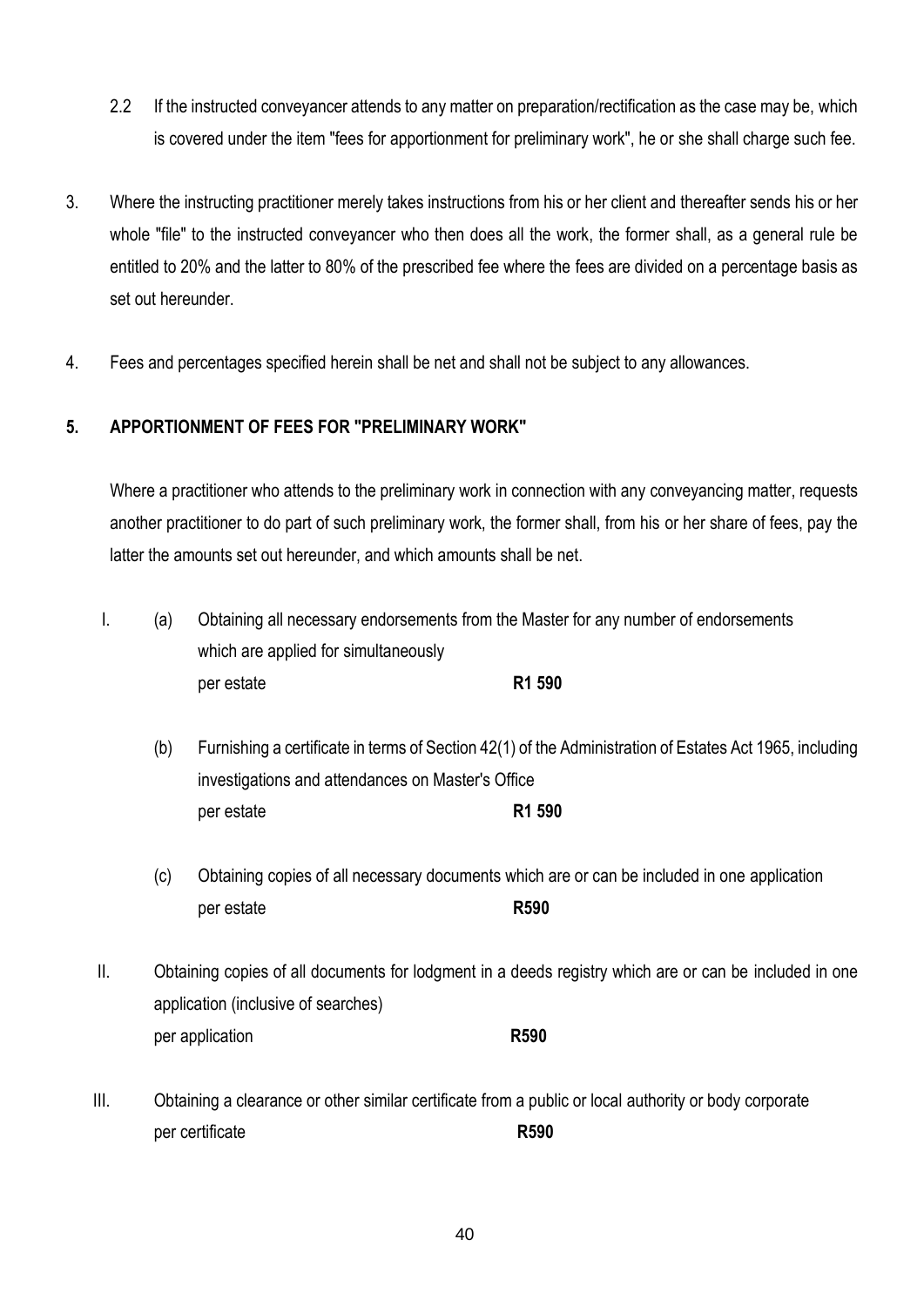- IV. Attending on payment of transfer duty or VAT and uplifting receipt or obtaining an exemption certificate **R590**
- V. Any other attendance per quarter hour or part thereof **R290** Reporting per folio **R210**
- VI. Furnishing a conveyancer's certificate or drawing any document not provided elsewhere in this guideline **R280**

VII. Perusing and certifying a guarantee for payment **R400**

The above fees shall be net.

## **6. APPORTIONMENT OF FEES FOR "FINAL WORK" AND "LODGMENT"**

For attendances in order to have any conveyancing matter expedited, restored or put forward for execution, including completion of application forms and searches in connection therewith: **R790**

The above fees shall be net.

## **SECTION I**

## **APPLICATION FOR THE OPENING OF A SECTIONAL TITLE REGISTER**

### **DEFINITIONS**

For the purpose of this section:

"**Preliminary work**" shall mean and include, drawing the application in terms of section 11 of the Act, perusing the sectional plan, obtaining the certificate required (where necessary) in terms of section 11(3)(e) and all correspondence and attendances in connection with all such matters.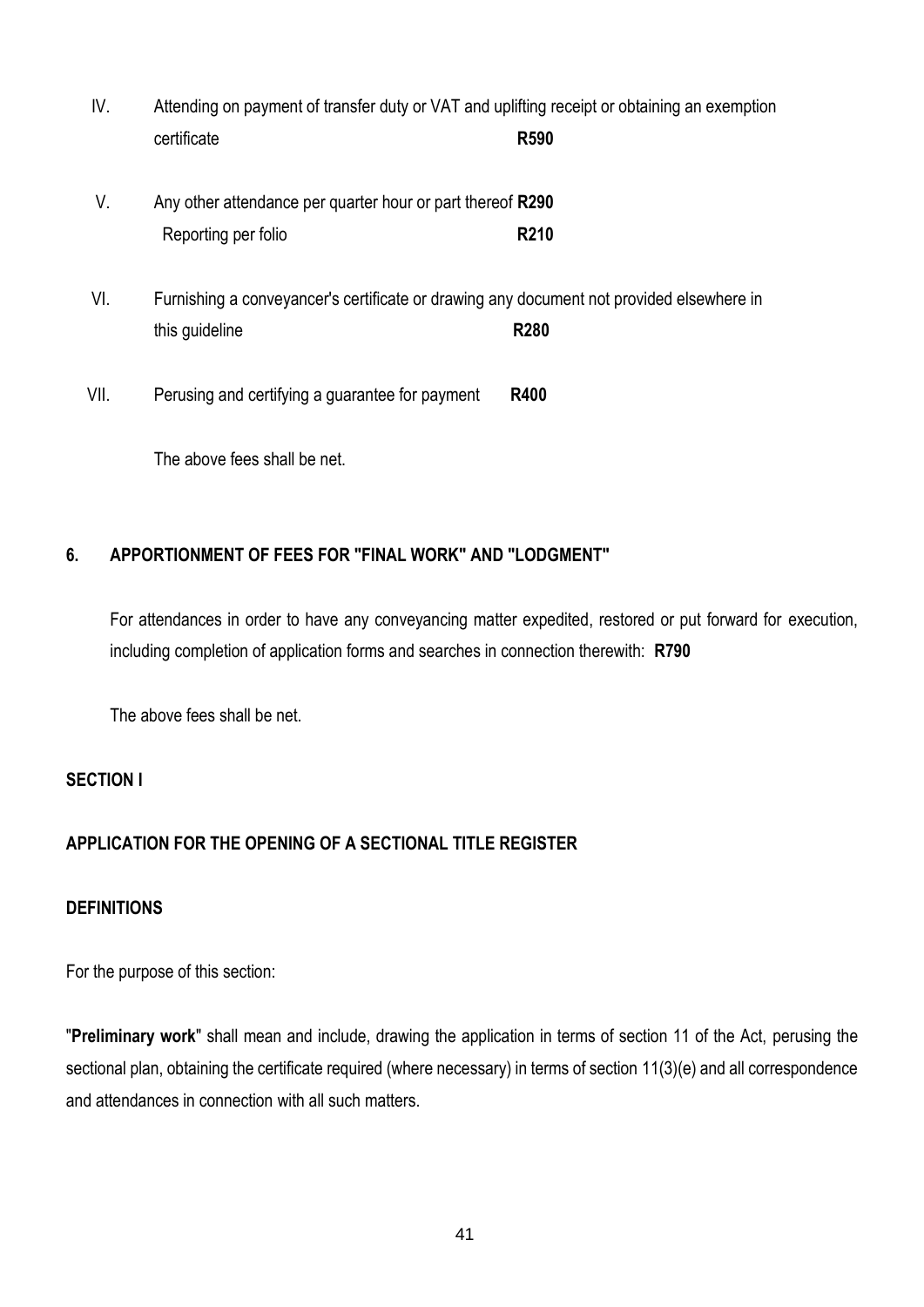"**Final Work**" shall mean and include the drawing and preparation of certificates of registered sectional title in terms of section 11(3), obtaining registration of such sectional plan, arranging simultaneous lodgment with another conveyancer or conveyancers, where necessary giving all references required by the deeds office for examination purposes all attendances at the deeds office for examination purposes and all attendance at the deeds office and correspondence in connection with registration of the sectional plan.

| Preliminary work             | R4 740 plus R400 per section |
|------------------------------|------------------------------|
| Final work                   | R3 200 plus R400 per section |
| Lodgment                     | R1 530 plus R400 per section |
|                              |                              |
| <b>SECTION II</b>            |                              |
|                              |                              |
| <b>TRANSFER OF OWNERSHIP</b> |                              |
| Preliminary work             | 66.6%                        |
| Final work                   | 33.3%                        |
| Lodgment                     | 15%                          |
|                              |                              |
| <b>SECTION III</b>           |                              |
|                              |                              |
| <b>PARTITION TRANSFERS</b>   |                              |
|                              |                              |
| Preliminary work             | 40%                          |
| Final work                   | 60%                          |
| Lodgment                     | 15%                          |
|                              |                              |

## **SECTION IV**

## **ENDORSEMENT IN TERMS OF THE ADMINISTRATION OF ESTATES ACT**

If the instructed conveyancer attends only to lodgment, he or she will be entitled to **R400** out of the overall fee.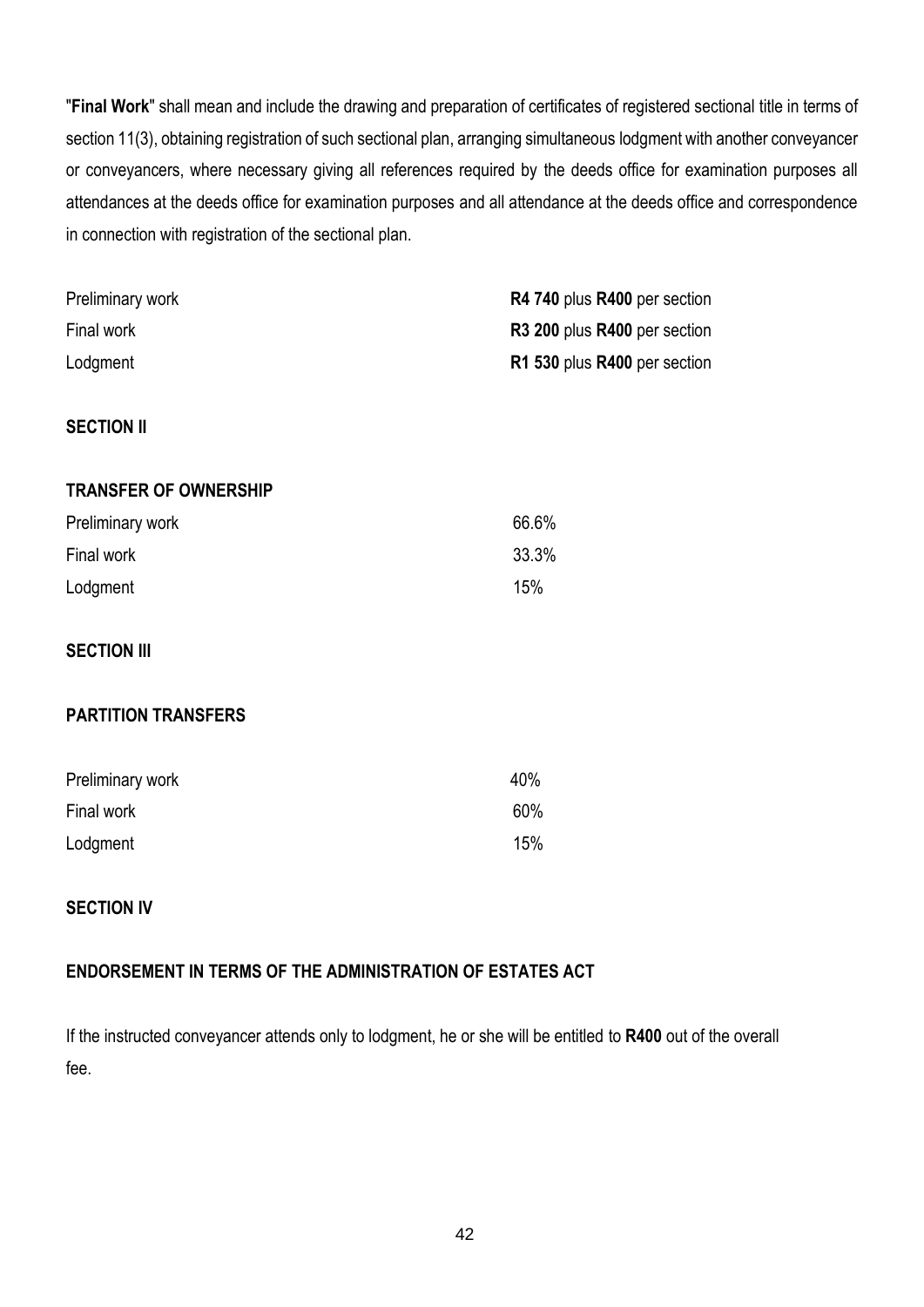### **SECTION V**

### **SUBDIVISION AND RE-SUBDIVISION AND EXTENSIONS OF A SECTION**

| Preliminary work | R3 070 plus R400 per section                         |
|------------------|------------------------------------------------------|
| Final work       | R1 590 plus R400 per section                         |
| Lodgment         | R400 plus R400 for each additional section after the |
|                  | first two sections.                                  |

### **SECTION VI**

## **APPLICATION FOR SECTIONAL TITLE DEED IN RESPECT OF AN UNDIVIDED SHARE IN A UNIT**

| Preliminary work | 40%         |
|------------------|-------------|
| Final work       | 60%         |
| Lodgment         | <b>R400</b> |

### **SECTION VII**

### **REVERSION FROM SECTIONAL TITLE REGISTER TO LAND REGISTER**

| Preliminary work | 40%         |
|------------------|-------------|
| Final work       | 60%         |
| Lodgment         | <b>R400</b> |

### **SECTION VIII**

### **SECTIONAL MORTAGE BOND**

| Preliminary work | 66.6% |
|------------------|-------|
| Final work       | 33.3% |
| Lodgment         | 15%   |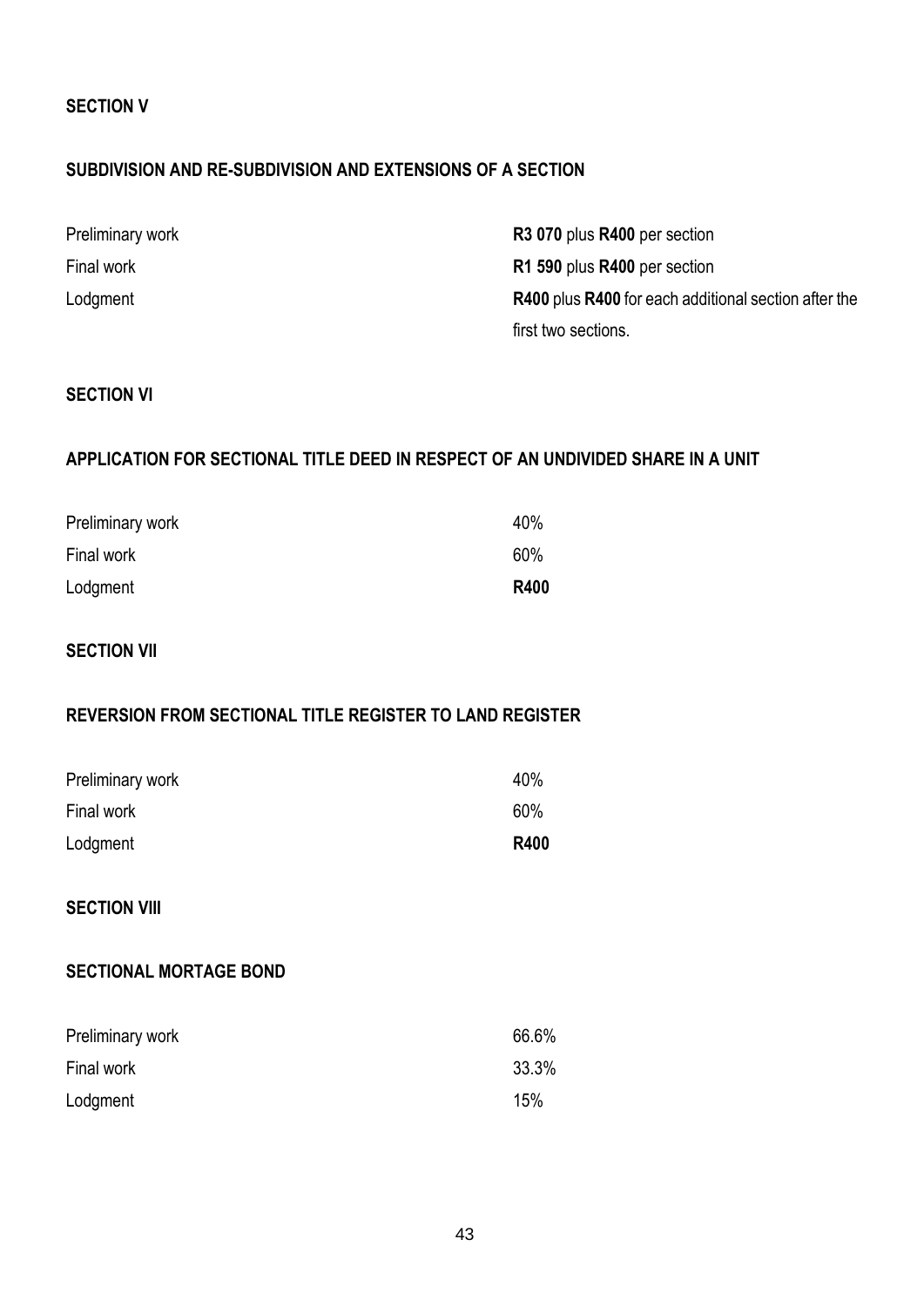## **COLLATERAL BOND**

| Preliminary work | 66.6%       |
|------------------|-------------|
| Final work       | 33.3%       |
| Lodgment         | <b>R400</b> |

## **SECTION IX**

## **CESSION, CANCELLATION OR MODIFICATION OF BONDS**

| Lodgment              | <b>R400</b> |
|-----------------------|-------------|
| Further bond          | <b>R280</b> |
|                       |             |
| <b>SECTION X</b>      |             |
|                       |             |
| <b>NOTARIAL DEEDS</b> |             |
|                       |             |
| Preliminary work      | 60%         |
| Final work            | 40%         |
| Lodgment              | <b>R400</b> |
|                       |             |

## **SECTION XI**

## **CERTIFICATES OF REAL RIGHTS**

| Preliminary work | 60%         |
|------------------|-------------|
| Final work       | 40%         |
| Lodgment         | <b>R400</b> |

## **SECTION XII**

## **CESSIONS (NOTARIAL)**

| Preliminary work | 60% |
|------------------|-----|
|                  |     |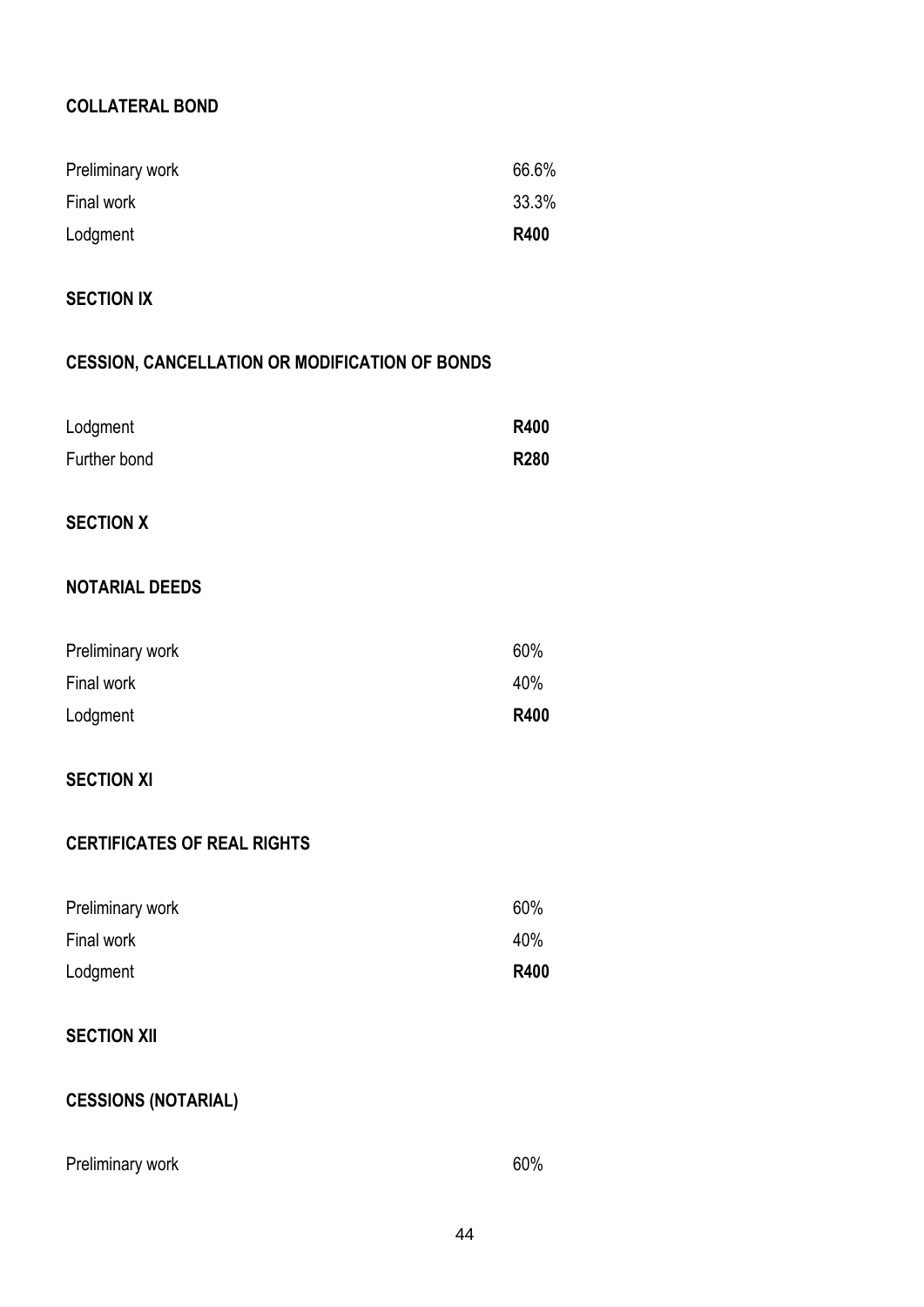| Final work | 40%         |
|------------|-------------|
| Lodgment   | <b>R400</b> |

## **SECTION XIII**

### **MISCELLANEOUS**

| Item 1                      |             |
|-----------------------------|-------------|
| Instructing conveyancer     | 33.3%       |
| Instructed conveyancer      | 66.6%       |
| Item <sub>2</sub>           |             |
| (a) Instructed Conveyancer  | 100%        |
| (b) Instructing conveyancer | 33.3%       |
| Instructed conveyancer      | 66.6%       |
| Items $3 & 4$               |             |
| Instructing conveyancer     | 15%         |
| Instructed conveyancer      | 85%         |
| Item <sub>5</sub>           |             |
| Instructing conveyancer     | 15%         |
| Instructed conveyancer      | 85%         |
| Lodgment                    | <b>R400</b> |
| Item 6                      |             |
| Preliminary work            | 60%         |
| Final work                  | 40%         |
| Lodgment                    | <b>R400</b> |

In any matter for which provision is not made in this apportionment, the apportionment applicable under the conventional deeds guidelines shall apply.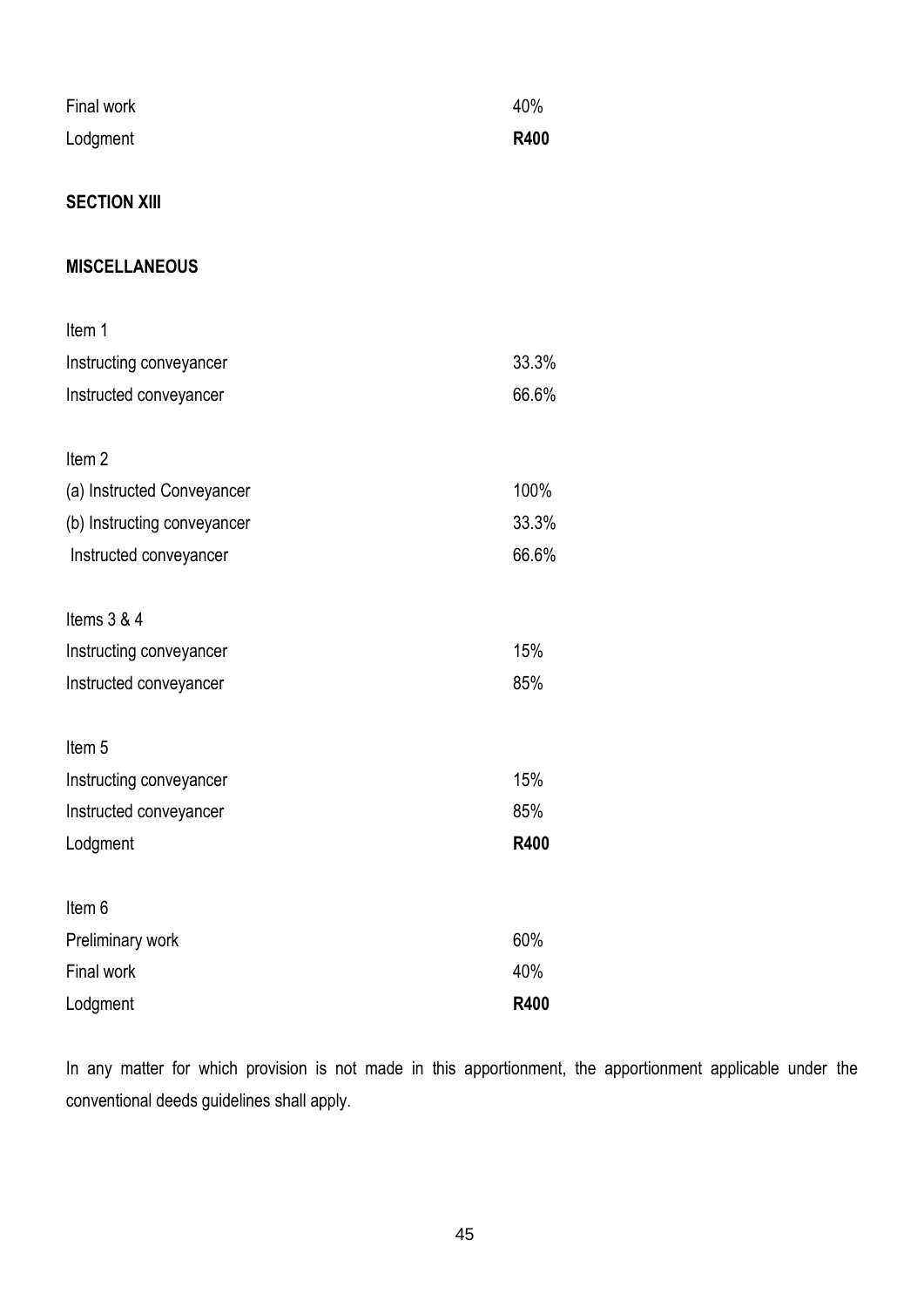## **APPORTIONMENT OF FEES: WASTED COSTS**

Guidelines for the apportionment of fees for conventional conveyancing and sectional title matters where a mandate is terminated at any stage before execution or registration as the case may be.

|    |                                                      | Total |
|----|------------------------------------------------------|-------|
| 1. | Attendances on taking instructions and               |       |
|    | planning transactions - 17.5% of recommended fee     | 17.5% |
|    |                                                      |       |
| 2. | Drawing preliminary documents additional 15%         |       |
|    | of recommended fee                                   | 32.5% |
| 3. | Attendances on signatures of preliminary documents   |       |
|    | - additional 10% of recommended fee                  | 42.5% |
|    |                                                      |       |
| 4. | Attendances on completion of all necessary financial |       |
|    | arrangements before lodgement - additional 20% of    |       |
|    | recommended fee                                      | 62.5% |
| 5. | Drawing and preparing deed for execution or document |       |
|    | for registration - additional 12.5% of               |       |
|    | recommended fee                                      | 75.0% |
|    |                                                      |       |
| 6. | Lodgement - additional 15% of recommended fee        | 90.0% |

It is emphasized that not every termination of a mandate will lend itself to the applications of the apportionment as set out above and each case will have to be dealt with on its own merits. For example, where instructions are amended or where a bank, building society or similar institution instructs its conveyancer not to proceed with the registration of a mortgage bond, or in the case of a notarial bond, some of the factors mentioned above will not necessarily be applicable.